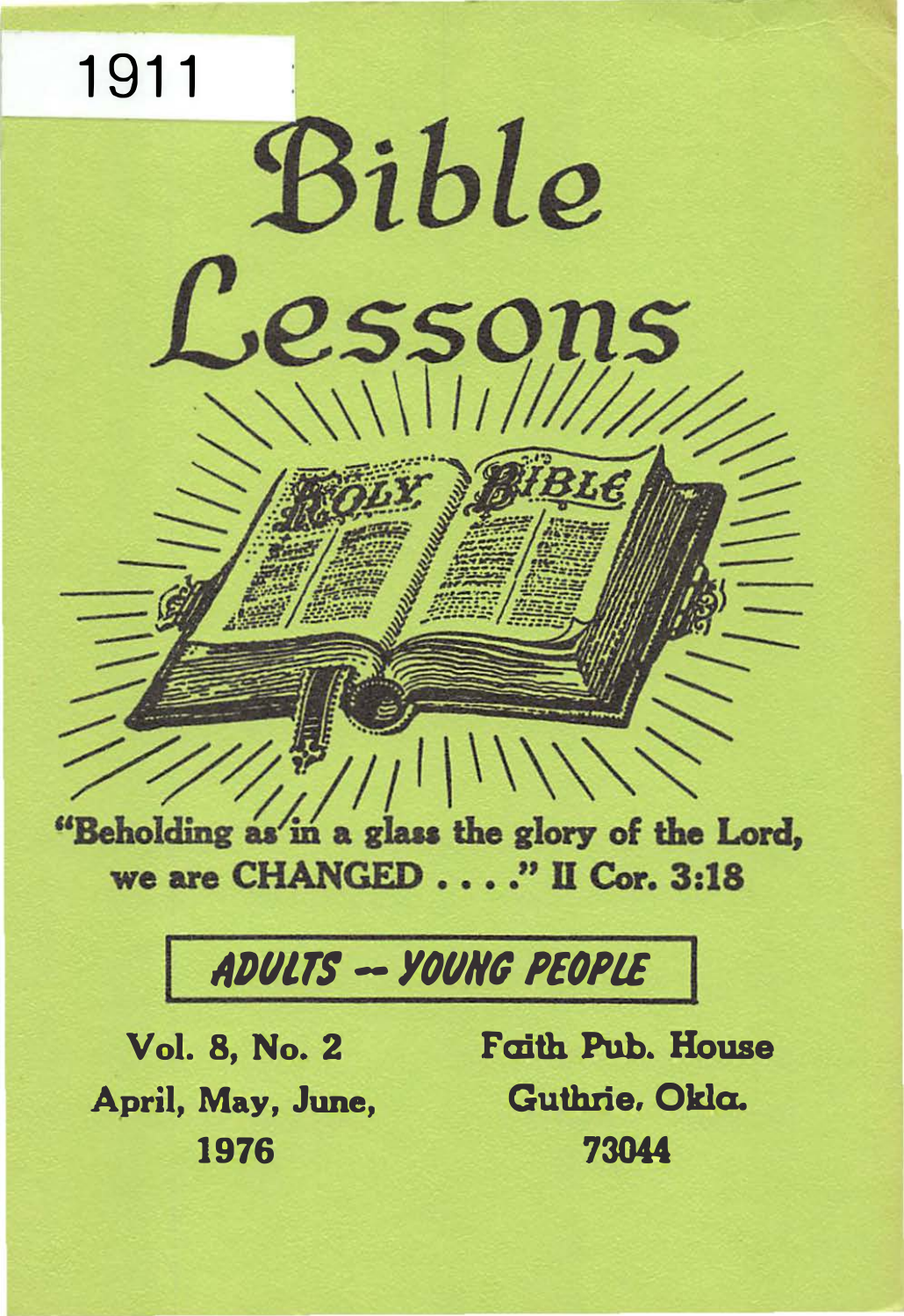## Bible Lessons for Adults and Young People

| Volume 8 | April, May, June, 1976 |  | <b>No. 2</b> |
|----------|------------------------|--|--------------|
|          |                        |  |              |

# **Table of Contents**

|                                                         | Page |
|---------------------------------------------------------|------|
| April 4—Jesus, The Messiah, Tried and Condemned 1       |      |
|                                                         |      |
|                                                         |      |
|                                                         |      |
|                                                         |      |
|                                                         |      |
| May 16—Not Taught of Men But Revealed of God  33        |      |
| May 23—Crucified With Christ and Alive With Him 39      |      |
| May 30—The Difference Between the Mosaic Law            | 45   |
| June 6—Loosed From the Bondage of the Law  50           |      |
|                                                         |      |
|                                                         |      |
| June 27—Glory in the Cross for Christ and for Others 64 |      |
|                                                         |      |

Publishing the Bible truths in the interest of Jesus Christ and His Church

Edited by Mrs. Marie Miles, and other co-workers.

Subscription Price - 35c a copy for quarter of year, or \$1.40 per year, issued quarterly.

Second class postage paid at Guthrie, Oklahoma.

Published Quarterly By FAITH PUBLISHING HOUSE 920 W. Mansur Ave. GUTHRIE, OKLAHOMA 78044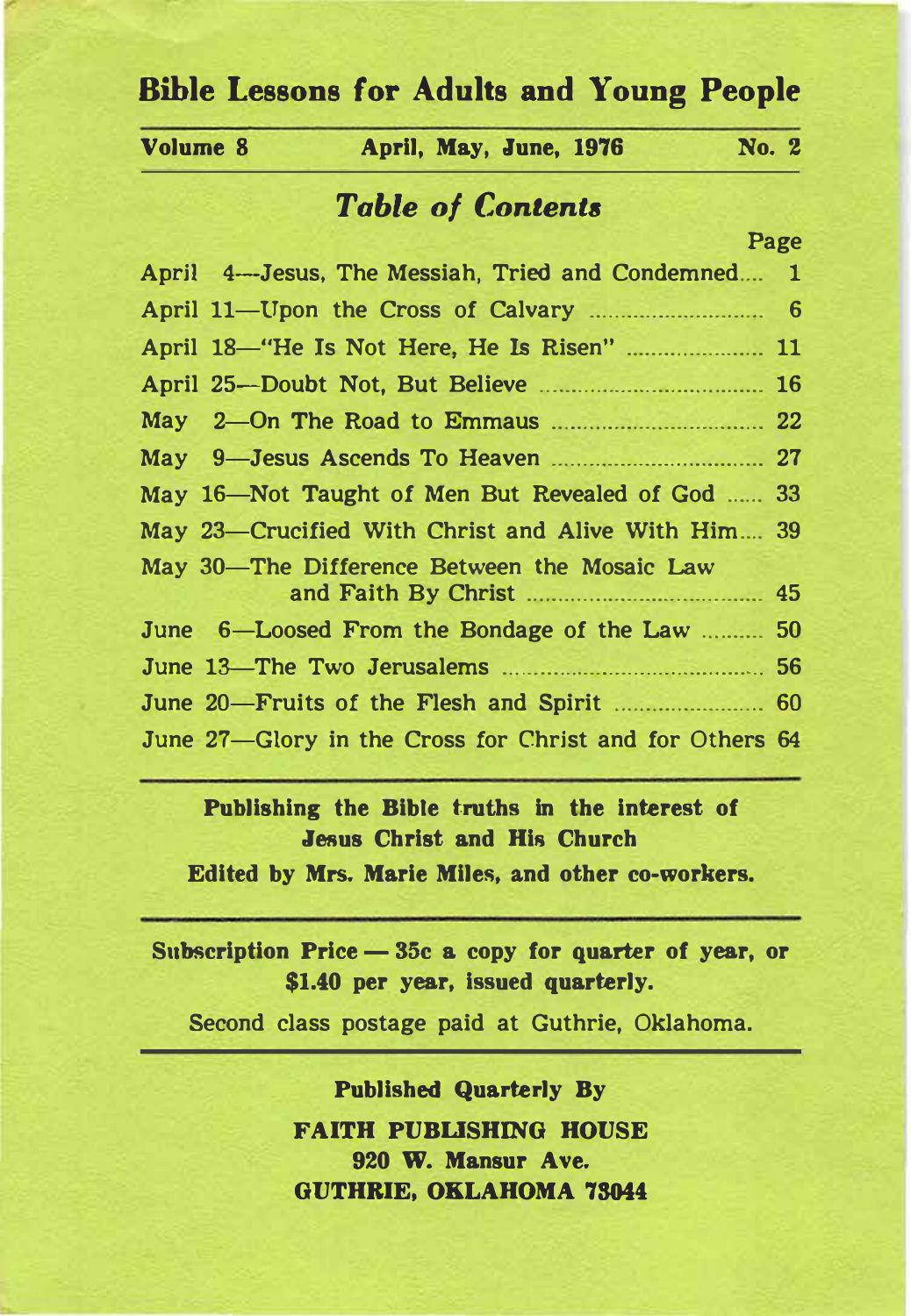#### THEME FOR SECOND QUARTER. 1 976

In this quarter we are continuing to study the last days of Jesus while here on earth. As we study, let us think of the great cost of our salvation. Jesus took the punishment for our sins, and as we accept Him as our Saviour, we can be ready to meet the lord. Also, we are serving a living Christ. He arose from the grave and is sitting on the right hand of God interceding for us. Praise Godl

The last seven lessons of this quarter will be in the book of Galatians. The Galatians were doubtless converted under the labors of Paul (see Acts 16:6; 28:23). False teachers invaded the congregation, so Paul endeavors to bring them back from the errors of these false teachers. He admonished them to "walk worthy of the vocation" to which they were called.

 $-S$ is. Marie Miles

-------o-------

#### **APRIL 4, 1976**

#### JESUS, THE MESSIAH. TRIED AND CONDEMNED

#### Mark 1 4:53-64

Mark 14:53 And they led Jesus away to the high priest: and with him were assembled all the chief priests and the elders and the scribes.

54 And Peter followed him afar off, even into the palace of the high priest: and he sat with the servants, and warmed himself at the fire.

55 And the chief priests and all the council sought for witness against Jesus to put him to death; and found none.

56 For many bare false witness against him, but their witness agreed not together.

57 And there arose certain, and bare false witness against him, saying,

58 We heard him say, I will destroy this temple that is made with hands, and within three days I will build another made without hands.

59 But neither so did their witness agree together,

60 And the high priest stood up in the midst, and asked Jesus, saying, Answerest thou nothing? what is it which these witness against thee?

61 But he held his peace, and answered nothing. Again the high priest asked him, and said unto him, Art thou the Christ, the Son of the Blessed?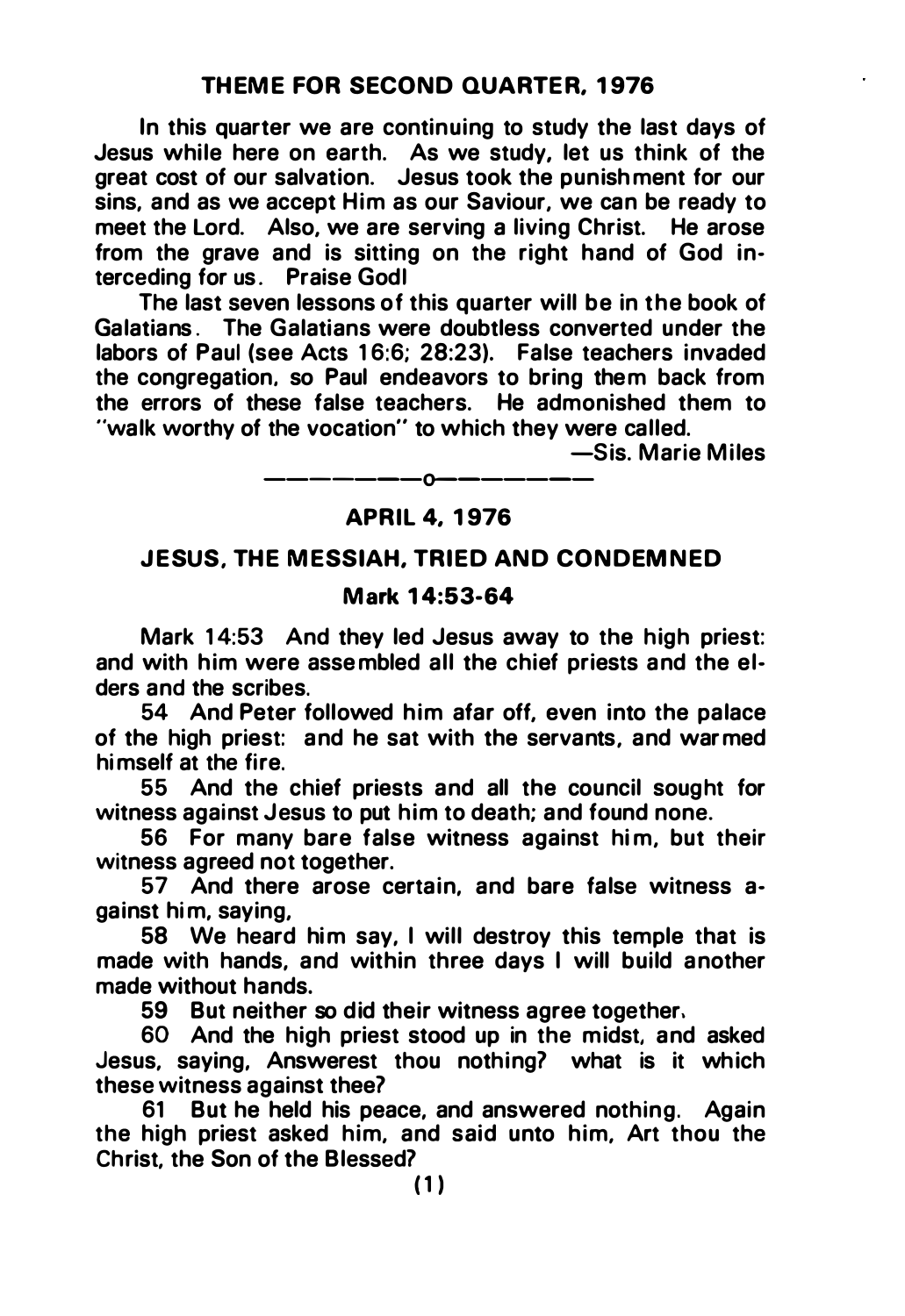62 And Jesus said, I am: and ye shall see the Son of man sitting on the right hand of power, and coming in the clouds of heaven.

63 Then the high priest rent his clothes, and saith, What need we any further witnesses?

64 Ye have heard the blasphemy: what think ye? And they all condemned him to be quilty of death.

Memory Verse: In his humiliation his judgment was taken away: and who shall declare his generation? for his life is taken from the earth. Acts  $8:33$ .

Central Thought: The religious leaders of the Jews held a mock trial and condemned Jesus uniustly, illegally, and unrighteously to death because of their envy and jealousy against Him.

#### LESSON BACKGROUND

From the garden of Gethsemane where the multitude arrested Jesus, He is now taken to the high priest who was to preside over the Jewish Sanhedrin, the Jews' court of justice. It is no doubt after midnight now, up into the very early hours of the morning. As the trial went on that night, down below on a lower story sits one who is anxiously waiting the outcome of the trial. It is Peter, who had previously declared that he would go to prison and to death for his Lord. He sits warming himself by the fire with the servants and maids of the high priest. Doubtless by now, the eastern skies are beginning to glow as the morning advances. Then suddenly it happens. One of the maids looks upon Peter and says, "Thou also wast with Jesus of Nazareth." This Peter denies and then retreats to the porch. The maid approaches him again with the accusation: "This is one of them!" Again Peter denies the charge. Once more the charge is brought forward as his Galilean speech betrays him. This time he cursed and swore saying, "I know not this man of whom ye speak." Already the cock has crowed, and now it crows the second time. Memory awakens Peter to something Jesus said a few hours before and he begins to weep bitterly.

Since the Jews are not the ruling civil power, they must pressure Pilate, the Roman governor, into condemning Jesus. This they are successful in doing. It is very doubtless that Pilate would have been able to have quenched the violence of the throng that stood before him, thirsty for the blood of this just Man. It is for certain that Pilate was in a very close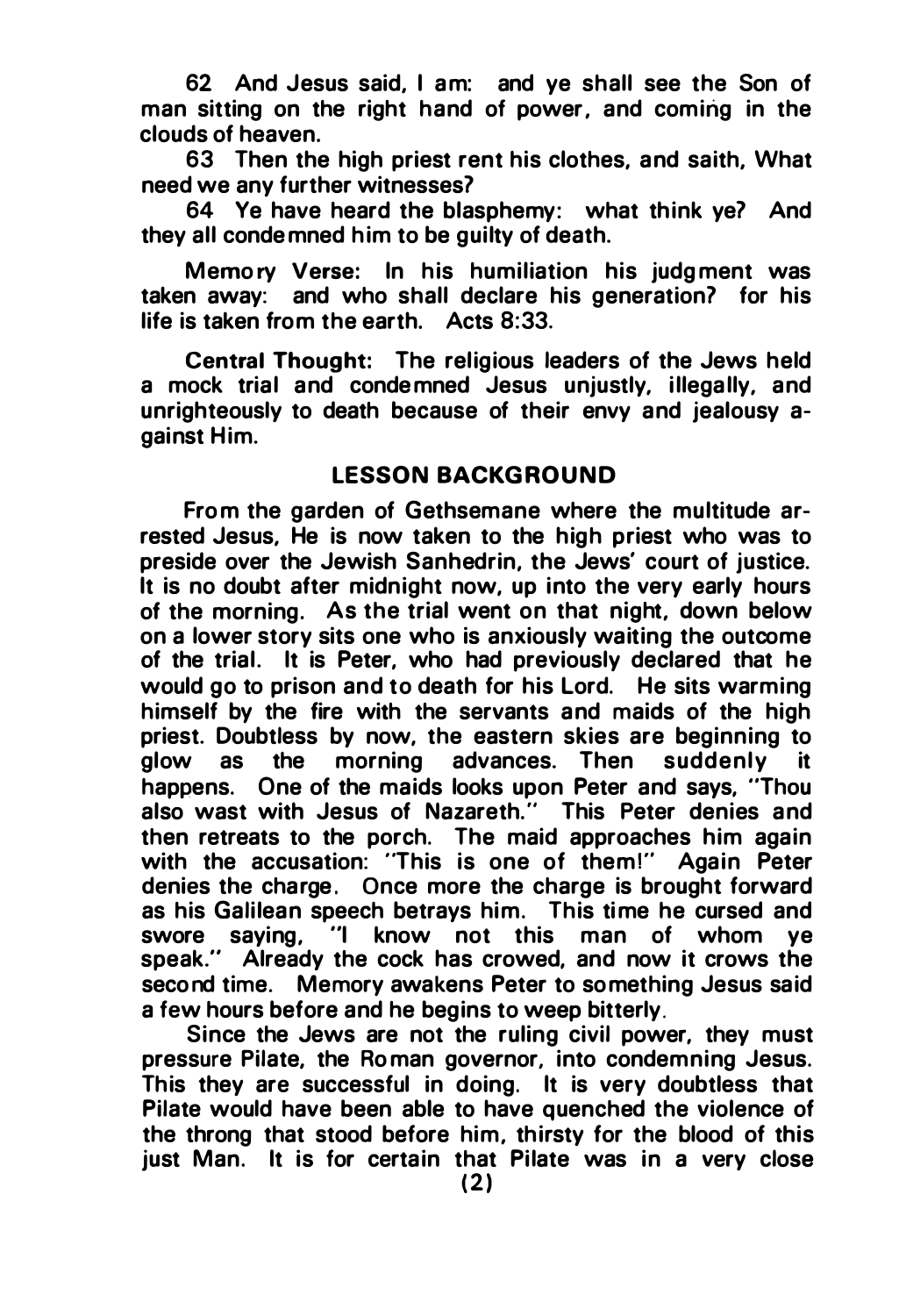place. He was warned by his wife to leave the case alone because of things she suffered in a dream about Jesus. He could find no fault with the Man Jesus, but was helpless before the rabble. He finally decided to give Jesus a chance and offered to the people the release of a prisoner. This was no doubt a gesture of good will from the Romans toward the Jews at the time of their religious feast. He hoped that they would desire Jesus to be released to them, but no, It was Barabbas, a murderer, that they wanted released. They wanted Jesus to be slain. Seeing he could get no farther with the matter, Pilate called for water, and turned the case to the will of the Jews. He washed his hands of the whole affair (so he thought) and delivered the Lord Jesus to be led away to the crucifixion hill of Calvary. -L. Busbee

#### QUESTIONS:

1. What was the chief reason for the Jews' trial of Jesus? 2. Could you call the trial of Jesus a fair one? 3. How can a man be so religious, and yet be able to condemn an innocent Man? 4. Why would the Jews be offended at Jesus' claiming to be the Son of God? 5. How responsible are these Jews going to be in the day of judgment?

#### ADULTS' AND YOUNG PEOPLE'S COMMENTS

Let us consider the root of the cause why Jesus was rejected by the religious leaders of His day. It seemed that from the very first He created an offense to them, and all along the course of His ministry they were continually opposing Him at almost every angle.

At Nazareth, He was rejected of His own townspeople because of their despising of Him as one of their own people, the son of a carpenter. Theirs was a scornful and critical attitude, filled with unbelief. Later, the Pharisees criticized Him for eating with the publicans and sinners. When He cast out devils, they accused Him of doing so by the prince of devils. They later began to find fault with how He dealt with the sabbath. The disciples picking corn, and Jesus healing on the sabbath day was very much an offense to them. Although Jesus defended His position with sound words of wisdom, they were still offended. He later offended them farther when he crossed their tradition of hand-washing, reproving them with · the truth, that it is not what cometh from without that defiles a man, but that which cometh from within. He rebuked them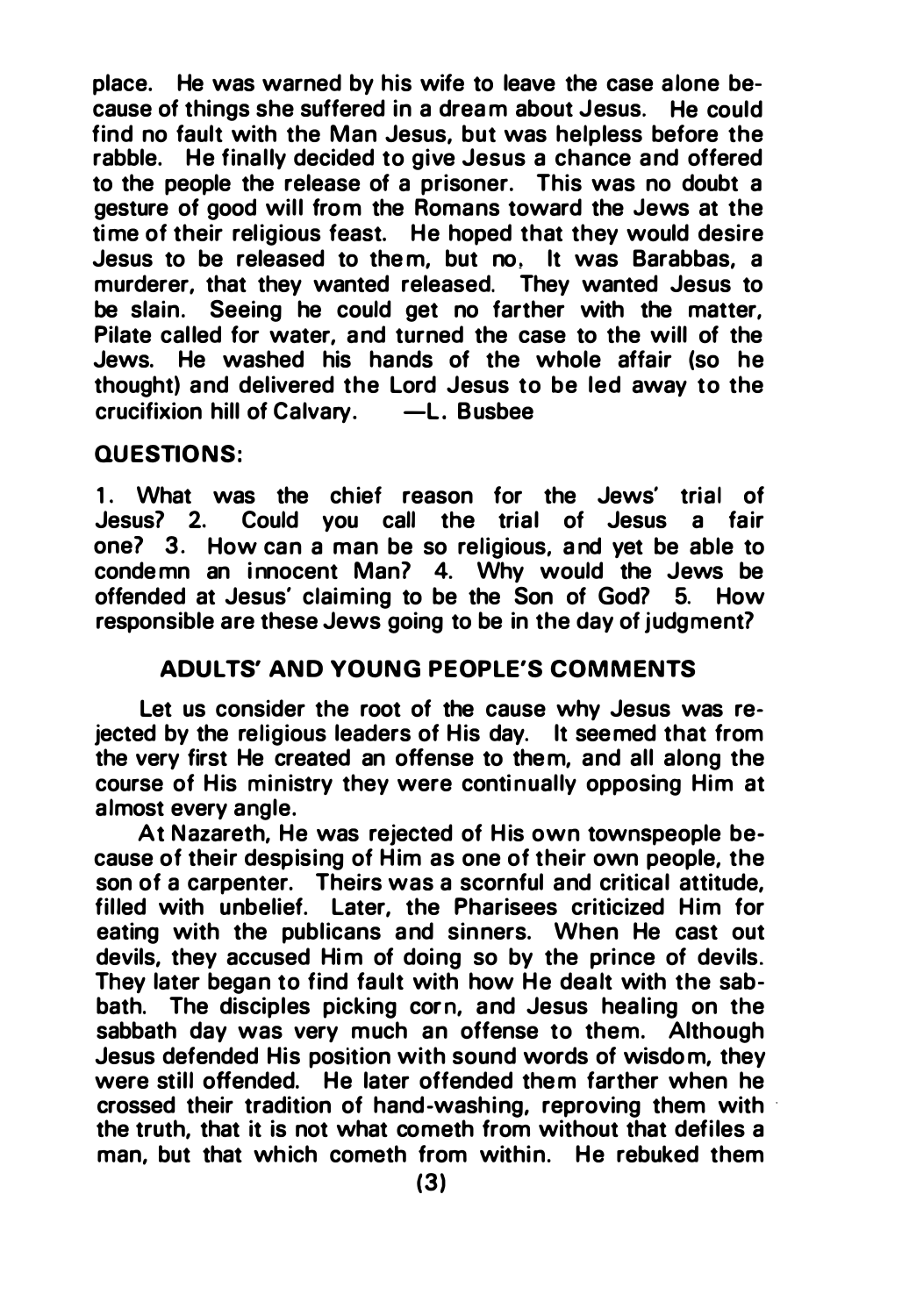later when they came seeking from Him a sign from Heaven. He called them a wicked and adulterous generation.

The Pharisees then began to question Him in many areas of truth, seeking to trick Him into uttering error. The question of adultery, the woman taken in the act of adultery, the blind man who washed in the pool at Siloam, the question of tribute, the parable of the vineyard  $-$  all these were gathering momentum to the desire of the Jews that He be taken from their midst. The eyes of these people were blinded by tradition, pride, and jealousy. Christ was a stone of stumbling to them. Although they professed highly to be the chosen people of God, their hearts were filled with wickedness. Then at the last, when He made the visit to the temple and cast out them that sold therein, they became very earnest in their desire to have Him destroyed. Jesus knew that He was coming to a nation whose hearts were much like those of ancient Israel, only much worse. Thus from one offense to the next, the indignation of the leaders of Israel increased until it reached the fury that drove them to try Him, condemn Him, and deliver Him to the Roman governor for the death of the cross. -L. Busbee

#### FOOD FOR THOUGHT

The world hates the spirit of Christ even today. Does the child of God who lives a spirit-filled life receive justice in this world today? Just as Jesus did not receive justice, neither do we. Notice that the High priest, the supreme court of Israel, which is called the Sanhedrin, the rulers of the false religious groups, and the majority of the people had condemned Jesus to death even before the mock trial had transpired. All they were wanting to do was to go through some sort of a form and try to make it look a little better. They could not justify to their own people the arraignment of a Jew before a Roman tribunal, unless that Jew should first have been condemned and excommunicated by themselves as a breaker of the Mosaic Law. Hence the necessity for the pretended trial. It was hurried on with indecent haste, conducted in the dead of the night with the ommission of many legal forms. They had false evidence which had been prepared by the judges themselves. We notice that, as usual, falsehoods are never consistent but truth is. When the high priest saw that his plot had failed, he himself, in trying to condemn Jesus, resorted to the most unusual and unjust method by himself convicting Jesus out of His own mouth (verses 61-64).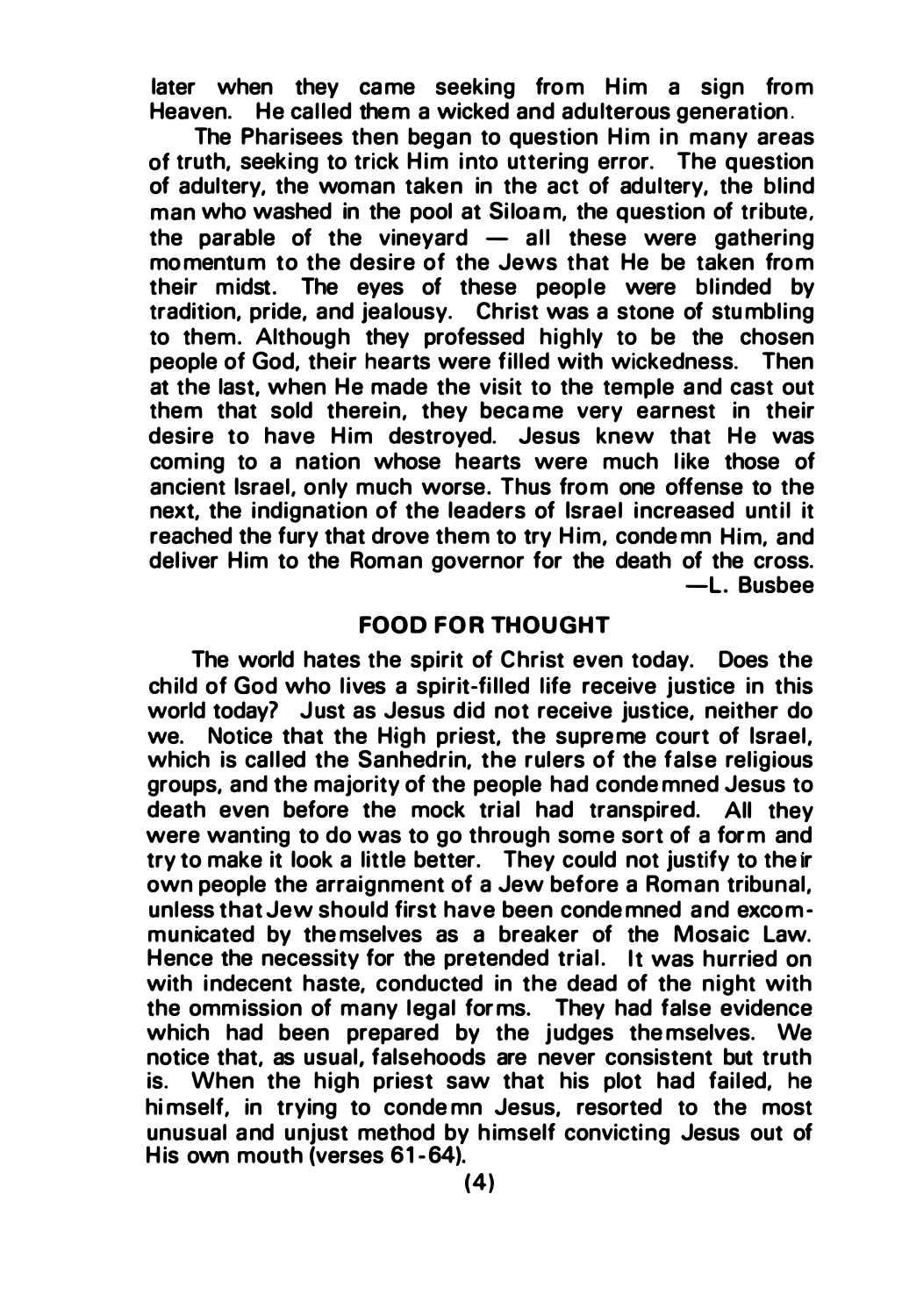One man of God had worked at a place for fifteen years but because he would not enter into the gambling and drinking with the fellows, they began to find fault and plotted against him with the higher-ups until he was discharged. He was innocent, but the spirit of Christ in him did not receive justice in this world. We need not to expect it, but God will take care of us if we will keep our hearts right before  $\text{Him.} \quad -\text{M.}$  Miles

#### JOSEPH OF ARIMATHEA

"Joseph of Arimathea, an honourable counsellor, which also waited for the kingdom of God." Mark 15:43.

The Sanhedrin of Jerusalem consisted of seventy members, of whom twenty-four were the heads of the Priesthood. twenty-four were the heads of the tribes of Israel, representing the laity, and twenty-two were Scribes learned in the law. Joseph was no doubt one of the noble representatives of the people; and, as such, shared in the functions of government and was conversant with those sacred Scriptures which formed the basis of the Jewish commonwealth.

Arimathea is thought to have been situated on the fertile plain of Sharon, where probably Joseph's property lay. He also possessed an estate in Jerusalem  $-$  possibly a house in the city  $-$  certainly in the outskirts. Josephus tells that the Holy City was in those days thickly surrounded by groves and gardens; shady retreats in the heat from the crowded streets of the metropolis. Here, under the shade of trees and umbrageous shrubs, we may think of this honourable counsellor as refreshing his spirit in peaceful meditations by day and night, when his public duties permitted his repose. The garden was large enough to require a gardener, so we read in St. John; and in some retired portion of it, at the place where the boundary rock rose from the soil, Joseph had excavated a new tomb for himself in which he would lie down in his deathsleep, when the labours of life were ended. How little can he have dreamed that this tomb of his was to be consecrated by the descent of angels, and by the mighty power of God, in raising up, on the third day, the destroyed temple of the body of Him who should be God manifest in the flesh, who should make His life a sin offering, yet prolonged His days by a marvelous resurrection!

Joseph was an honourable counsellor, but we are told by St. John that he was only a secret disciple of Jesus till the hour of His death. Like Nicodemus, the other rich man who began with a nocturnal visit to the Son of God, he grew bolder when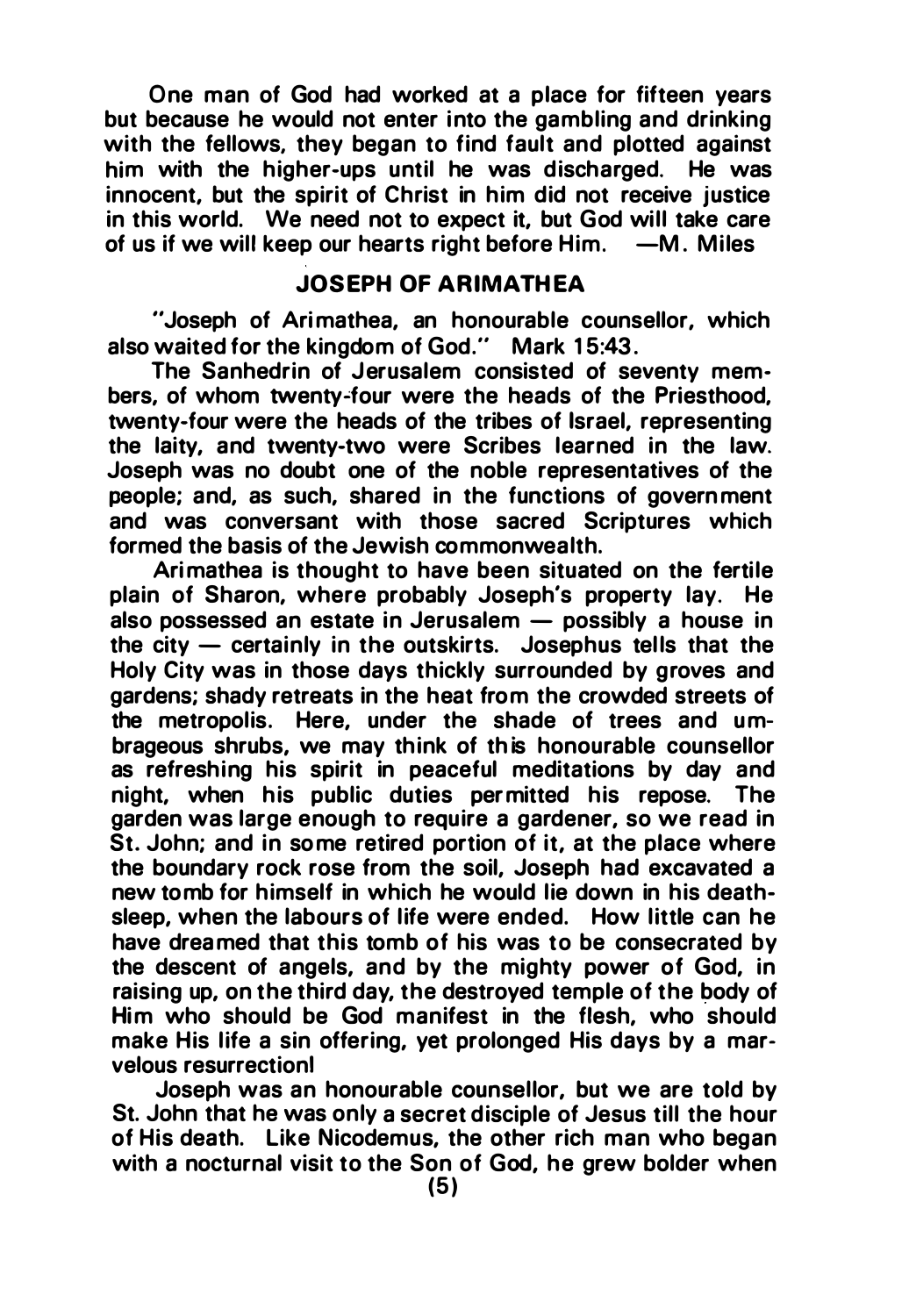the crisis arrived. Timidity is the common sin and weakness of rich men in the upper classes. It required heroic resolution to go against the superstition and fanaticism of the upper mob of souls whose opinion in spiritual matters is seldom of greater value than that of the lower. "Have any of the rulers or of the Pharisees believed on Him?" was regarded as a decisive argument against Jesus Christ by the common people, although, as in this case, the vulgar considerations which determine upperclass opinion in religion, are as ignoble as any which can sway the violence of their inferiors. Let us, then, honour to the world's end both Joseph of Arimathea and Nicodemus: their memories are as fragrant as the precious spices which they brought with fine linen for the entombment of their Lord. The courageous avowal of Truth in the hour of its crucifixion, deserves to be crowned along with Truth in the hour of its triumph.

-E . White, "Christian World Pulpit", Vol. XXX

### -------0------- APRIL 11. 1 976

#### UPON THE CROSS OF CALVARY

#### John 19:17-19.23.24; Matt. 27:39.40 Luke 23:39-43; 15:37,38; Mark 15:37.38

John 19:17 And he bearing his cross went forth into a place called the place of a skull, which is called in the Hebrew Golgotha:

18 Where they crucified him, and two other with him, on either side one, and Jesus in the midst.

19 And Pilate wrote a title, and put it on the cross. And the writing was, JESUS OF NAZARETH THE KING OF THE JEWS .

23 Then the soldiers, when they had crucified Jesus, took his garments, and made four parts, to every soldier a part; and also his coat: now the coat was without seam, woven from the top throughout.

24 They said therefore among themselves, Let us not rend it, but cast lots for it, whose it shall be: that the scripture might be fulfilled, which saith, They parted my raiment among them, and for my vesture they did cast lots. These things therefore the soldiers did.

Matt. 27:39 And they that passed by reviled him, wagging their heads,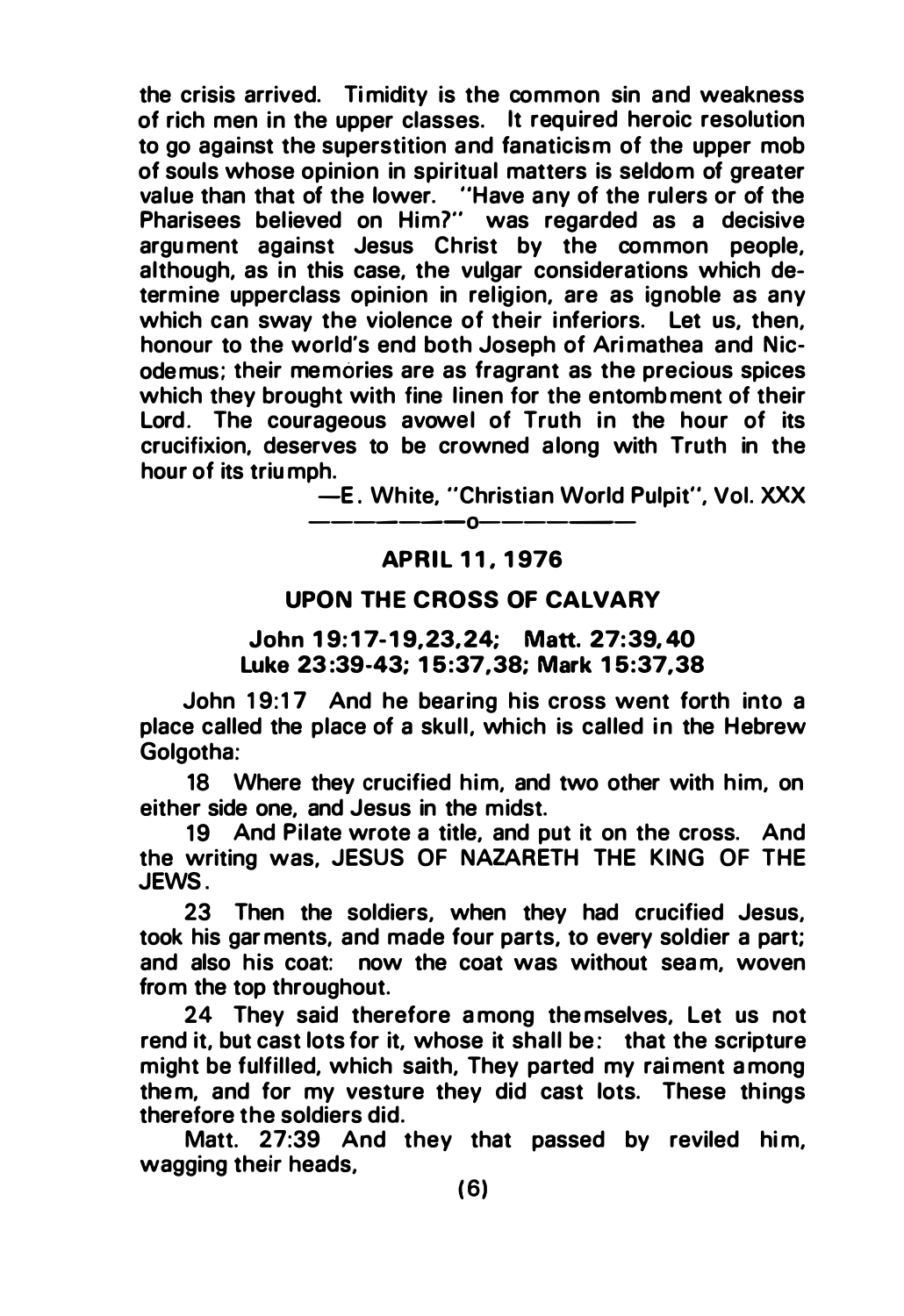40 And saying, Thou that destroyest the temple, a nd buildest it in three days, save thyself. If thou be the Son of God, come down from the cross.

Luke 23:39 And one of the malefactors which were hanged railed on him, saying, If thou be Christ, save thyself and us.

40 But the other answering rebuked him, saying, Dost not thou fear God, seeing thou art in the same condemnation?

41 And we indeed justly; for we receive the due reward of our deeds: but this man hath done nothing amiss.

42 And he said unto Jesus, Lord, remember me when thou comest into thy kingdom.

43 And Jesus said unto him, Verily I say unto thee, To day shalt thou be with me in paradise.

Mark 15:37 And Jesus cried with a loud voice, and gave up the ghost.

38 And the vail of the temple was rent in twain from the top to the bottom.

Memory Verse: But God forbid that I should glory, save in the cross of our Lord Jesus Christ, by whom the world is crucified unto me, and I unto the world. Gal. 6:1 4.

Central Thought: Jesus Christ was nailed to a Roman cross, suffering the scorn of those looking on and the loss of all earthly possessions, forgiving the penitent thief, and He died for the atonement of the sins of all the world.

Word Definitions: The hill where Jesus was crucified was called the place of a skull. In the Hebrew it was called Golgotha. in the Greek, it was called Cranium, and in the Latin, it was called Calvary. The word crucify means to be hung or nailed to a cross. A malefactor is an evil-doer, or criminal.

#### LESSON BACKGROUND

Since the Jews did not have authority to put Christ to death, the Roman governor was pressured into giving Him over into their hands. It was prophesied of Jesus' death on the cross in Psalms 22:16, when it stated that His hands and feet were pierced. Jesus had also prophesied that He would be lifted up from the earth. It is evident that the Roman soldiers did the actual execution, but the Jews were responsible for getting it done. Many stories of this solemn scene of Calvary have been written, many songs about it have been sung, and many artists have endeavored to portray it. But none of these can reach the depth of the heart like that divine revelation of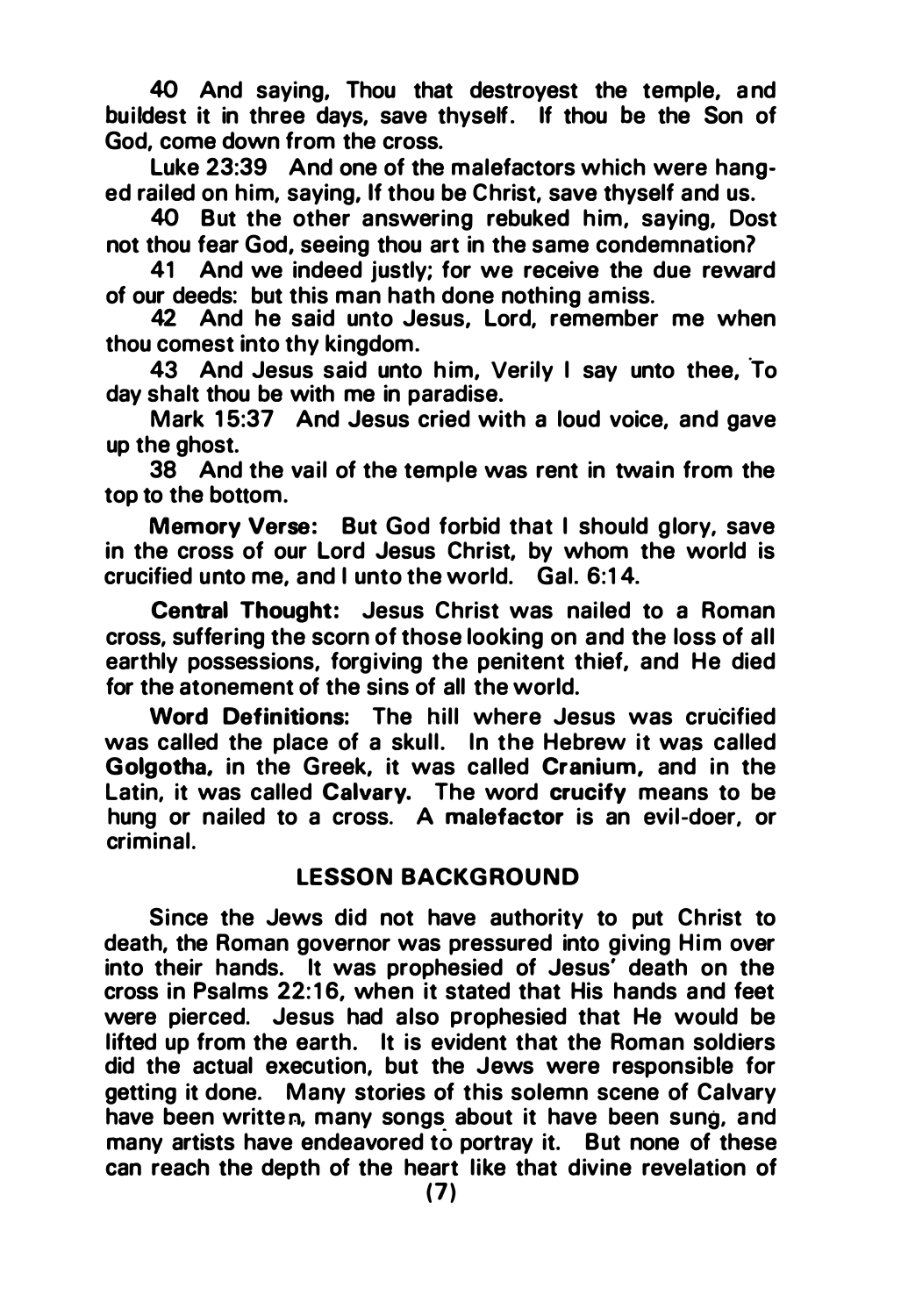the Holy Spirit through the avenue of the account given of the gospels. It was God's determinate counsel and foreknowledge that sent Jesus to the cross. It was God's only way of escape for sin-laden mankind. Isaiah wrote long before: "He shall see of the travail of his soul, and shall be satisfied." Christ was taking your and my place, bearing the guilt and condemnation that we justly should have borne. This is the background of this awful scene-the woeful condition of the human soul defiled and degraded by sin and transgression. This is the ultimate and supreme price that must be paid to redeem man from separation from God and death. Besides the kind and merciful forgiveness to the thief, Jesus also uttered these words: "Father, forgive them, for they know not what they do," and "My God, my God, why hast thou forsaken me?" and "It is finished; Father, into Thy hands I commend my spirit." He also made provision for the care of His mother, Mary, committing her to the care of his beloved disciple, John. When all things were fulfilled, our Saviour gave up the ghost. But as He left this earthen temple, attendants in the Jewish temple witnessed the great vail that hung over the holy place being rent in twain from top to bottom. Great darkness was over the earth. Jesus was placed on the cross at the third hour. That would be to us 9:00 a. m. on a Friday morning. At the sixth hour, a great darkness came over the earth. The sun was darkened and continued until the ninth hour. This would be about 3:00 p.m. Jesus died at that time, and a great earthquake rent the rocks and opened many graves. Words fail to describe the depths of that awful scene. The Son of God was dying, and all nature seemed affected.  $-L$ . Busbee

QUESTIONS: 1 .Three men hung on the cross and died. Why was One remembered down through the following years? 2. How did this one Man's life and words affect people, history, and God? 3. How were the Scriptures fulfilled that were written hundreds of years before about this Man? 4. How were the people who were around Jesus when He died affected by His life and death? 5. How have Jesus' life, words, and death affected your life?

#### ADULTS' AND YOUNG PEOPLE'S COMMENTS

"Borne away in mind and spirit to the solemn, awful scene of Mount Calvary's sacred summit, where we see the crimson stream flowing from the side of Jesus, who has washed us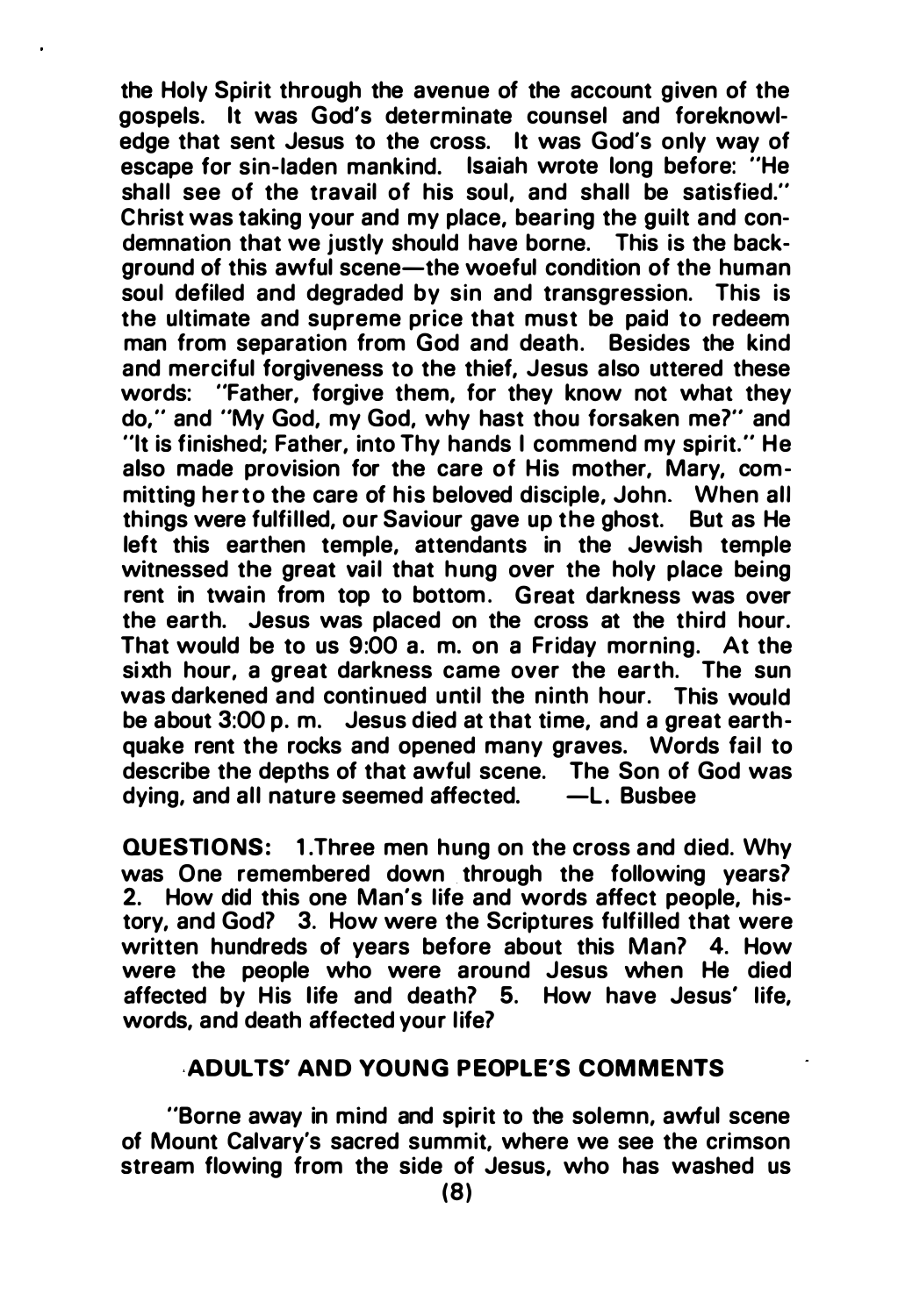snowy white; Here we seem in awe to compass round the reeking cross tonight." D. S. Warner.

As we behold our dear Saviour lifted up above the earth on the cross, we are reminded that it was for our sins that they nailed Him there. If we look at it in the eyes of the human alone, we see sorrow, tragedy, grief, and despair. We see a young man in the prime of life having His young and useful life quenched out without mercy. How could God allow such to be? See how the people prevail against Him. And yet He uses none of that great power that raised the dead and healed the sick to retaliate any harm. For Himself, that Holy One who hangs there affords no ease of pain or comfort. But hark! hear what is spoken from those parched lips to that one who begs for mercy hanging beside Him. "Today shalt thou be with me in paradisel" Here is a bright ray of hope. "Paradise." That sounds so restful and safe from harm and evil, does it not? But now we hear Him cry out with a loud voice as death strikes that mortal weakened frame. "It is finished!" What is finished? The great work of God and the plan of salvation for the souls of men are complete. The suffering is nearly past, and the triumph is begun. It is with a great joy that He has come to this moment. The sound of derision from the throng is fading away. "Father, into Thy hands I commend my spirit." As a mortal, He has done His work. The rest lies in the blessed Hands of that wise and<br>faithful God who has been watching this awful faithful God who has been watching this awful scene. Mortals appear to have triumphed. The One who crossed their schemes and foolish ways is gone now. They are rid of the "imposter" who would not conform to their traditions. Yes, it is finished. It is a work to last for all time and eternity, the salvation of all who believe and follow Him.

-L. Busbee

#### **FOOD FOR THOUGHT**

Three men died, but only One is worthy of remembrance. The other two are remembered because of their relationship to the One in the center. History is divided "before" and "after" by this Man that hung there  $(B, C, and A, D.)$ . The fact that a man died on the cross is not what interests the world or affects history, but it is because of who the Man was that died on that cross. Why is this Man, who· was so great, yet so lowly, so innocent, yet counted as wicked, of such great importance? It is because of who He is and why He died. The world, at that time, tried to ignore the fact that He was the Son of God and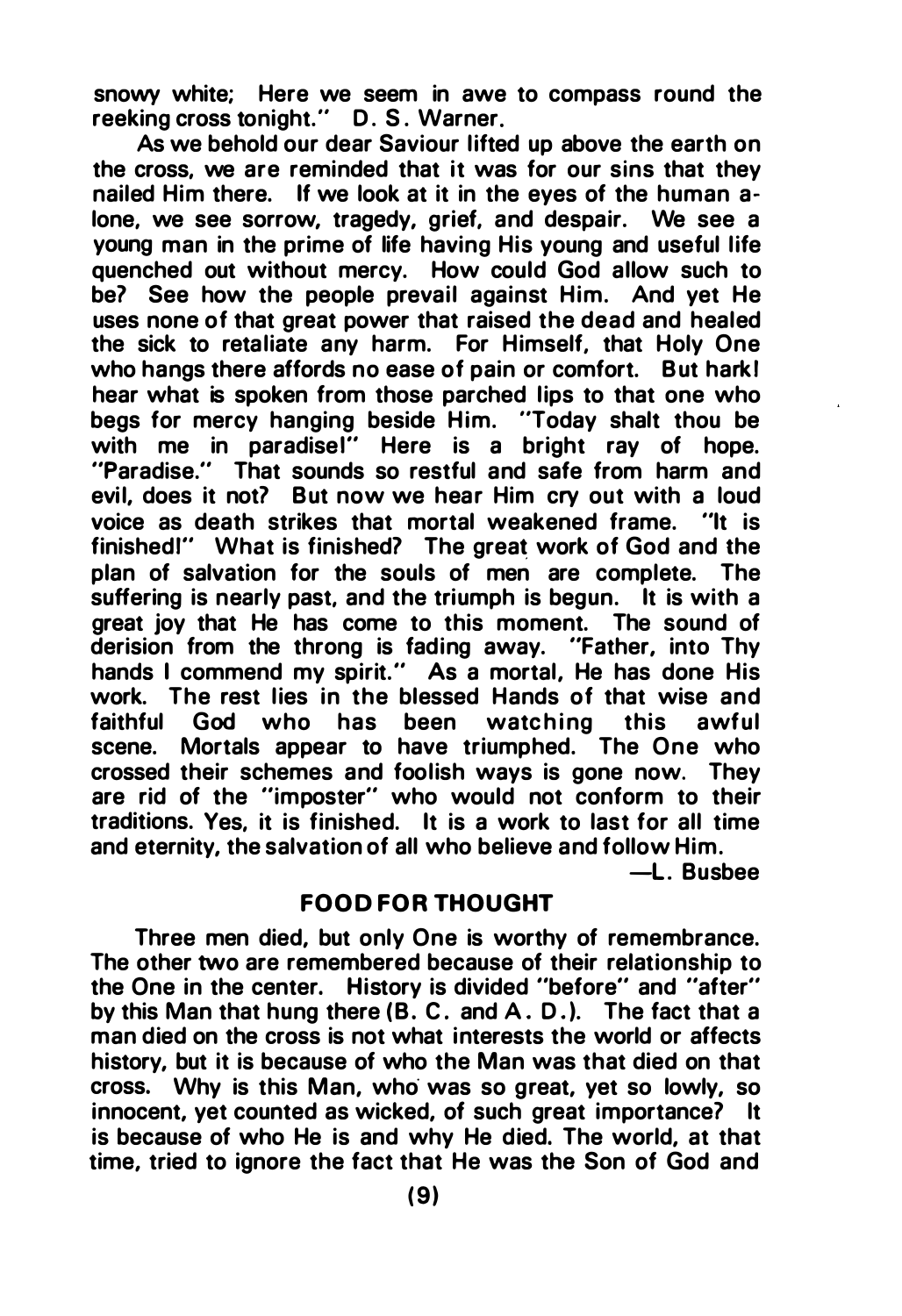they tried to do away with Him and forget Him, yet He still lives in the minds of nearly the whole world today. Many will not love Him nor acknowledge Him as their<sup>t</sup> Saviour, but still they unconsciously use His Name in vain.

No man has been so devoutly loved as Jesus. No one has been written about more than Jesus. Poets, saints, and innocent children glowingly proclaim His greatness, beauty, and love. Praises arise from the hearts of the redeemed, ascend to the portals of glory, and rebound on other redeemed souls. Glorious things have been proclaimed about our Saviour, Lord and Redeemer. Words cannot express the depths of the love that is in the hearts of those who have been saved from their sins and filled with the power of the Holy Spirit.

Only by faith can we partly understand all that the cross means to God. Faith makes us know that "all things are of God, who hath reconciled us to himself by Jesus Christ." 2 Cor. 5:18. By faith we accept Christ's punishment as the punishment for our sins and then we know that ours have been forgiven. This faith brings such a peace and joy to our souls because the burden of our sins has been rolled away. Praise our God to whom all praise, glory, and honor is duel

-Sis. Marie Miles

#### **CRUCIFIXION**

Crucifixion properly means the act of nailing or tying to a cross. The cross was made of two beams, either crossing at the top at right angles, like a T, or in the middle of their length like an X. There was besides a piece on the center of the transverse beam to which the accusation or statement of the crime was attached, and a piece of wood which projected from the middle, on which the person sat, as on a sort of saddle; and by which the whole body was supported. This punishment was the most dreadful of all others, both for the shame and pain of it: and so scandalous, that it was inflicted as the last mark of detestation, upon the vilest of the people. It was the punishment of robbers and murderers, provided they were slaves; but if they were free, it was thought too infamous a punishment for such, let their crimes be what they might.

The body of the criminal was fastened to the upright beam by nailing or tying the feet to it, and on the transverse piece by nailing and sometimes tying the hands to it. As the hands and feet were the grand instruments of motion, they were provided with a greater quantity of nerves; and the nerves in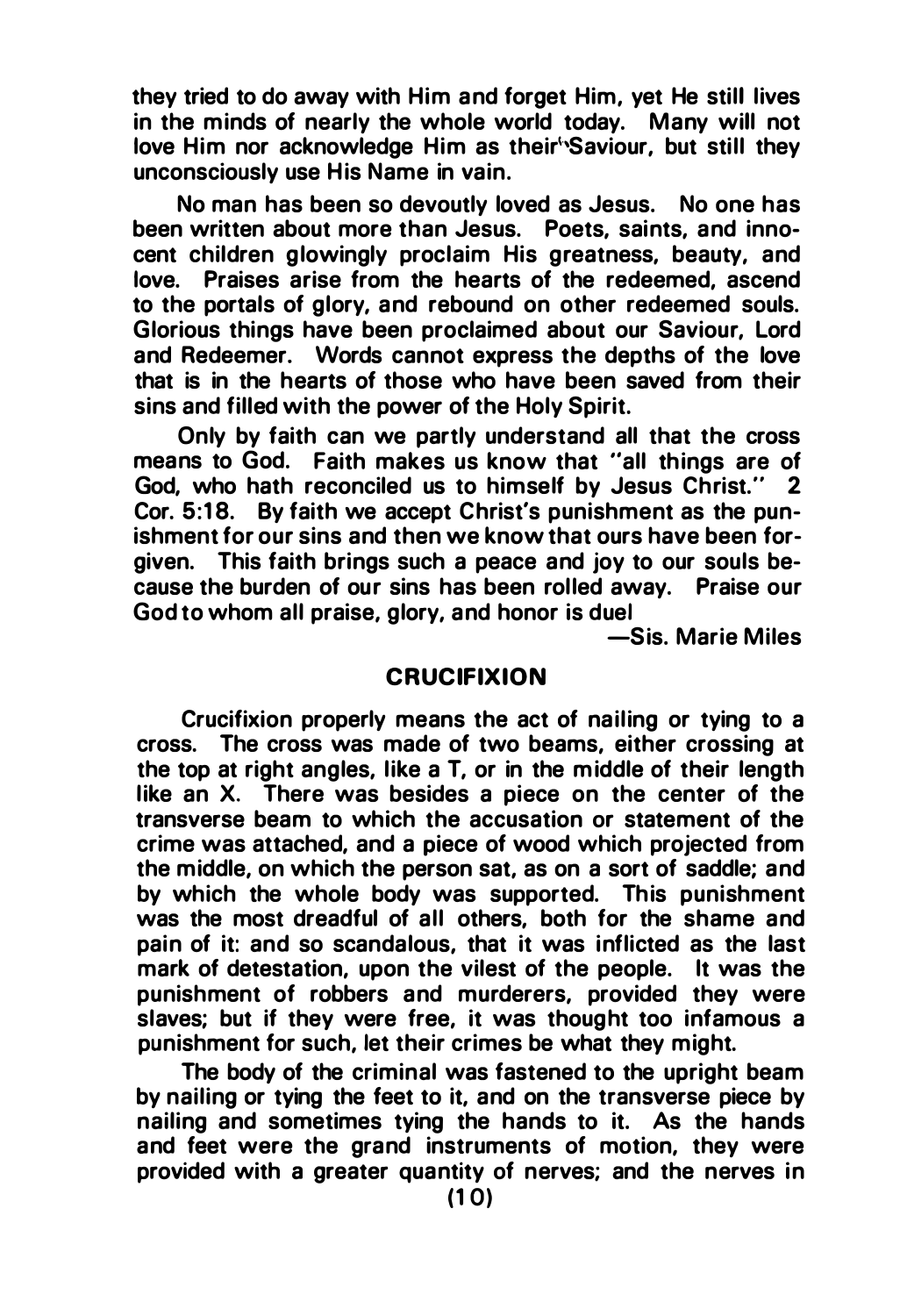those places, especially the hands, are peculiarly sensible. Now as the nerves are the instruments of all sensation or feeling, wounds in the parts where they abound must be peculiarly painful; especially when inflicted with such rude instruments as large nails, forced through the places by the violence of a hammer; thus tearing asunder the nervous fibrillar, delicate tendons, and small bones of those parts. This punishment will appear dreadful enough, when it is considered, that the person was permitted to hang (the whole weight of his body being borne up by his nailed hands and the projecting piece which passed between the thighs) till he perished through agony and lack of food. Some, we are informed have lived three whole days in this state. It is true that, in some cases, there was a kind of mercy shown to the sufferer, which will appear sufficiently horrid, when it is known that it consisted in breaking the bones of their legs and thighs to pieces with a large hammer, in order to put them the sooner out of painl Such a coup de grace as this, could only spring from those tender mercies of the wicked, which God represents as cruelty itself. Some were permitted to hang on the cross, till eaten up by birds of prey, which often began to tear them before life was extinct. —Clarke's Commentary

#### **APRIL 18, 1976**

--------�0------

#### "HE IS NOT HERE, HE IS RISENI"

#### Mark 16:1-8; 1 Cor. 15:20,51,52,55-57

Mark 16:1 And when the sabbath was past, Mary Magdaline, and Mary the mother of James, and Salome, had bought sweet spices, that they might come and anoint him.

2 And very early in the morning the first day of the week, they came unto the sepulchre at the rising of the sun.

3 And they said among themselves, Who shall roll us away the stone from the door of the sepulchre?

4 And when they looked, they saw that the stone was rolled away; for it was very great.

5 And entering into the sepulchre, they saw a young man sitting on the right side, clothed in a long white garment; and they were affrighted.

6 And he saith unto them, Be not affrighted: Ye seek Jesus of Nazareth, which was crucified: he is risen; he is not here: behold the place where they laid him.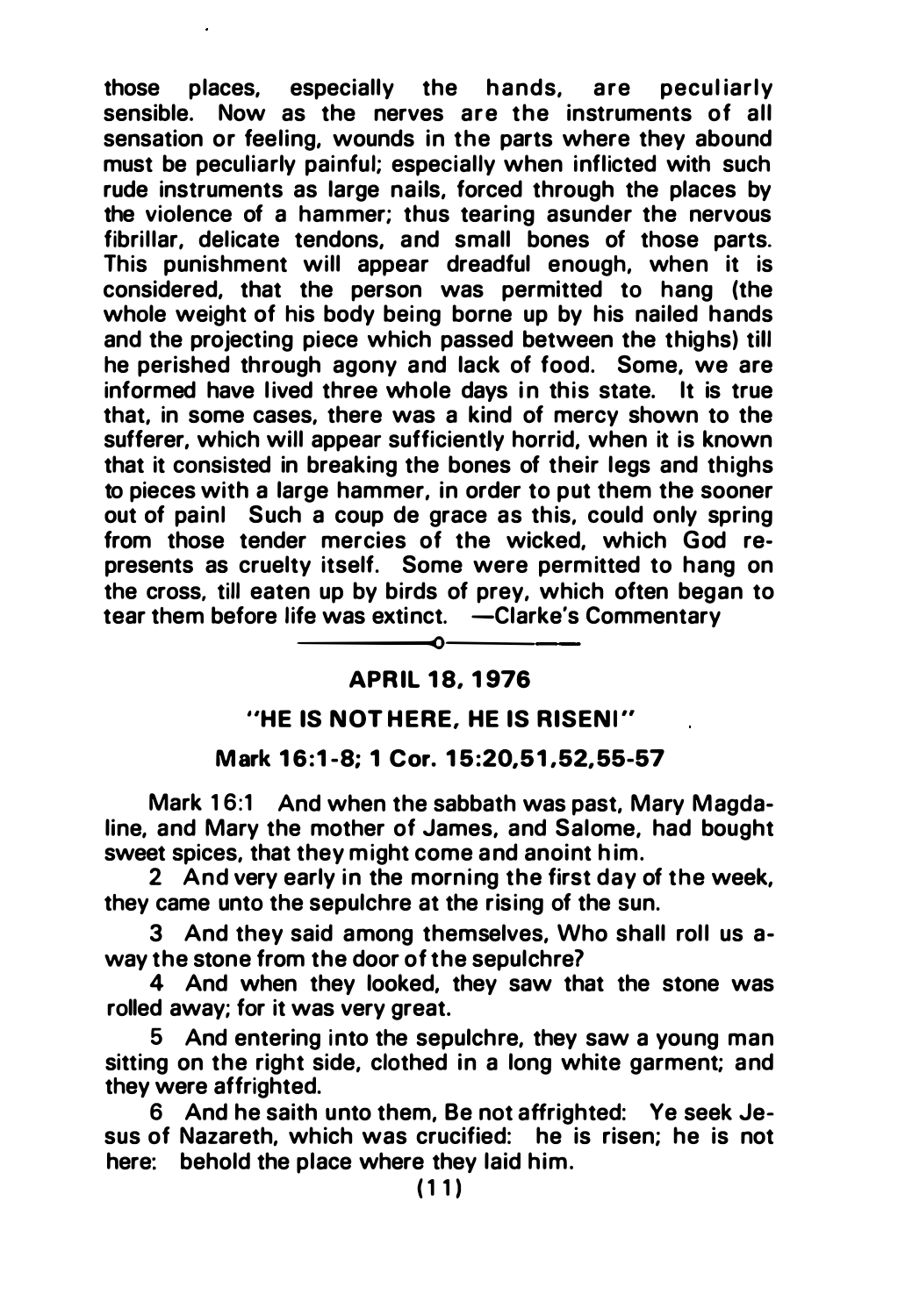7 But go your way, tell his disciples and Peter that he goeth before you into Galilee: there shall ye see him, as he said unto you.

8 And they went out quickly, and fled from the sepulchre; for they trembled and were amazed: neither said they any thing to any man; for they were afraid.

1 Cor. 15:20 But now is Christ risen from the dead, and become the firstfruits of them that slept.

51 Behold, I shew you a mystery; We shall not all sleep, but we shall all be changed.

52 In a moment, in the twinkling of an eye, at the last trump: for the trumpet shall sound, and the dead shall be raised incorruptible, and we shall be changed.

55 0 death, where is thy sting? 0 grave, where is thy victory?

56 The sting of death is sin; and the strength of sin is the law.

57 But thanks be to God, which giveth us the victory through our Lord Jesus Christ.

Memory Verse: For to this end Christ both died, and rose, and revived, that he might be Lord both of the dead and living. Rom. 1 4:9.

Central Thought: Jesus Christ of Nazareth arose from the dead on the first day of the week. Through His resurrection is afforded power and life that will enable every soul who believes to be raised from the dead state of sin to a life above sin, and also it assures hope of being raised from the grave unto eternal life.

#### LESSON BACKGROUND

Jesus Christ has suffered death upon a Roman cross. They took Him down from the cross and laid Him in a borrowed tomb. It was to be just borrowed, because He was not to stay there but for a little while.· So many make strife and issue concerning just how long Jesus was in the tomb. Such is needless striving. We know that He died and that He was laid in a tomb. It was even as Jesus had forewarned His disciples. They were weeping and the world was rejoicing. The Jewish leaders were triumphant in their feeling that they had rid themselves of the trouble-maker. That He would come alive again was not in their thoughts. While they were rejoicing and gloating over their victory, the disciples were huddled in sad groups behind closed doors for fear of being arrested by the Jews. A few lowly women who could not get Jesus from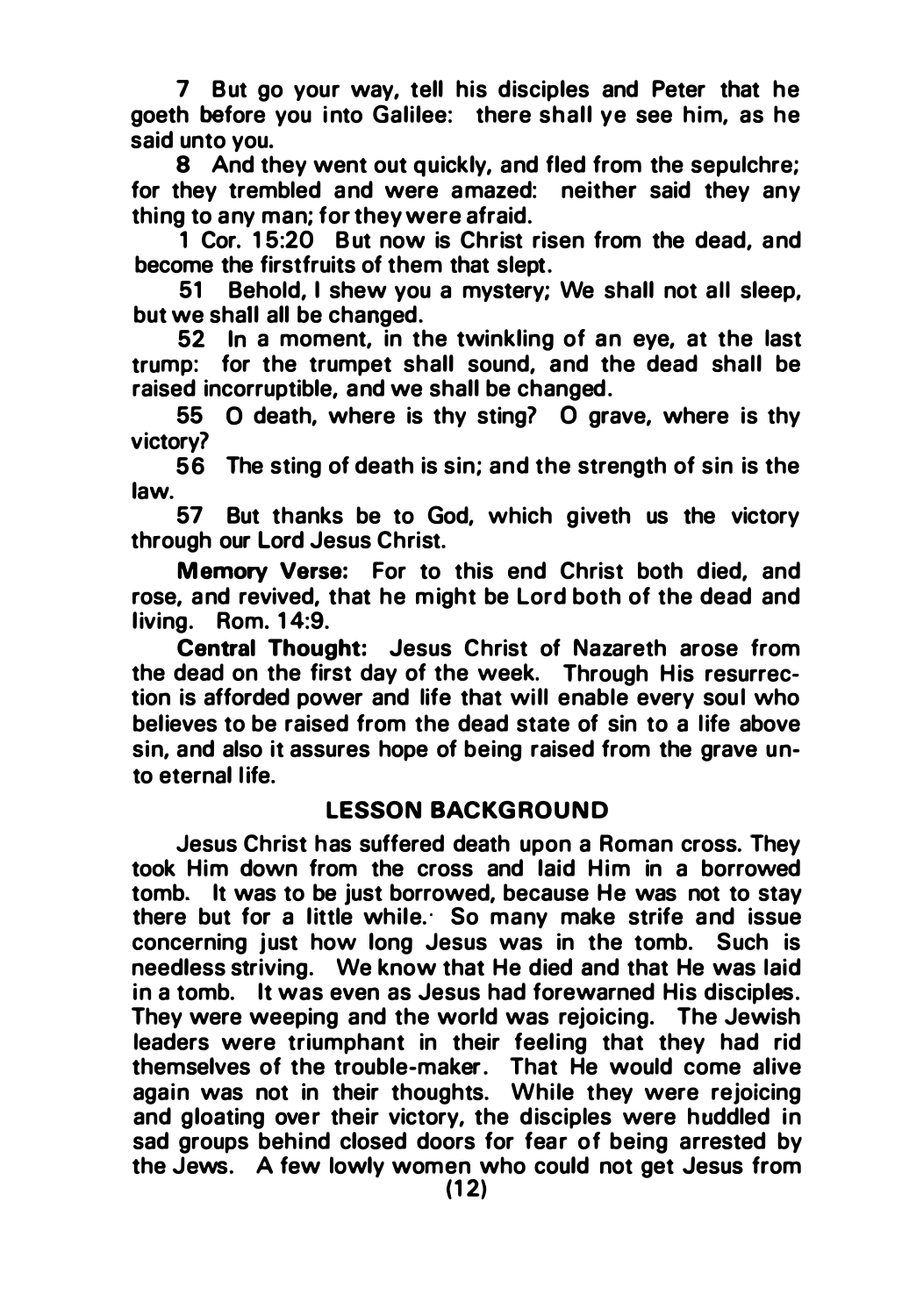their hearts and thoughts, had decided to go to the tomb and anoint His body with sweet spices. The others lingered behind in different places-a disappointed and perplexed lot of people they were. It was into this darkness that the light of Heaven did gloriously shine. Suddenly the joyful sound was declared: "He is risenl" As the truth began to dawn upon their saddened hearts, and they slowly began to realize that such was true, their hearts became wild with joy. This they had not anticipated, but now they remembered what He had said before. All the puzzles began to take shape into reality. Oh, the joy of those disciples! It was a joy that would never depart from them. As they beheld their risen Lord, their hearts were overwhelmed with gladness and joy. Thus with this joy, after being anointed with the Holy Ghost, they were inspired to go forth into all the world with the glad gospel. Thank God, it has come down to us.

QUESTIONS: 1. What were the women expecting to see when they went to the tomb that morning?  $2$  Why did they not look forward to and expect Christ to be resurrected? 3. What does Christ being raised from the dead mean to those who have died in the faith? 4. What does it mean to us who are yet living? 5. What was the sting of death, and what was the victory of the grave?

#### ADULTS' AND YOUNG PEOPLE'S COMMENTS

We find ourselves failing to find words that will adequately describe the joy and wonder that fills our souls because of the truth of the resurrection of Jesus from the dead. We would not dare to count ourselves among the number who doubt this corner-stone of the Christian faith, so· beyond all controversy we accept it as the Truth, and rejoice that we can receive the great and glorious benefits that the resurrection has brought to us. We must believe the witnesses that have declared to us through their written testimony that .Jesus did arise from the grave triumphant, and that He has ascended up on high. We were not privileged to behold this wonder of wonders, but we can accept the testimony of those who did witness it.

There is undeniable evidence and testimony from the lives of many souls who have found victory over sin and have found a new life. It is all attributed to faith and obedience to this risen Christ. It is the power of an endless life working within the very heart and affections of men that has brought such a wonderful change in their lives. It is because Jesus lived. It is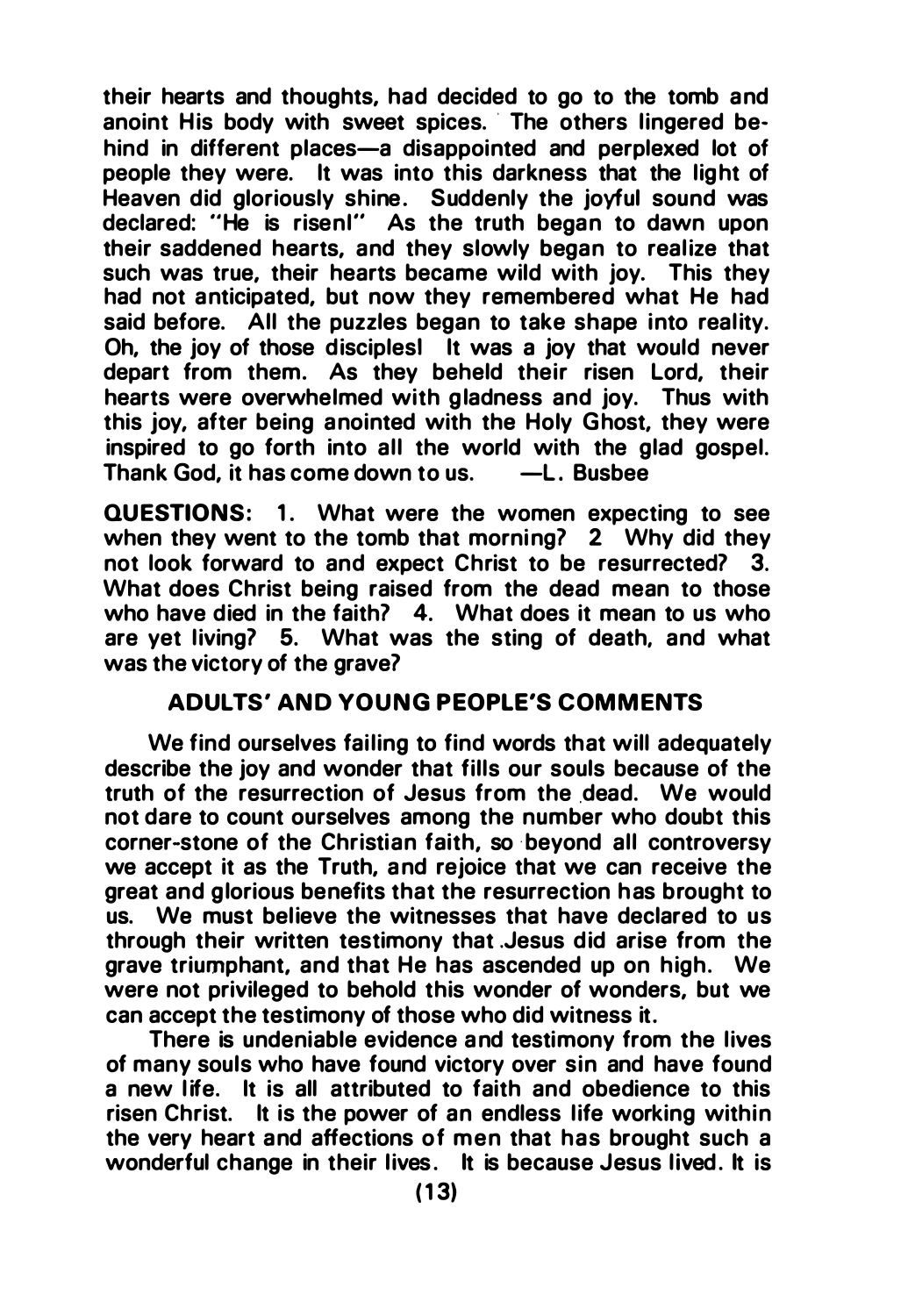because He conquered death and the grave. It is because He lived to die no more. He lives, not in bodily shape in this material world where unholy eyes could behold. But rather, He lives on high, up far above all heavens, at the right hand of God. He lives as King, not of this present world, but as the Prince of the world to come, the King of Glory. But as He lives, He has contact and power with those who are in this world and who are steadfast believers in Him. It is even as the poet, Whittier, said: "No fable old, nor mythic lore, nor dreams of bards and seers; No dead fact stranded on the shore of the oblivious vears:  $-$  But warm, sweet, tender, even yet a present help is He, and faith has still its Olivet, and love its Galilee. The healing of His seamless dress is by our beds of pain; We touch Him in life's throng and press, and we are whole again. Through Him the first fond prayers are said, our lips of childhood frame; The last low whispers of our dead are burdened with His name." How true it is that He lives  $-$  only those who have sought, found, and know Him, really understand -L. Busbee

#### FOOD FOR THOUGHT

Those of today, who have joined the Easter parade and have vied with others about who could have the nicest and latest in the style of clothes, have lost the joy that the resurrected Saviour brings to the humble soul. Many things can hide from us the real joy that Jesus came to bring. Troubles can make one forget the many promises that our Lord and Saviour gave to us. Just as the women, who on that early morning of the first day of the week were deep in sorrow and had forgotten the many promises that Jesus had made about His death on the cross and His resurrection, just in the same way we can walk that same path. And even in our depths of trouble, we can look afiead and wonder how the next great problem will be rolled away. But Jesus takes note of our troubles. He will be there to help us if we will just keep seeking after Him just as the women did that morning. If they had known about His great power and had the faith they should have had, they would never have worried about the stone being rolled away. We, too, must have faith that God can and will roll away the great stones in our life. God will make a way somehow. Just as someone said, "God can do everything but fail." He will not fail His trusting children. We must hold our faith in a resurrected, living Saviour.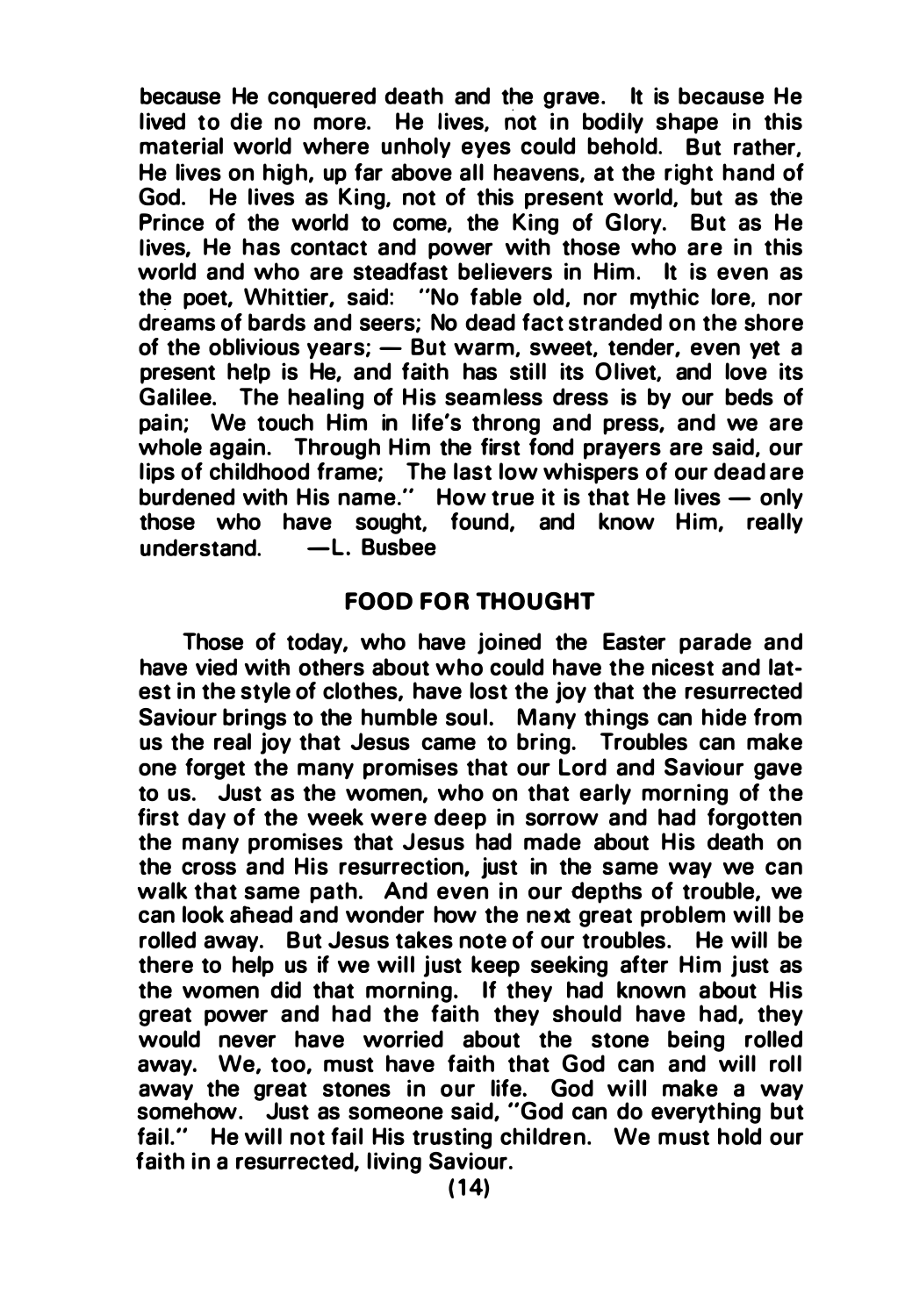Oh, the joy that fills our souls when we think of our resurrection from the grave. Death is only a gateway into the heavenly realms. Because our Lord arose from the grave, just so we will arise. It is all a mystery and only with the eye of faith can we see it. It's a miracle, but we are serving a God of miracles. The grave and death have lost their sting. The body is put under the soil and goes back to dust, but on that  $resurrection$  morning it will arise  $-$  not in its former corruptible state, but we will have put on an incorruptible body  $$ an immortal body in which the child of God will live in Heaven in eternity with our resurrected Saviour.

Jesus will not set foot on this earth again. When He comes in the clouds of glory, He comes to take the saints home and will be a Judge to those who rejected Him. The Word of God says, "Behold, he cometh with clouds; a nd every eye shall see him, and they also which pierced him: and all kindreds of the earth shall wail because of him. Even so, Amen." Rev.  $1:7.$  -M. Miles

#### THREE MINUTES TO GO

The brainwashing had been going on for weeks, up to fourteen hours a day  $-$  forty-eight hours straight on one occasion. Yet the man held his ground. He would not vield.

The place: a Communist prison camp in China. The time: in the early 1950's. And the man: a radiant Chinese Christian.

Finally, after repeated grilling, mockery, and torture, the Christian told his oppressors: "You are wasting your time, sirs. My faith is rooted deeper than any torture you might inflict upon me. It is rooted eternally in God's Son, Jesus Christ."

Furious, the Communist indoctrinator slapped him across the face and screamed, "Drop to your kneesl Drop to your knees and pray! Because in three minutes, we're going to put a bullet through your head!"

While the indoctrinator, an armed guard and 50 more of the man's fellow prisoners looked on, he did as he was told.

"Lord," the man began to pray, "I thank Thee for the peace that is within my heart. I thank Thee for the faith which makes it possible for me to believe that, in spite of my op pressors, my heavenly Father sits upon His throne, able at any moment to silence forever the lips of these who blaspheme His name, at this moment. Thou art able to prove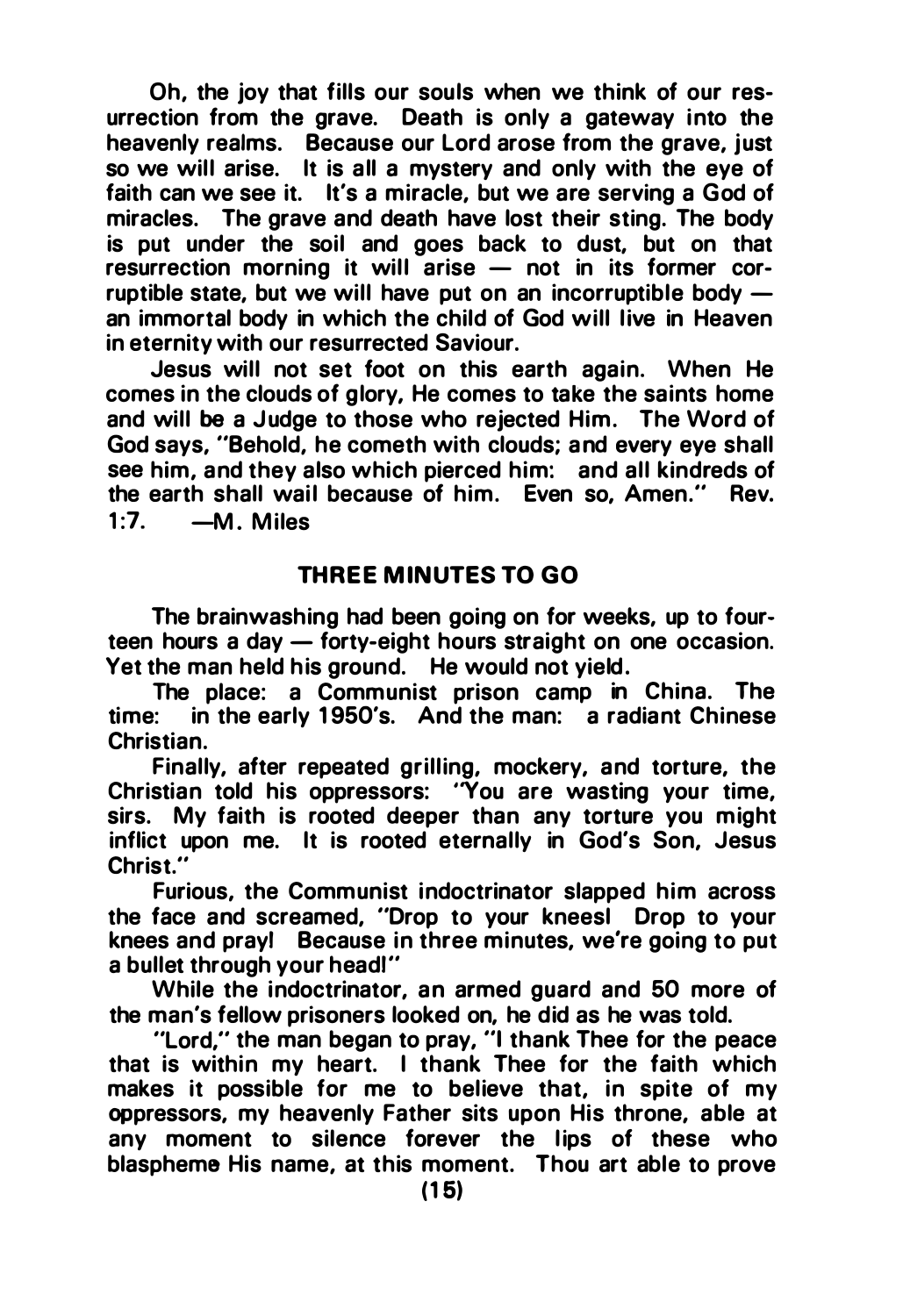Thy power to these two men. Thou art able to show Thyself to be God. In a moment, Thy power could strike these men dead, and  $-$ "

But he didn't get to finish his prayer; for gasping with pain, the two Communists  $-$  indoctrinator and guard  $-$  fell simultaneously to the floor. In a few hours, both of them were dead.

The Christian was set free and, at last report some years ago, continued to live un-molested in his home, with his wife and children. No communist had dared go near his door.

. . . You too, reader, may one day be required to stand before Communists or other godless men to confess your faith in  $Christ - at the threat of your life. You may lose your life for$ your stand, as have thousands of other heroic Christians.

But be sure of this: God has not been taken by surprise. Eternal happiness, in the presence of the Saviour, awaits each believer, no matter what earthly life holds in store for him. Today may seem to belong to the power of darkness, but tomorrow always belongs to Godl

The above incident was personally witness by the Rev. l eslie Millen, long a CIM missionary in China, during his own imprisonment by the Communists. —Ken Anderson

---o---

#### APRil 25. 1 976

#### DOUBT NOT. BUT BELIEVE

#### John 20:11-18: 26-31

John 20:11 But Mary stood without at the sepulchre weeping: and as she wept, she stooped down, and looked into the sepulchre.

12 And seeth two angels in white sitting, the one at the head, and the other at the feet, where the body of Jesus had lain.

13 And they say unto her, Woman, why weepest thou? She saith unto them, Because they have taken away my lord, and I know not where they have laid him.

14 And when she had thus said, she turned herself back, and saw Jesus standing, and knew not that it was Jesus.

15 Jesus saith unto her, Woman, why weepest thou? whom seekest thou? She, supposing him to be the gardener, said unto him, Sir, if thou have borne him hence, tell me where thou has laid him, and I will take him away.

16 Jesus said unto her, Mary. She turned herself, and saith unto him, Rab-bo-ni; which is to say, Master.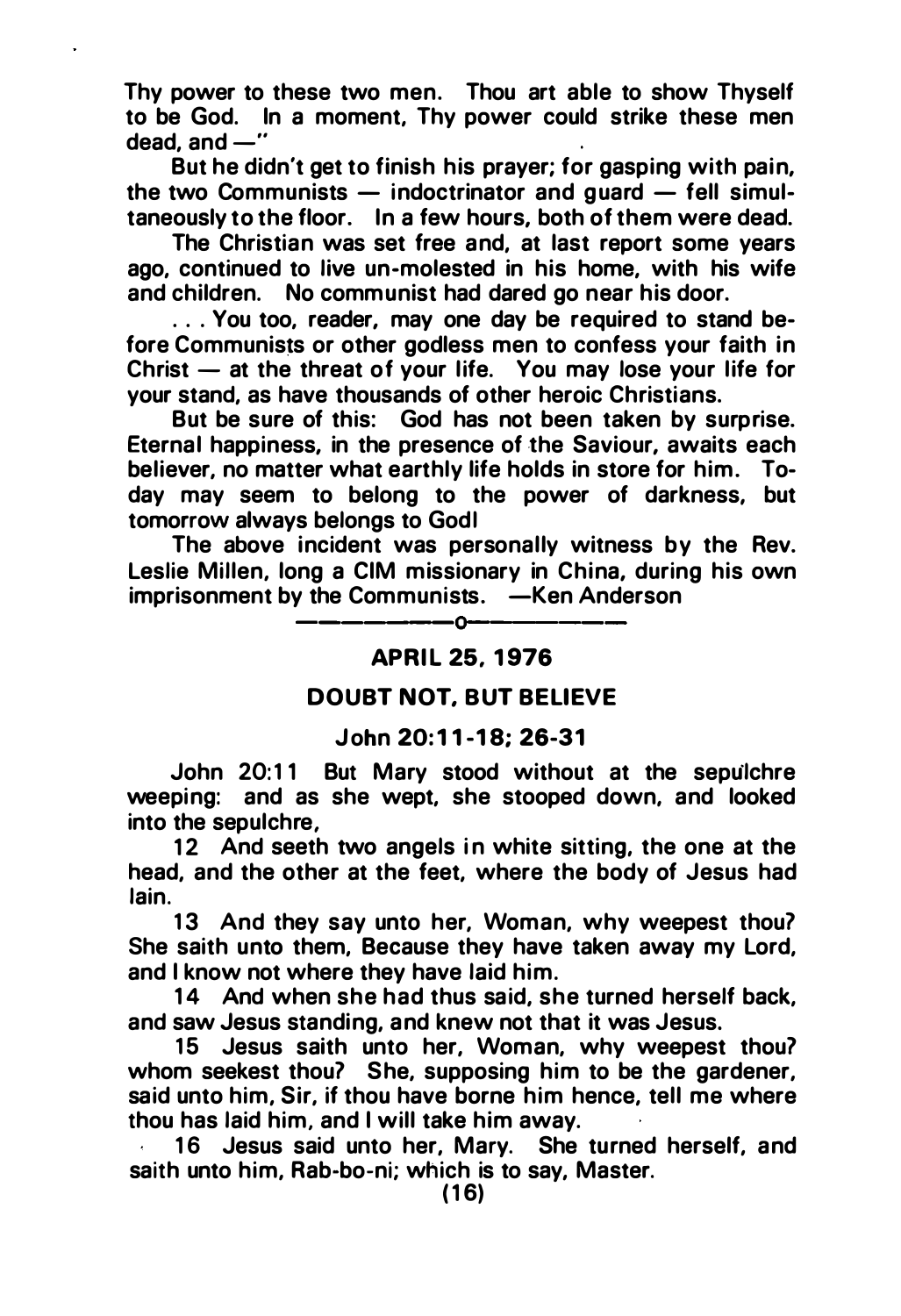17 Jesus saith unto her, Touch me not; for I am not yet ascended to my Father: but go to my brethren, and say unto them, I ascend unto my Father, and your Father; and to my God, and your God.

18 Mary Magdalene came and told the disciples that she had seen the Lord, and that he had spoken these things unto her.

26 Then saith he to Thomas, Reach hither thy finger, and behold my hands; and reach hither thy hand, and thrust it into my side; and be not faithless, but believing.

28 And Thomas answered and said unto him, My Lord and my God.

29 Jesus saith unto him, Thomas, because thou hast seen me, thou hast believed': blessed are they that have not seen, and yet have believed.

30 And many other signs truly did Jesus in the presence of his disciples, which are not written in this book.

31 But these are written that ye m ight believe that Jesus is the Christ, the Son of God; and that believing ye might have life through his name.

Memory Verse: Blessed are they that have not seen, and yet have believed. John 20:29b.

Central Thought: There is joy and peace in believing.

Word Definitions: Believe means to take as true, real, to have confidence in a nother person, to have trust, a nd to have faith (Web. Dict.). Rabboni means "my teacher" which was a term of reverence and respect. Touch me not in the Greek means "cling to me not." Jesus seemed to imply that she must have a different conception of Him from that time on and she was to commune with a risen Christ, and He gave her a work to do.

#### LESSON BACKGROUND

Peter and John had come and gone. Their hearts were broken when Jesus was crucified a nd put in the tomb, but now someone had stolen His body. Mary had been there early in the morning and found the stone door removed. She had rushed to summon Peter and John. Now they had left but she could not leave. She is heart-broken and in a state of bewilderment. She wanders all over the garden and ends up back at the tomb. In her grief, she, bends down again and looks in the tomb. The angels speak to her and she is so distraught in her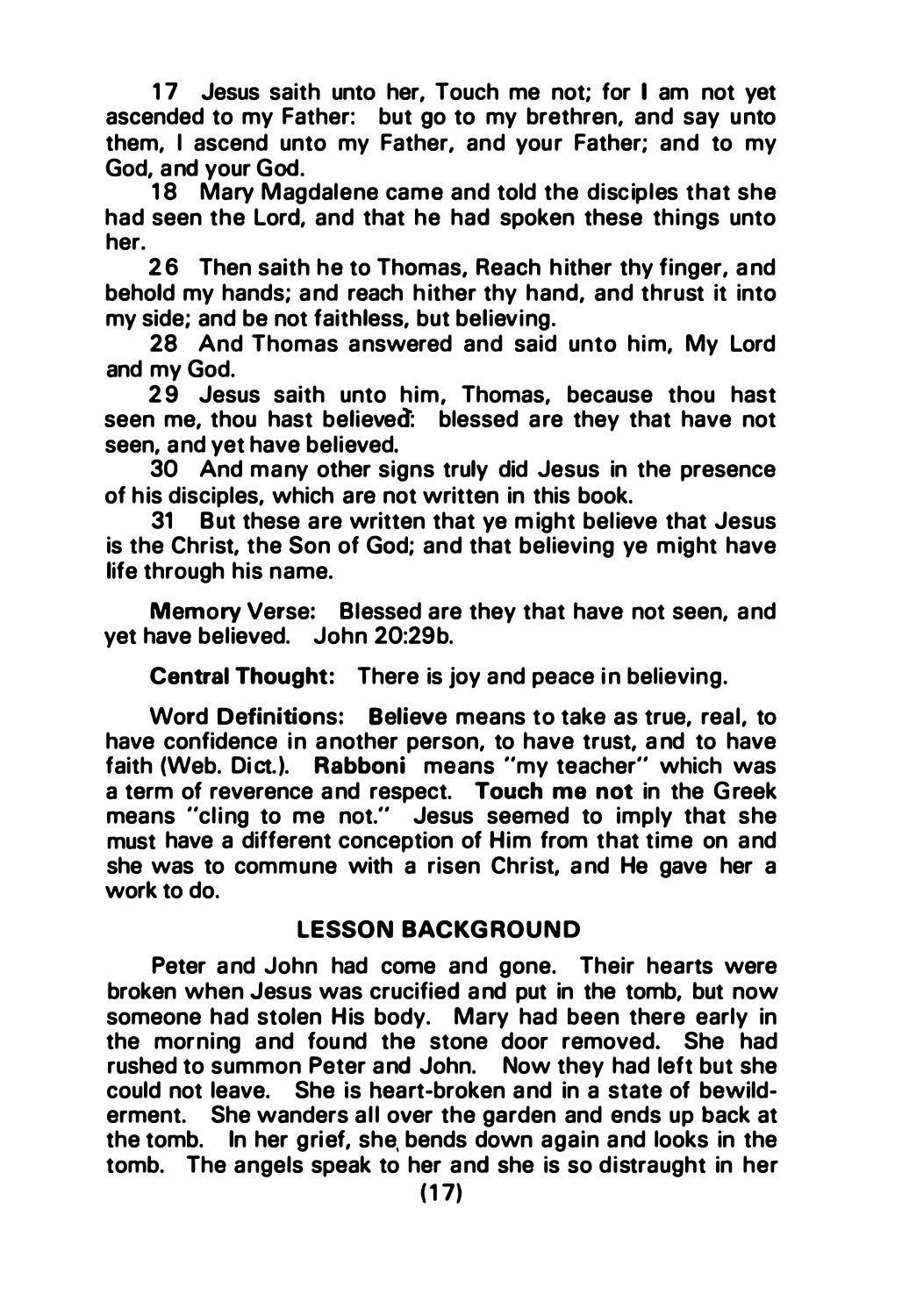mind that she answers them as if they were mortals like herself. She burst out in her grief and cried, "They have taken away my Lord, and I know not where they have laid Himl" Then she begins her search again of the garden. Jesus took note of her tears and grief, and He asked Mary, "Woman, why weepest thou?" She did not recognize Him as she looked at Him through her tears in a half-distracted manner. But when He spoke her name, the tone in which it was spoken pierced through to her inner senses. She had heard that tone of love before. (Memories live on in our hearts.) Memory brought back to her, through that spoken word, her Teacher, the Saviour, the Lord Himselfl She flung herself at His feet.

In the evening of this same day (which was Sunday), Jesus appeared to the disciples. All were there except Thomas. Oh how happy they were to see the Lord. He showed them His hands, His side and from these wounds flowed joy to the disciples. It was the sense of joy because they knew His work was finished and completed. They were glad because He was their living Saviour. He had triumphed over sin and death. "Because I live, ye shall live also." These words no doubt came rushing back to their minds and brought much joy. Again, they may have thought of His words. "In the world ye shall have tribulation; but, be of good cheer, I have overcome the world." Oh, the joy of the disciples proceeded from a spiritual sight of Jesus. What does your joy flow from? Does it flow from riches, from friends, or self-accomplishments? Oh, seek a sight of Jesus. Seek His joy  $-$  a joy that will not pass away. Look at Him as a crucified, risen Saviourl Look away from all and look to Jesus. Looking to Him will bring true happiness, true  $i$ oy  $-$  a joy that the world cannot give.

 $-M$ . Miles

QUESTIONS: 1. Can a person in deep grief look at things in a true light? Notice how Mary addressed the angels. 2. How does Jesus take note of our sorrows and griefs today? 3. Does our memory of the tones of spoken words bring back to us joy and sometimes sadness? 4. Notice in verse 17 the words "my." 5. What kind of man would you say Thomas was and how did Jesus deal with him? 6. How are we blessed today?

#### ADULTS' AND YOUNG PEOPLE'S COMMENTS

How gentle Jesus was in dealing with His disciples and those around Him at His death and resurrection. Jesus said, "I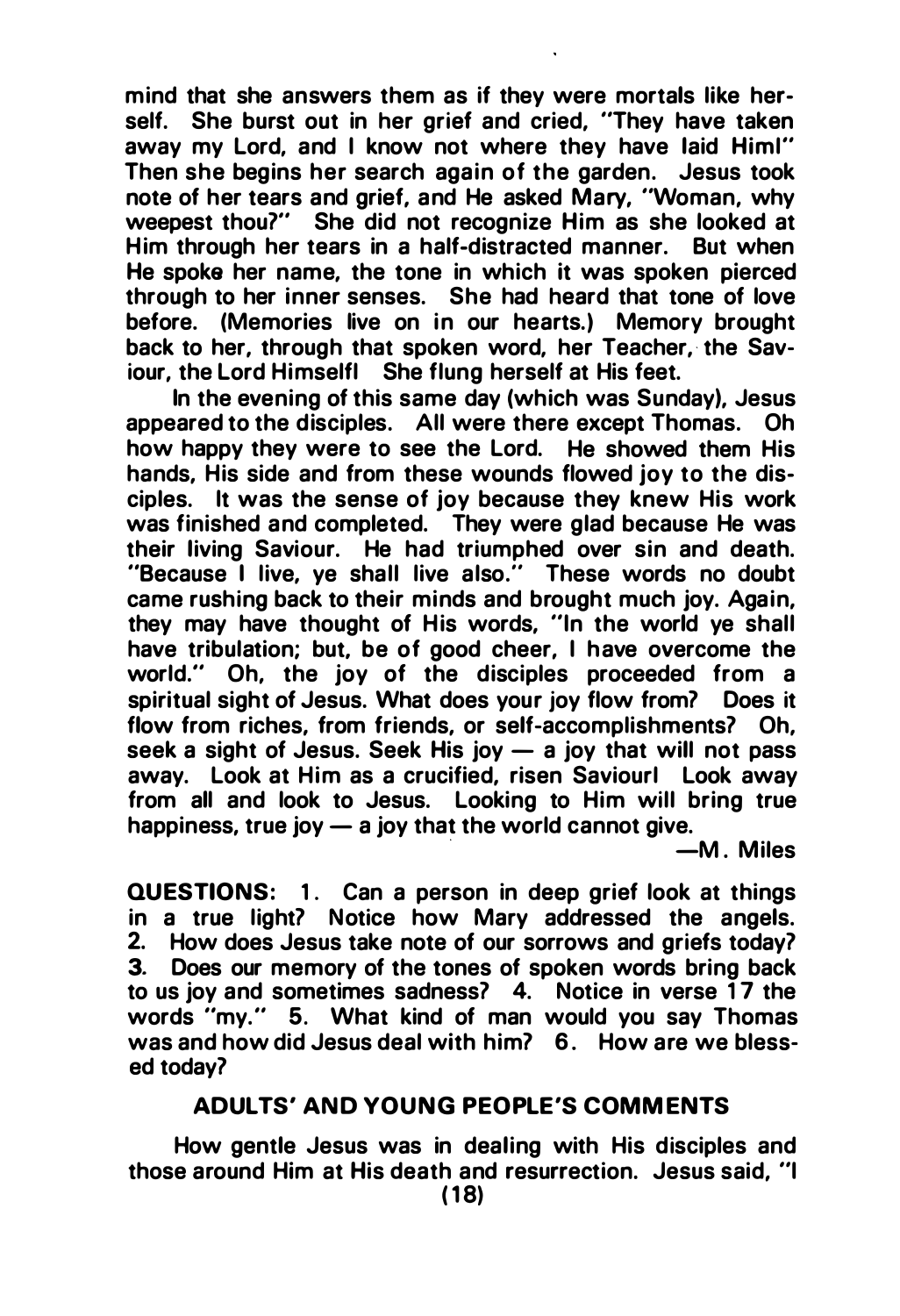am come that they might have life, and that they might have it more abundantly." John 10:10. Believing in Christ's name still brings life into the soul and makes man a new creature. It was for this purpose that the wonderful life of Jesus was manifested. Faith in a risen Saviour brings hope, joy, and trust. All of this was far from Thomas. For him, all he could see was a dead Christ. Thomas seemed to be a man who was a practical, matter-of-fact, common-sense person. He did not have any idea of grasping anything supernatural. He had forgotten how several days before he had joined in with the other disciples in saying, "Let us go with Him and defend Him and if we cannot save Him, let us die with Him." Now when his Master died at the hands of His enemies, he mourned deeply for his dead Lord. When Thomas heard of Jesus appearing to the disciples, he shook his head sadly and said that he could not believe unless he had personally put his hands in His side and also touched the nail prints in His hands. Thomas had not forsaken his Lord. His memory of the One whom he loved was strong. But it had not ended right and he was in a state of despair. Jesus fully understood all about Thomas. On another first day of the week, which was Sunday, the disciples met again. Thomas had been persuaded to meet with them. Jesus appeared unto them and said to Thomas, "Reach hither thy finger, and behold my hands; and reach hither thy hand, and thrust it into my side: and be not faithless, but believing. And Thomas answered and said unto him, My Lord and my God." Oh, what glorious words! What depths of joy are in them of belief in a risen Saviour, from one who had been brought back from the jaws of despair and faithlessness. New hope sprang up in his soul. A joy flooded him and now life took on a new meaning. And dear ones, today we are blessed in a greater way than Thomas. Jesus said, "Thomas, because thou hast seen me, thou hast believed; blessed are they that have not seen, and yet have believed." Oh, what joy there is in believing! What peace floods our souls as we revel in the greatness of being forgiven of our sins and being filled with the Holy Spirit. There is a blessedness that the world cannot give as we anchor our faith in a living, risen Saviour. There is great joy in believing.

 $-Sis. M.$  Miles

#### FOOD FOR THOUGHT

'Why should it be thought a thing incredible [unbelievable] with you that God should raise the dead?" Acts 26:8. Thus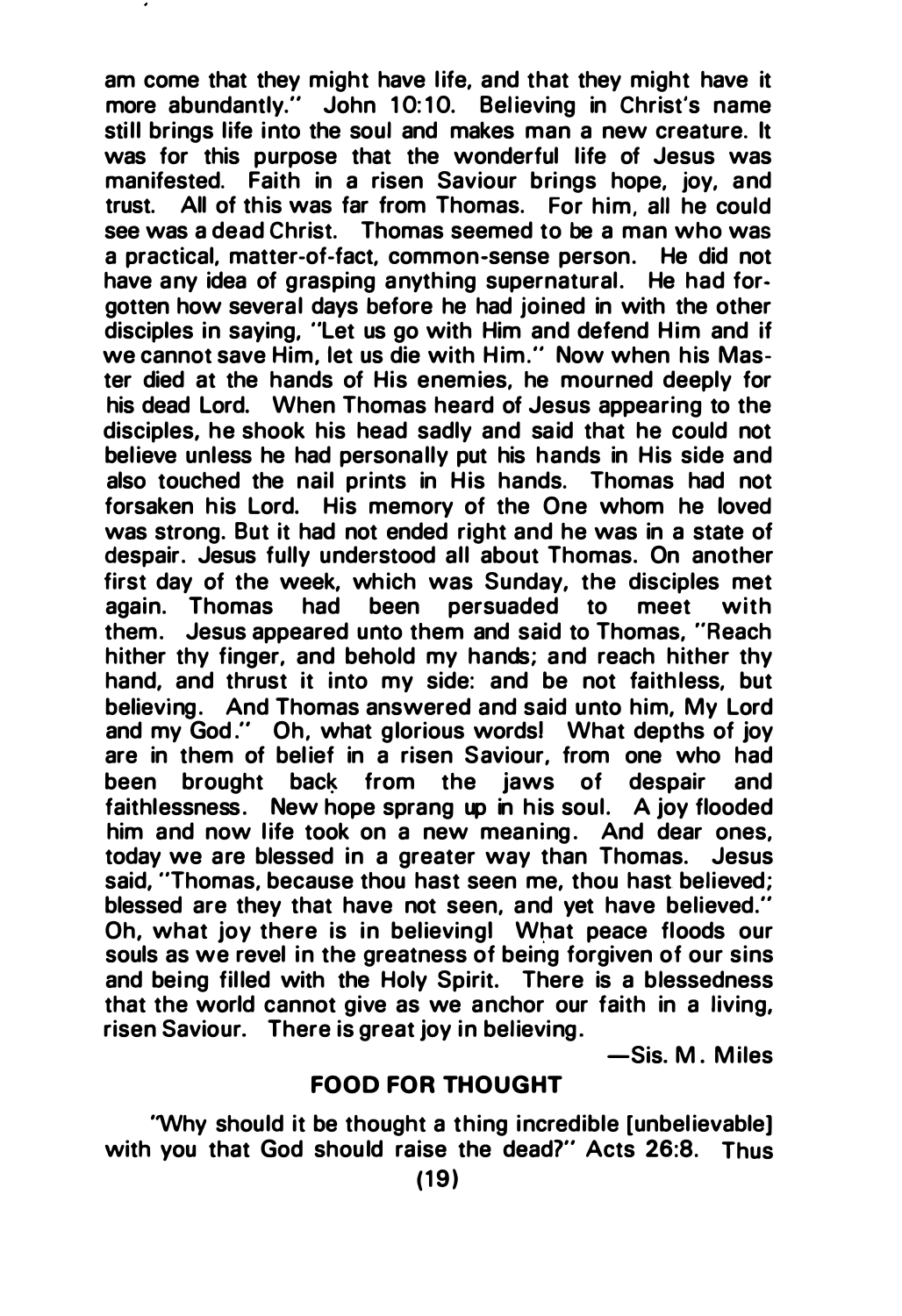addressed Paul to Agrippa and the chief captains with the principal men of the city of Caesarea. When in Athens Paul preached on Mars hill, and when he mentioned Jesus being raised from the dead, "some mocked, and others said, We will hear thee again of this matter." Acts 17:32. The tidings of a risen Saviour, the Conqueror of Death and the Grave seemed unbelievable to those people. It appeared to be a fanciful tale rather than an actuality. To get right down to it, even today, it is still beyond the comprehension of so many. When it gets beyond the glimmering spark of this present life, man's hopes and beliefs go out with it.

But this is the core, the foundation, the very essence of the gospel of Christianity, a truth so solid and undeniable regardless of how hard it is for man to believe. To believe it from the heart means salvation and life. To deny it and doubt it means death and damnation. A person must do one or the other. The disciples could not believe it for joy. They actually did not have an evil heart of unbelief, but it was so wonderful that they dared not hope that such could be. But they were soon persuaded. Even at the one meeting where they met at a place appointed them in Galilee, "when they saw him, they worshipped him: but some doubted." Matt. 28:17. No matter how much proof He gave, it seems that there was always room found in the heart to doubt it. If there was that much temptation for them to doubt the risen Christ in His actual presence, how much more likely for people to doubt today. Man believes generally what he wants to believe. After the news was broadcast across the globe of the astronauts landing and stepping foot on the moon, I heard from the lips of some that they would not believe it. I said, "Well, they showed it on television." But the answer was still negative, "No, it was not real, they were acting it out." These people did not believe this, a nd nothing could be said at that time that could persuade them. Some are this way about believing the gospel. They do not want to believe it. But there are those who were behind the venture to the moon with all their heart who rejoiced and believed when they saw it portrayed to them. There are those who doubt the gospel, but it is those who care not for it anyway. But for the soul who is seeking the way of the Lord and earnestly pressing forth to salvation, the message of a resurrected Christ, although it is hard to believe, comes as light and knowledge from Heaven.

-L. Busbee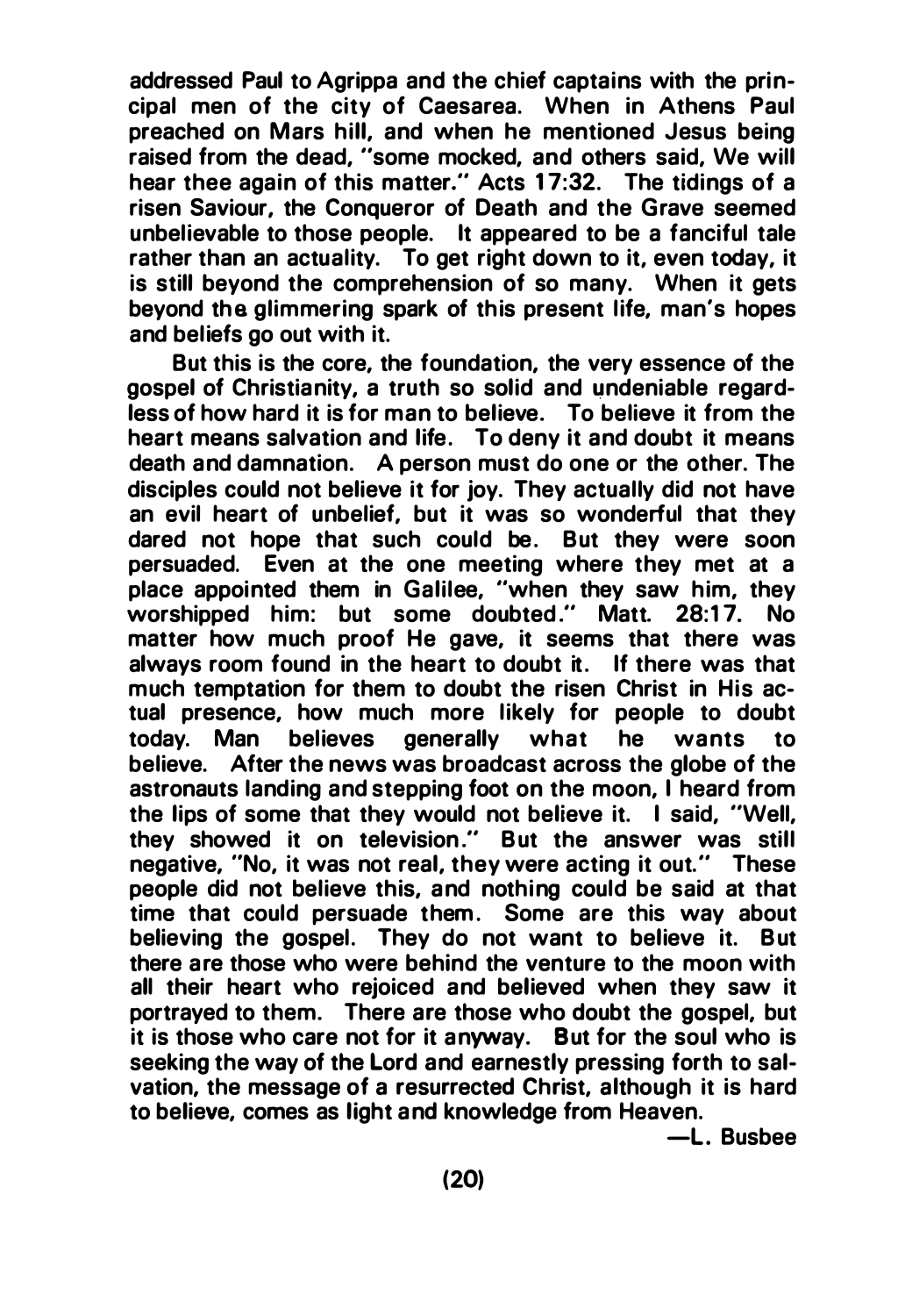You remember the story of the engineer of the Brooklyn bridge. During its building he was injured. For many long months he was shut up in his room. His gifted wife shared his toils, and carried his plans to the workmen. At last the great bridge was completed. Then the invalid architect asked to see it. They put him upon a cot, and carried him to the bridge. They placed him where he could see the magnificent structure in all its beauty. There he lay, in his helplessness, intently scanning the work of his genius. He marked the great cables, the massive piers, the mighty anchorages which fettered it to the earth. His critical eye ran over every beam, every girder, every chord, every rod. He noted every detail carried out precisely as he had dreamed it in his dreams, and wrought it out in his plans and specifications. And then as the joy of achievement filled his soul, as he saw and realized that it was finished exactly as he had designed it; in an ectasy of delight he cried out: "It's just like the plan; it's just like the plan."

Some day we shall stand up in the glory world and looking up into His face cry out: "0 God, I thank Thee that Thou didst turn me aside from my wilful and perverse way, to Thy loving and perfect one. I thank Thee that Thou didst ever lead me to yield my humble life to Thee. I thank Thee that as I, day by day, walked the simple pathway of service, Thou didst let me gather up, one by one, the golden threads of Thy great purpose for my life. I thank Thee, as, like a tiny trail creeping its way up some great mountain side, that pathway of life has gone on in darkness and light, storm and shadow, weakness and tears, failures and faltering, Thou hast at last brought me to its destined end. And now that I see my finished life, no longer 'through a glass darkly' but in the face to face splendor of Thine own glory, I thank Thee, 0 God, I thank Thee that, it's just like the plan; it's just like the plan.'" J. M.

(Important notice to teachers: For us to know how many copies of the Bible lessons to print, it is necessary that you have your order for the next quarter in this office no later than June 1, 1976. The first Sunday of the next quarter is July 4, 1976. Please submit your order now. )

o--<del>-----</del>--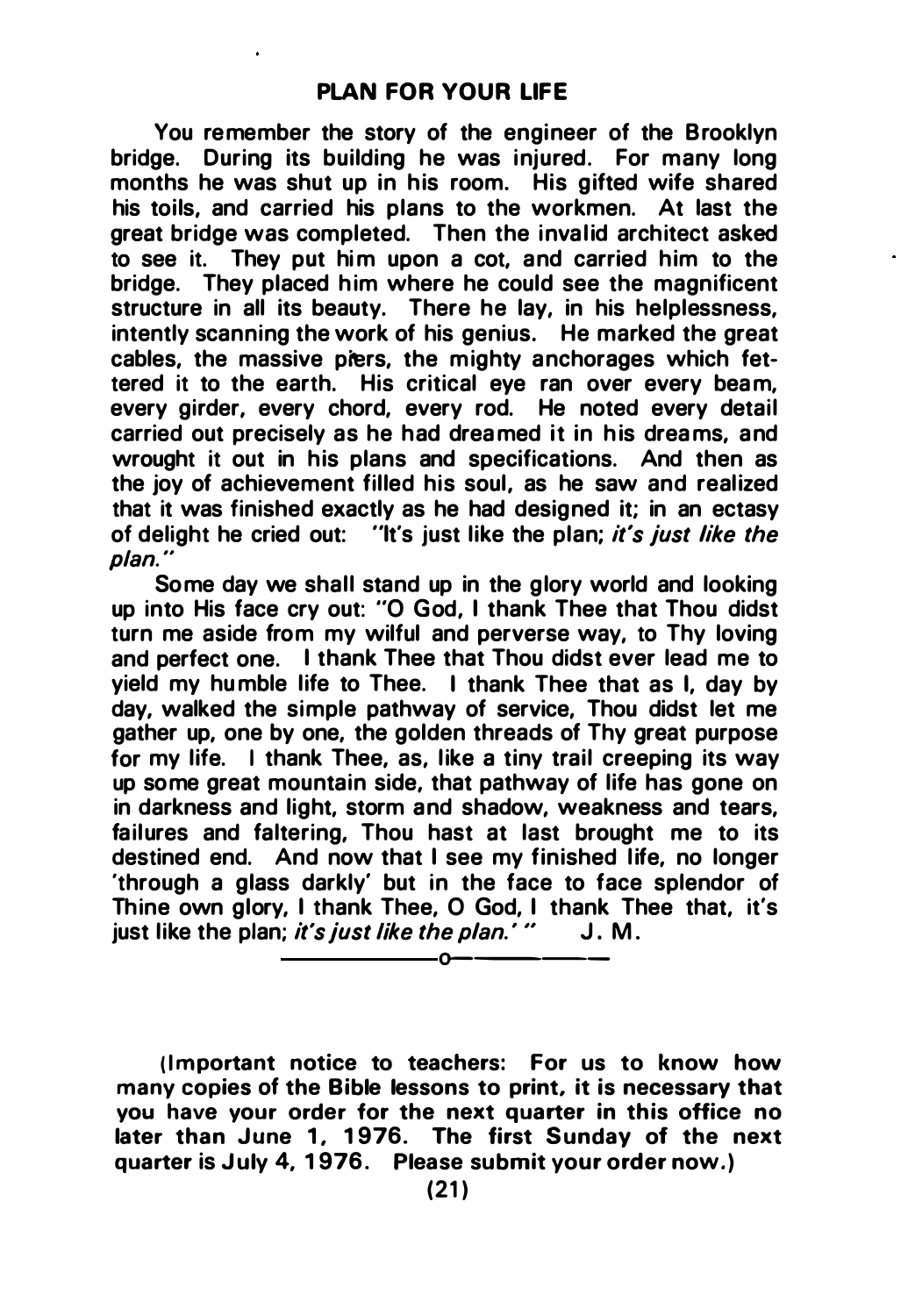#### MAY 2, 1976 ON THE ROAD TO EMMAUS Luke 24:13-16: 25-34

Luke 24:13 And, behold, two of them went that same day to a village called Emmaus, which was from Jerusalem about threescore furlongs.

14 And they talked together of all these things which had happened.

15 And it came to pass, that, while they communed together and reasoned, Jesus himself drew near, and went with them.

16 But their eyes were holden that they should not know him.

25 Then he said unto them, 0 fools, and slow of heart to believe all that the prophets have spoken:

26 Ought not Christ to have suffered these things, and to enter into his glory?

27 And beginning at Moses and all the prophets, he ex pounded unto them in all the scriptures the things concerning himself.

28 And they drew nigh unto the village, whither they went: and he made as though he would have gone farther.

29 But they constrained him, saying, Abide with us: for it is toward evening, and the day is far spent. And he went in to tarry with them.

30 And it came to pass, as he sat at meat with them, he took bread, and blessed it, and broke, and gave to them.

31 And their eyes were opened, and they knew him; and he vanished out of their sight.

32 And they said one to another, Did not our heart burn within us, while he talked with us by the way, and while he opened to us the scriptures?

33 And they rose up the same hour, and returned to Jerusalem, and found the eleven gathered together, and them that were with them,

34 Saying, The Lord is risen indeed, and hath appeared to Simon.

Memory Verse: Ought not Christ to have suffered these things, and to enter into His glory?" Luke 24:26.

Central Thought: Looking at things from a fleshly, earthly standpoint will cause our eyes to be holden, so that we will not be able to recognize Christ when He comes near.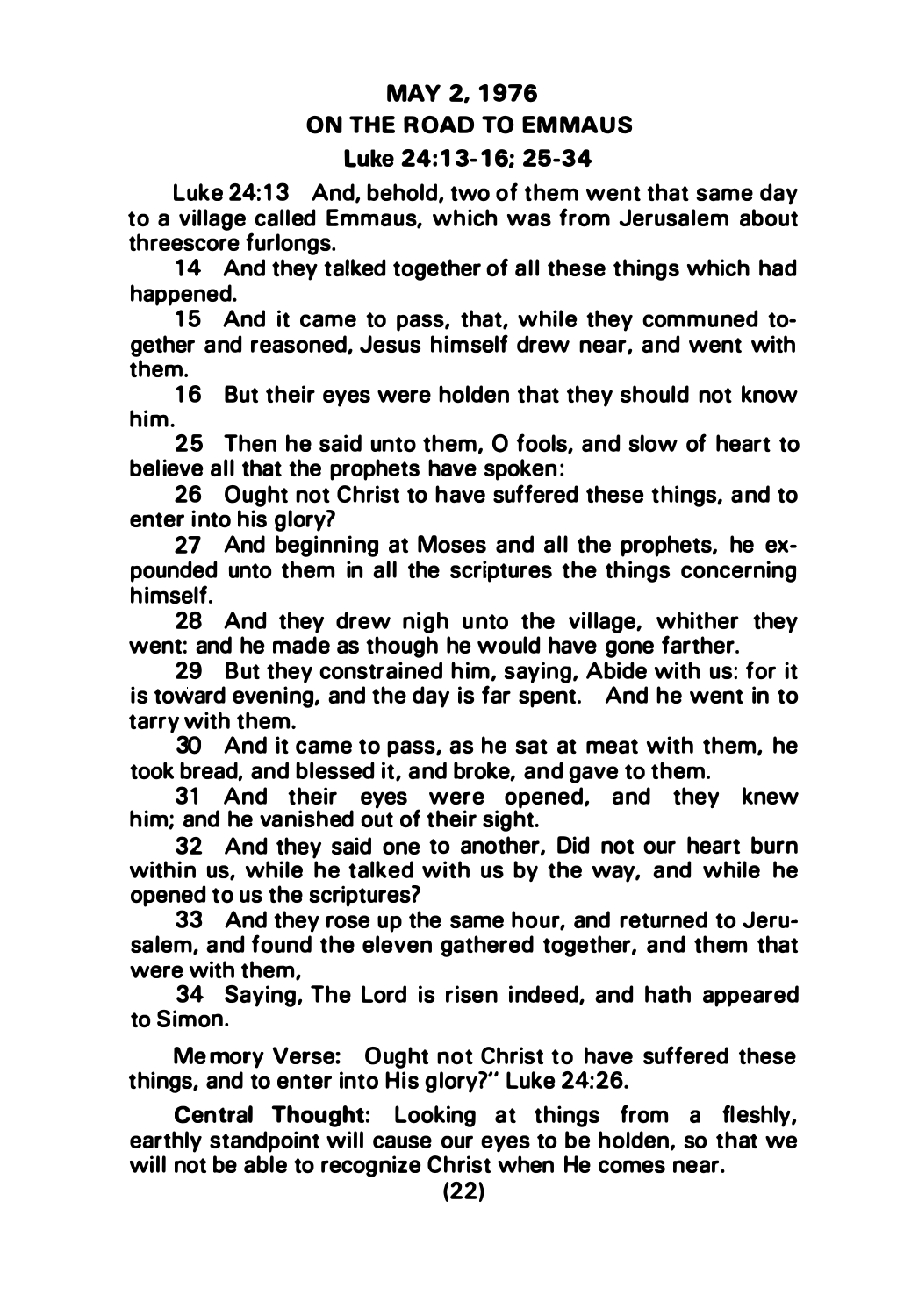Word Definitions: Furlong  $-$  it is calculated that 10 furlongs equal one mile. Threescore furlongs, the distance from Jerusalem to Emmaus, would equal about 6 miles. Their eyes were holden  $-$  they were not allowed to recognize the divine Visitor.

#### LESSON BACKGROUND

The report has come to these two men that the tomb has been found empty. Some of the women have reported seeing a vision of angels saying that Christ is alive. But how could this be? They saw that He was laid in the tomb, dead as all mortal men can be. No, it did not tally up. Yet, what could the report of the women mean? Thus they reasoned and discussed the strange events of the day together. "They that feared the Lord spake often one to another, and the Lord hearkened and heard it." Yes, there was One who was listening to their conversation that day as they trudged slowly along. Jesus, who was risen from the dead that early morning hour, has power over the elements. He can appear and disappear. He can go through walls, doors, and obstructions; He can traverse space and distance in the twinkling of an eye. So He makes His quiet approach to these two men, casually yet earnestly, inquiring concerning the anxious conversation that they are engaged in. One of them was named Cleopas. Some have thought that the other one was possibly Luke. Luke is the only one who goes into a lengthy, detailed account of this. Mark mentioned it briefly in his gospel. Emmaus being about 6 miles distance from Jerusalem, it was perhaps a 2 hour walk at a slow even pace. Think of the message that Jesus preached to them that day. Their hearts were burning within them, even though they realized not who was speaking. Think of the road of life that we are all traveling. There is One who seeks to walk with us, to comfort and guide us on our journey. Pause for a moment at the scene of these two men reaching their destination that night. "He made as though He would have gone farther." Jesus did desire to go in and tarry with them, but He wanted to be personally invited. Is this not true even now? Then think of the joy when it dawned upon their wondering hearts just who this Person wasl Back to Jerusalem they went that same night at a much faster pace than they had traveled beforel There are so many precious  $lessons$  in this.  $-I.$  Busbee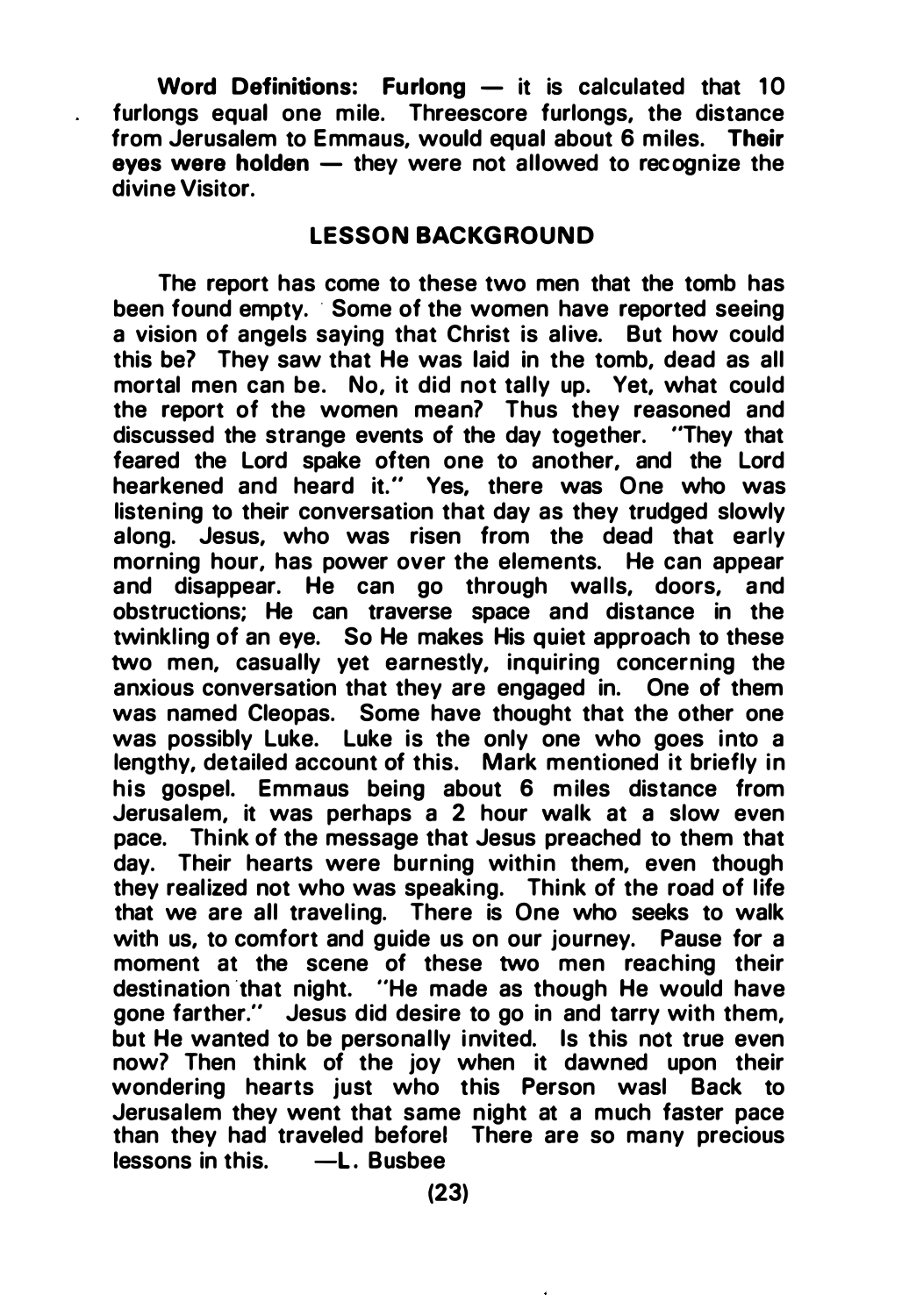QUESTION: 1. What was the subject of the conversation of these two men as they walked along the road that day? 2. Why were they troubled and sad? 3. Were they perplexed? 4. Who came and started walking with them? 5. Why were they not able to recognize Him?  $\overline{6}$ . How did He answer their wondering thoughts? 7. How many scriptures in the Old Testament could you make mention of that perhaps Jesus used in His discourse? 8. Why did Jesus make as though He would go farther? 9. Why did Jesus wait until he was breaking bread before He revealed Himself to them? 10. What was their reaction?

#### ADULTS' AND YOUNG PEOPLE'S COMMENTS

A most touching and sacred scene is before us in our lesson today. These were real people of long ago who shared this blessed experience of having Christ revealed to them. Their minds were bewildered and troubled as they started out on foot toward the little village of Emmaus about 6 miles west and a little north. As they walked, they talked together concerning the sad and unexplainable happenings of the past few days. It is good to talk things over with someone close to one's heart. What a great benefit this isl It is good to speak, and it is good to listen. Communion and fellowship are great indispensable blessings upon the human race. Their minds were endeavoring to fathom out a reason and an explanation for all the recent events that had transpired.

Suddenly in the middle of their conversation a Voice spoke. Turning about, they saw this Stranger come up, perhaps behind them. There eyes were holden, so that they did not realize who He was. Is this not true with us sometimes? We fail to see the Lord in things that come our way. We fail to realize that the trials and battles of life are the work of God upon our soul. Jesus began to communicate with them, questioning them of the evident sorrow and perplexity of their minds. When they revealed what was bothering them, He rebuked them. They could not grasp the truth of the resurrection of Jesus Christ. That was their problem. Did you know that if we could grasp more into our very souls of the truth and reality and glory of Christ's resurrection, many of our problems would dissolve? Doubt, fear, anxiety, and melancholy are the fruits of unbelief. "O fools and slow of heart to believe!" Unbelief is keeping many, many souls out of the kingdom of God. It tripped up Israel in the olden time, and it is still taking its toll of souls today.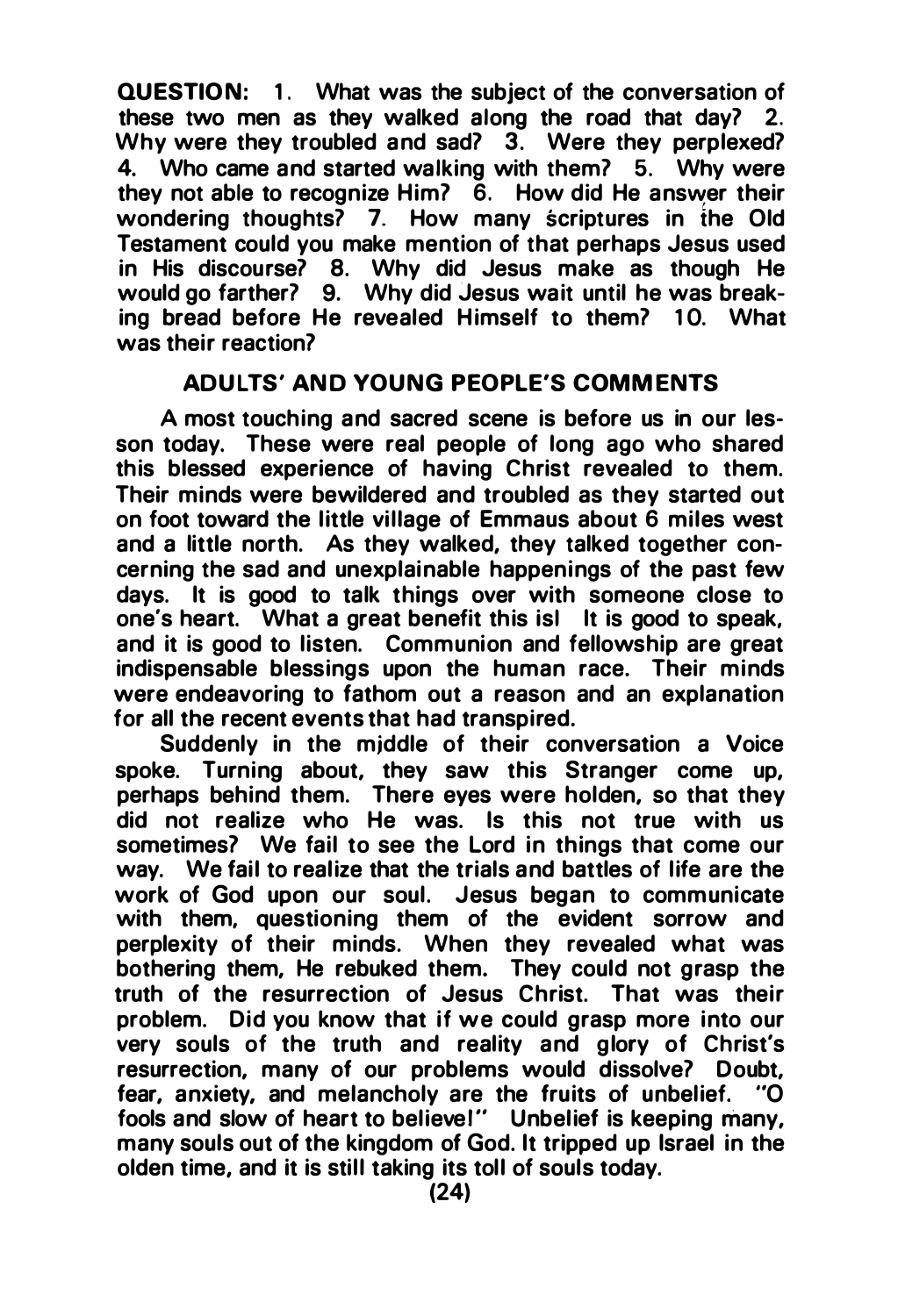Beginning at Moses and the prophets, Jesus began to ex pound and open up all the Scriptures concerning Himself. Oh, what a message that wasl I would love to have had the privilege of hearing it, wouldn't you? I am sure that the many inspiring prophecies in the book of Psalms were mentioned also. Think of the many places Isaiah makes mention of the coming<br>Christ. Are you acquainted with them? You should be. If Christ. Are you acquainted with them? You should be. you have failed to grasp knowledge of these divine prophecies concerning Christ, you are missing the very life-stream of the Bible. It is a study that is well worth your time.

As the shades of evening began to creep over the land, they entered the village of Emmaus. Can you imagine what happened? See the Stranger begin to say farewell and take His leave as if to go farther up the road. See these two disciples constraining Him to tarry with them through the night. Do you do this with the Lord? Remember that He comes not except there is a warm invitation. Are we opening our hearts to Him daily? See Him now enter their humble dwelling. A simple meal is prepared as usually such will be at such a time. See the Stranger take some bread and break it and bless it. Look at the astonished joy upon the faces of these two disciplesl Look at it increase when they see Him disappearl "Did not our hearts burn within us?" Oh, yes, they knew that there was something unusual, but they could not make it out. It is all plain to them now. See them hurry up from the table and prepare for a swift journey back to Jerusalem. -L. Busbee

#### **FOOD FOR THOUGHT**

"Did not our hearts burn within us, while he talked with us by the way and while he opened to us the scriptures?" Oh, there is nothing like the burning of the fire of the Holy Spirit within one's soul as they read or hear the precious Word of God. It is truly life and breath to the soul. It's what keeps it alive. It's the food that nourishes and causes spiritual life to grow. How precious are the promises of Godl They come to one in times of trouble and what a glorious uplift they bring. When a person is in trouble, all he needs to do is to get his Bible and read it and it will be an uplift and bring comfort and solace. There is no book like the Bible. You might read a book and it's not so interesting if you read it again, even a few months or years later, unless it is based on or has a lot of God's Word in it. But oh, the precious Bible is different. It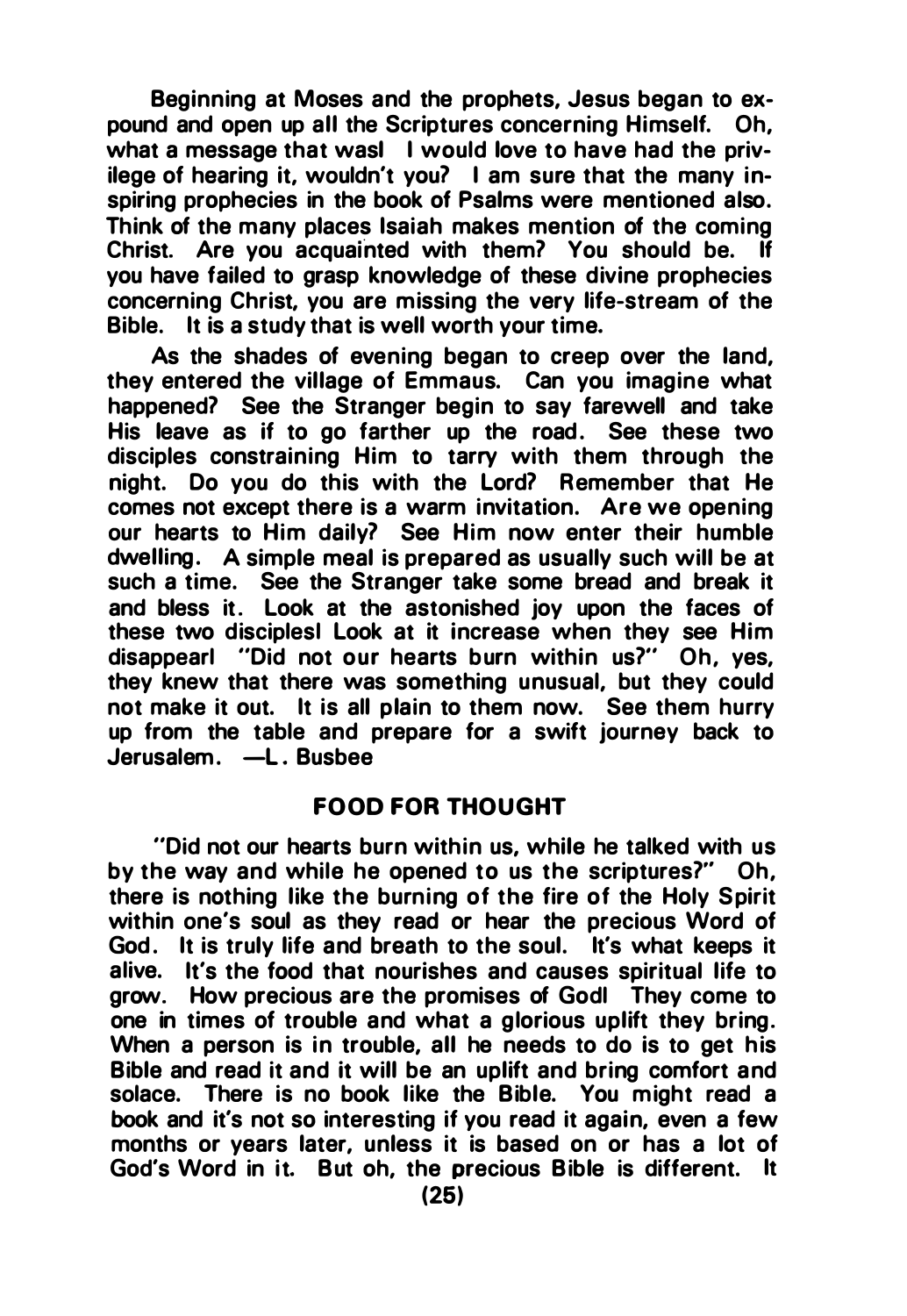was written under the anointing of the Holy Spirit. Praise God from whom all blessings flowl

'While I was musing the fire burned." Psa. 39:3. While a person is in meditation on the Word of God, the fire of the Holy Spirit begins to burn within one's heart. Oh, how precious it isl I think of Jeremiah who said, "I will not make mention of him, [God] nor speak anymore in his name. But his word was in mine heart as a burning fire shut up in my bones, and I was weary with forbearing, and I could not stay." Jer. 20:9. He just had to speak for the Lord. It was like a fire burning in his soul. He couldn't keep still. Oh, How precious is God's Word! It is like a well of water springing up in one's soul.

 $-Sis.$  Marie Miles

#### BEWARE OF SHORT-CUTS

We recall a summer day in Switzerland. A number of us were crossing a great glacier. The path was narrow and winding. Presently we came to a point where the guide, instead of continuing straight ahead, made a sharp, sudden detour to the right. Of course all of us followed his lead  $-$  that is, all but one man. He was evidently annoyed at the detour and resolved to take a short-cut. So he started straight ahead instead of following in the pathway. Immediately the quide rushed back, grasped him by the collar, and with no gentle hand dragged him back. Then, without a word, he pointed to a patch of snow upon which the man was about to tread. Instead of being a sure foothold for his steps, it was a mere crust of snow covering a great crevasse opening into the very bowels of the glacier. Had he trodden upon it he would have gone down to an unspeakable death into the heart of the great glacier. The short-cut would have ended in appalling disaster.

A similar peril besets the bel iever's walk. Sometimes our Guide seems too slow for us. Haste of spirit; eagerness for results; counsel of well-meaning friends; seeming delay of God to lead us onward  $-$  these things and others of a kind, tempt us to take short-cuts toward desired ends. But like the man on the glacier, we make a mistake which may end in disaster. At times God does indeed seem to lead us by devious and roundabout paths. But it pays us far better to make detours with Him than to take short-cuts without  $\lim_{n \to \infty}$   $-1$ . M.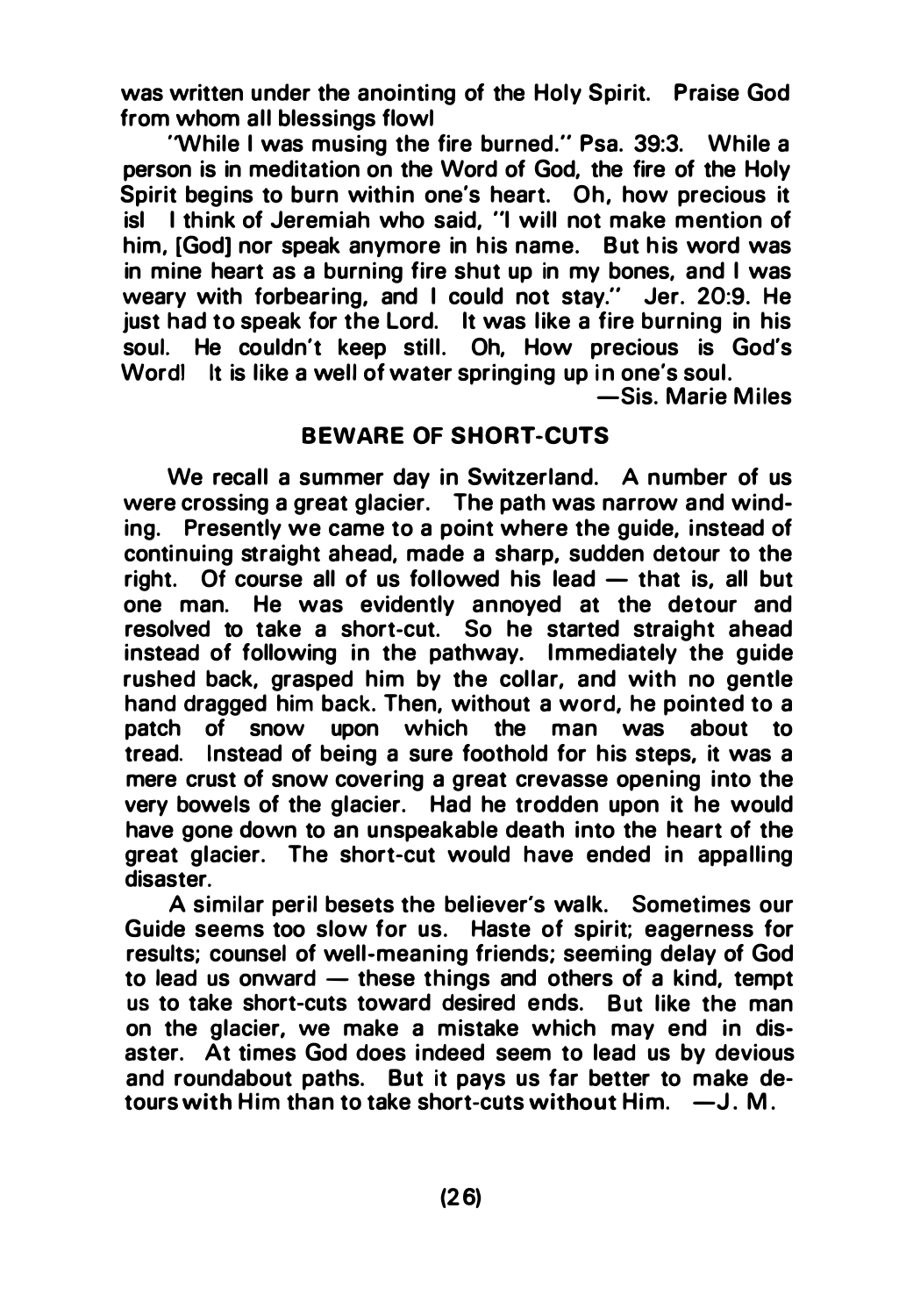#### MAY 9.1976

#### **JESUS ASCENDS TO HEAVEN**

#### Matt. 28:16.18-20: 1 Cor. 15:5-7: Acts 1:3-11

Matt. 28:16 Then the eleven disciples went away into Galilee, into a mountain where Jesus had appointed them.

18 And Jesus came and spake unto them, saying, All power is given unto me in heaven and in earth.

19 Go ye therefore, a nd teach all nations, baptizing them in the name of the Father, and of the Son, and of the Holy Ghost:

20 Teaching them to observe all things whatsoever I have commanded you: and, lo, I am with you alway, even unto the end of the world. Amen.

1 Cor. 15:5 And that he was seen of Cephas then of the twelve:

6 After that, he was seen of above five hundred brethren at once; of whom the greater part remain unto this present, but some are fallen asleep.

7 After that, he was seen of James; then of all the apostles.

Acts 1:3 To whom also he showed himself alive after his passion by many infallible proofs, being seen of them forty days, and speaking of the things pertaining to the kingdom of God:

4 And, being assembled together with them, commanded them that they should not depart from Jerusalem, but wait for the promise of the Father, which, saith he, ye have heard of me.

5 For John truly baptized with water; but ye shall be baptized with the Holy Ghost not many days hence.

6 When they therefore were come together, they asked of him, saying, Lord, wilt thou at this time restore again the kingdom to Israel?

7 And he said unto them, It is not for you to know the times or the seasons, which the Father hath put in his own power.

8 But ye shall receive power, after that the Holy Ghost is come upon you: and ye shall be witnesses unto me both in Jerusalem, and in all Judea, and in Samaria, and unto the uttermost part of the earth.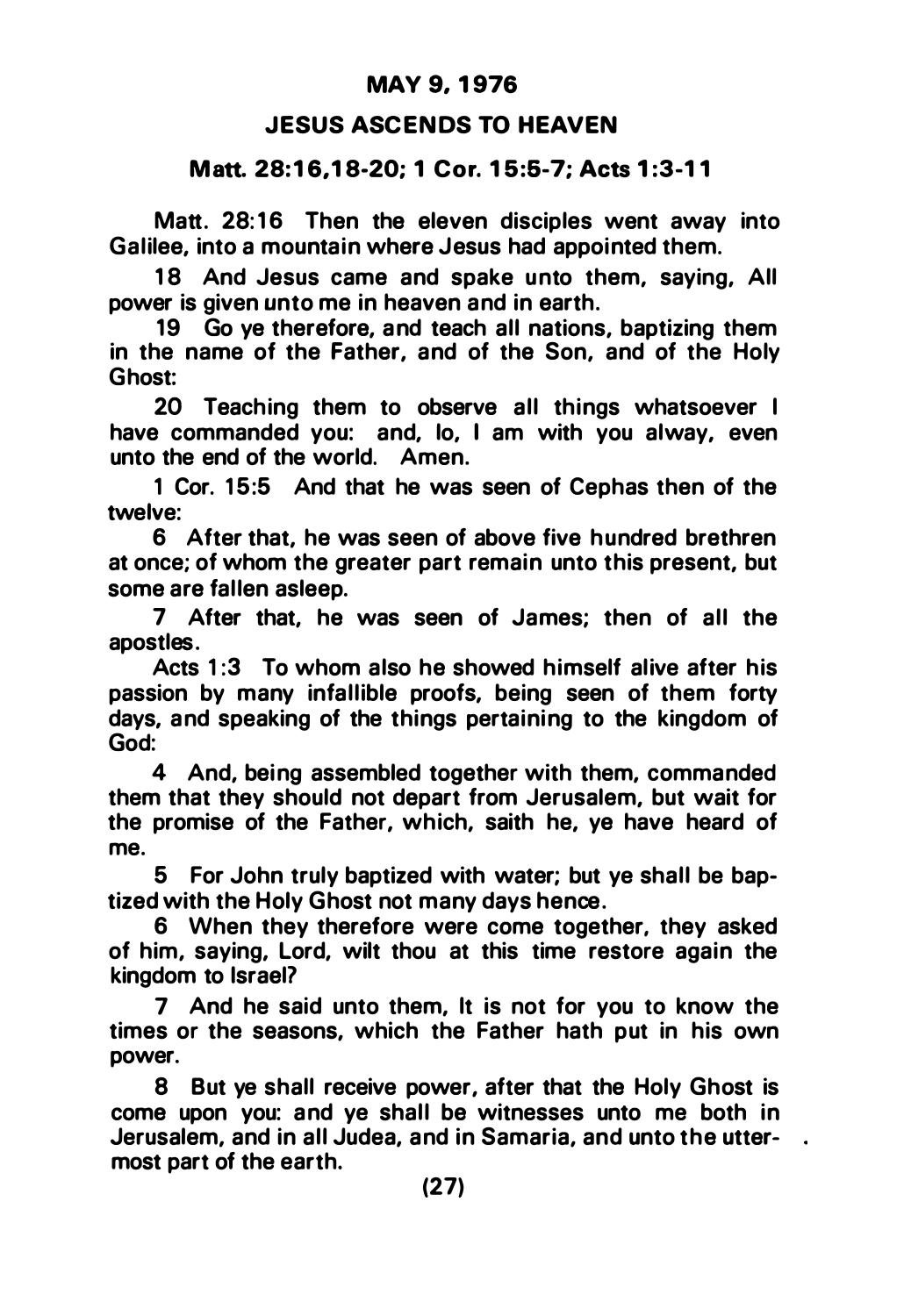9 And when he had spoken these things, while they beheld, he was taken up; and a cloud received him out of their sight.

10 And while they looked steadfastly toward heaven as he went up, behold, two men stood by them in white apparel;

11 Which also said, Ye men of Galilee, why stand ye gazing up to heaven7 this same Jesus, which is taken up from you into heaven, shall so come in like manner as ye have seen him go into heaven.

Memory Verse: Looking unto Jesus the author and finisher of our faith; who for the joy that was set before him endured the cross, despising the shame, and is set down at the right hand of the throne of God. Heb. 12:2.

Central Thought: Jesus Christ's ascension was a verification of His resurrection, Messiahship, divinity, and authority as a Teacher, having said before the crucifixion that the Sori of man should ascend up to where He had been before. (John 6:62)

Word Definition: Mount of Olives was about a Sabbath day's journey from Jerusalem. A Sabbath day's journey "is 15 furlongs, which is two English miles."

#### LESSON BACKGROUND

The precious Saviour had come to the end of His ministry in person on this earth. After His resurrection He saw His disciples at intervals. We will notice that the writer of the book of Acts verifies the accounts of the gospel writers of Jesus' words and ascension. Then later, the Apostle Paul again speaks of Jesus' work here on earth after His resurrection, and before His ascension.

Jesus' resurrection was demonstrated by many "proofs" and "infallible signs." He was seen by many witnesses and they heard Him speak "of things concerning the kingdom of God." They were invited to touch Him, to satisfy themselves that He was not a spirit but was clothed with "flesh and blood." (Luke 24:39; John 20:27). With their own eyes they saw Him "taken up and a cloud received him out of their sight." What a glorious Saviour we are serving and what a certainty we have in our souls that all of God's promises will be  $-M$ . Miles

QUESTIONS: 1. What "infallible proofs" do we have of Jesus' resurrection, appearance to the disciples, and His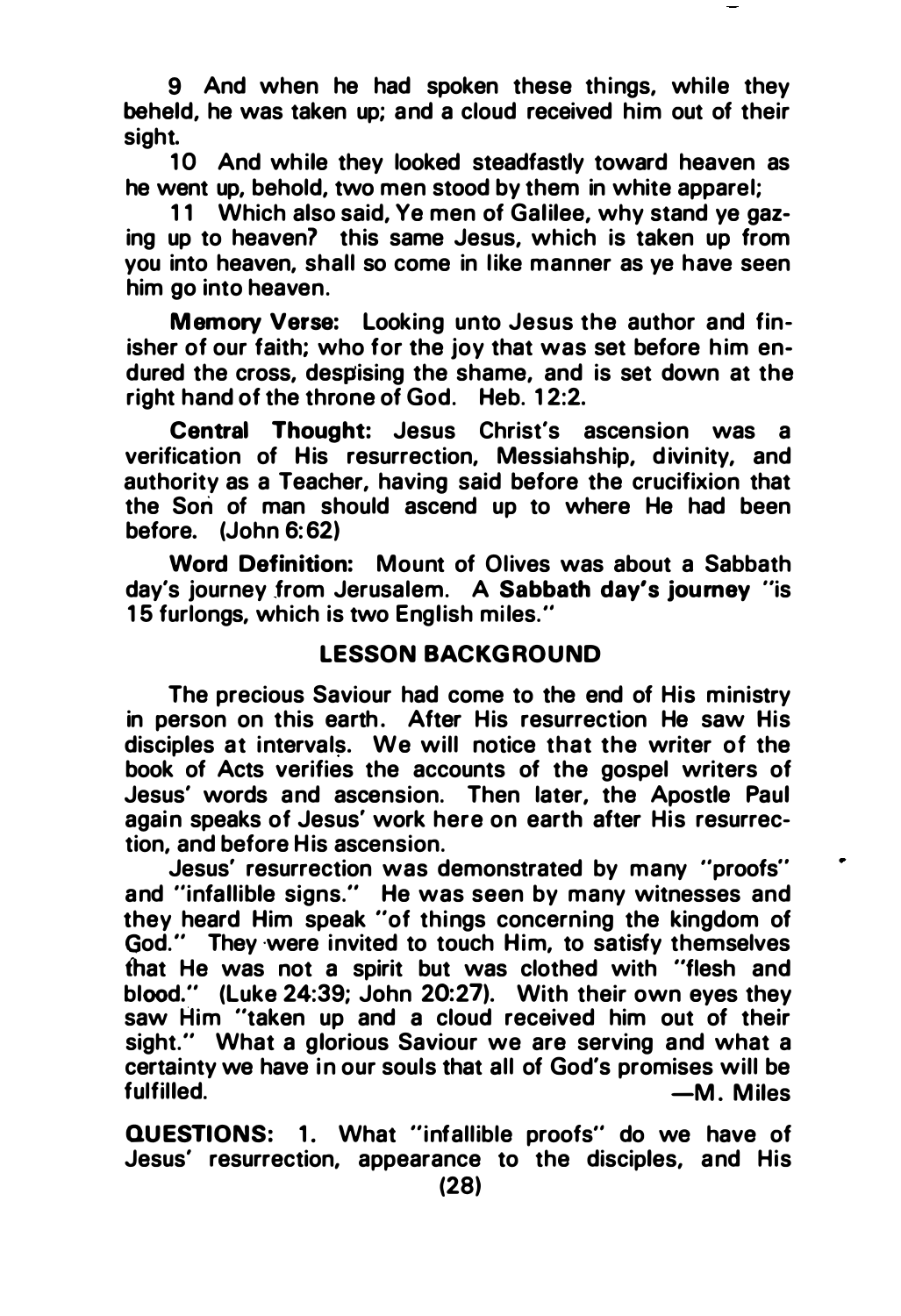ascension? 2. What power does Jesus have and to whom does He give it? 3. What command did Jesus give before His ascension, and should it be carried out only if people will hear and believe? 4. Before one can work for God, what do they have to have? 5. Did Jesus answer the disciples question, or did He leave it for the Holy Spirit to answer it for them? 6. How will Jesus come again and what will He be to us? Will he be our Saviour or our Judge?

#### ADULTS' AND YOUNG PEOPLE'S COMMENTS

People's last words are very weighty and not soon forgotten. The last words of Jesus are very weighty. Not only were they spoken to those present but they were spoken to all who are the disciples of Jesus, through redemption. First, we notice that Jesus affirms that He has "all power in heaven and earth." He has power over all evil spirits, over all opposing powers to His commands, and over all the conditions or hindrances that might try to stop His purposes being carried out. Then we notice that He gives a specific command to be carried out. Notice that there are no qualifications to this command, but Jesus said, "Go . . . and teach all nations." Mark records His words as being, "Go ye therefore into all the world, and preach the gospel to every creature . . . He that believeth... shall be saved: but he that believeth not shall be damned." (chapt. 16:15.16) Jesus did not say to stop preaching, teaching or living for Him if people would not bel ieve. It's our duty to see that they hear. Jesus knew that some would believe and that some would not. It seems that we are in the time when very few will believe but we still must go and we still must tell them. That is the command of Jesus Christ. Those who will not believe will have to give an account to God. Oh, for more workers for the Lord. Are we doing all we can to obey Jesus' last command? Are there those in the world who are saying with the Psalmist, "no man cared for my soul''? (Psa. 1 42:4) Are we failing? Are we asking for a greater vision of the value of a soul and a vision of the work of the Lord? 'Where there is no vision, the people perish." (Prov. 29:18) We each one have a place to fill. Can we do a little more?

Notice that Jesus didn't want them to go forth until they were "endued with power from on high," or filled with the Holy Spirit. They could not fill the place nor face the persecutions unless they had power from God. Notice how Peter faced persecutions after he was filled with the Holy Spirit. Before this time, he even let a little maid cause him to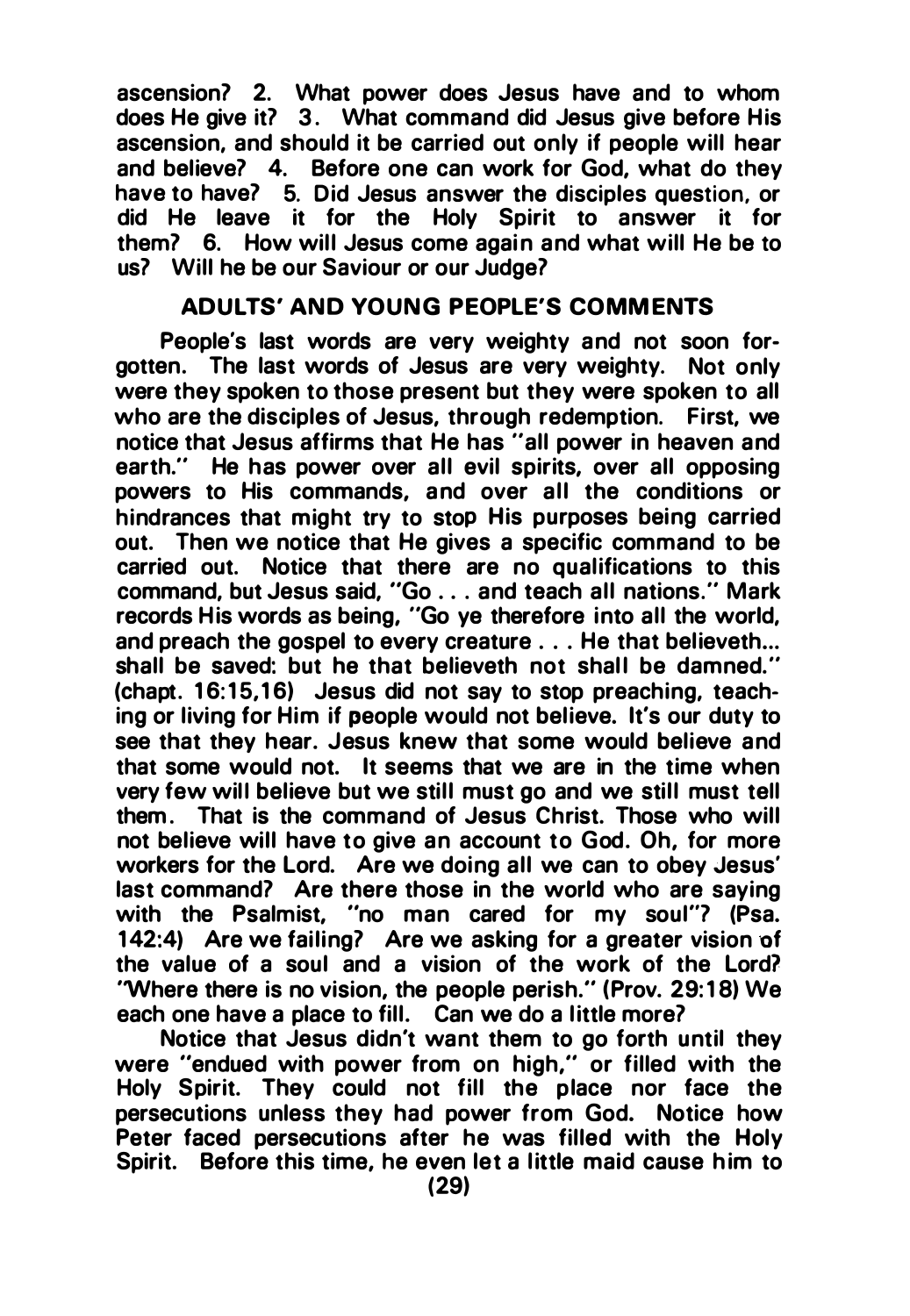deny Christ. Jesus had previously taught them that the work of the Holy Spirit was to: "Bring all things to their remembrance," to "guide you into all truth," to "give them power over all the power of the enemy," to "reprove the world of sin, and of righteousness, and of judgment." (John 15:26;  $16:7-13$ .

Notice that the disciples were very concerned about their nation being freed from the Roman government. Jesus did not answer their question, but left it for the Holy Spirit to correct their mistaken notions.

The Scriptures leave unpainted anything unusual about the path of His upward flight. It is only stated that a cloud received Him out of their sight. He "maketh the clouds his chariot." Psa. 104:3. "He passed through the heavens," (Heb. 4:14; 1) Pet. 3:22) and He "took his seat at the right hand of God." (Col. 3:1) The angels helped the disciples to bring their thoughts back to their duty and reminded them that He would come again in like manner, not to be their Saviour, but He will be their Judge.  $(2$  Tim.  $4:1$ ).  $-$ Sis. M. Miles

#### **FOOD FOR THOUGHT**

From the Psalms comes prophecies of Christ's ascension. The 68th Psalm is a song of victory for Israel. It is a parallel counter-part with the song of Deborah and Barak in Judges 5, when they rejoiced over the victory against Sisera. But this 68th Psalm is prophetic, pointing toward the triumph of Christ over sin, death, and the grave. The 1 8th verse is the central part of the prophecy which says: "Thou hast ascended on high, thou hast led captivity captive: thou hast received gifts for men; yea, for the rebellious also, that the Lord God might dwell among them." Paul quoted this in his Ephesian letter. 'Wherefore he saith, When he ascended up on high, he led captivity captive, and gave gifts unto men." It was Christ's divine power to pass into the Heavens, wrought by His resurrection from the dead, that put the climax on the great work of salvation. Christ must ascend to Heaven and from that exalted position wield the rod of His strength. Thus He led captivity captive. He broke the power of the influence that held in bondage the hearts and lives of men.

Another precious Psalm pointing forward to Christ's ascension is Psalm 24. 'Who shall ascend into the hill of the Lord? or who shall stand in His holy place? He that hath clean hands, and a pure heart; who hath not lifted up his soul unto vanity, nor sworn deceitfully. He shall receive the bless-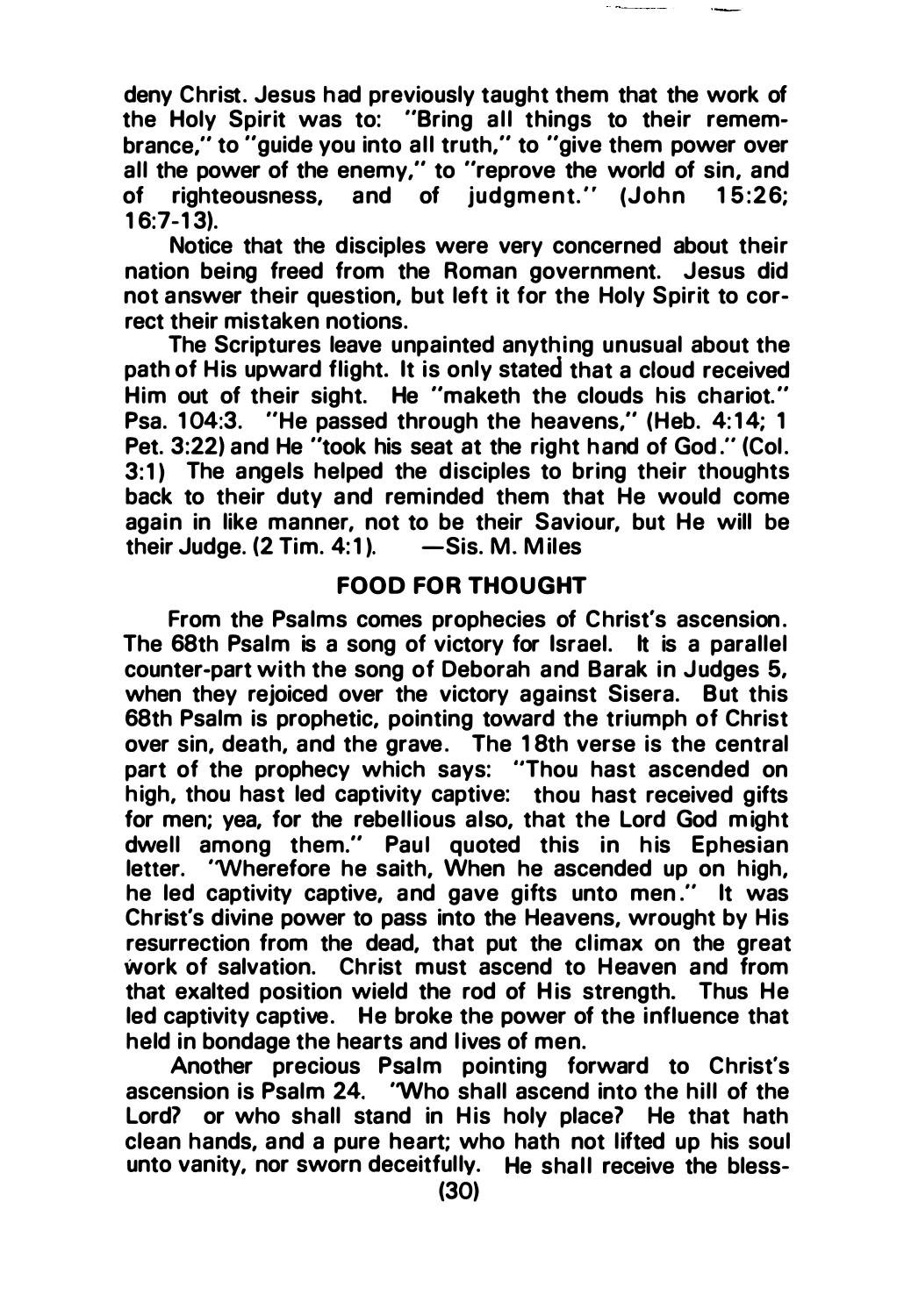ing from the Lord, and righteousness from the God of his salvation." Who shall ascend the hill of the Lord? The answer: none but Jesus Christ. No other living mortal could meet the qualifications stated out here. All mankind had fallen under the blight of sin and defilement. Only Jesus could ascend the hill of the Lord. The last four verses of this Psalm are thrilling as well as inspiring. It can be none other scene but that as Christ approaches the Heavens and the right Hand of God. Mortal eyes did not behold this. A cloud received Him out of the sight of man. But prophecy gives us a first hand view of this glorious scene. I am persuaded that a host of angels escorted Christ as He neared the Heavenly fields of glory. As they approached the gates of splendor, their mighty cries burst forth in everlasting song: "Lift up your heads, 0 ye gates; and be ye lift up, ye everlasting doors; and the King of glory shall come in!" As if in answer to this, eternal voices from within responded with this query: "Who is this King of glory?" Note the answer: "The Lord strong and mighty, the Lord mighty in battle." Yes, this King of glory that seeks entrance to the portals of glory is the Lord strong and mighty in battle. He has conquered death, sin, and the grave. He fought old Satan on his own ground, and defeated him and all of his hosts. He fought the battle through to be able to give us His victory. Again the cry goes up: "Lift up your heads, 0 ye gates; even lift them up, ye everlasting doors; and the King of glory shall come in." Again the response from within: "Who is this King of glory?" And once more from the multitude of angels this glorious refrain: "The Lord of hosts, he is the King of glory."

Psalm 47:5,8 is another song of triumph. "God is gone up with a shout.... God reigneth over the heathen: God sitteth upon the throne of His holiness." In Psalm 110 we find another prophecy of Jesus, one that is quoted in the New Testament about 5 times. "Sit thou at my right hand, until I make thine enemies thy footstool." The Lord (Almighty God) said this to the Lord (Christ). Christ was destined to sit at the right Hand of the throne of the Majesty in the Heavens. This is His great reward for submitting to the will of the Father and becoming sin for us to save our souls.  $-\mathsf{L}$ . Busbee

#### THE PEOPLE ON MY STREET

·---o------

Nada settled on the church bench. How good it was to worship the Lord and begin the week in His housel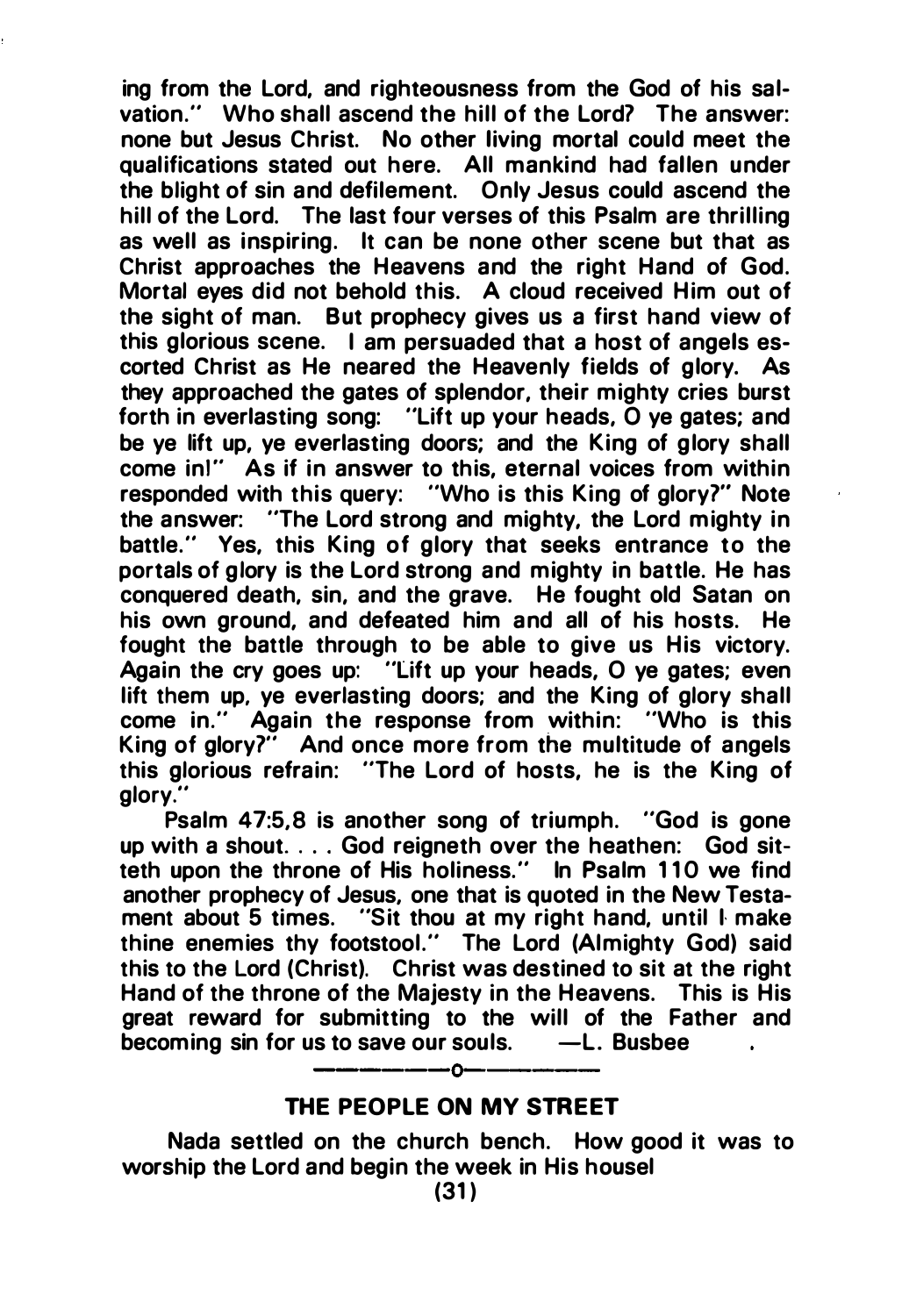She rejoiced in singing, "Rejoice, Ye Pure in Heart." She listened carefully, reading along in her Bible, as Pastor Rogers read the morning text. But when he began to speak, she sat up straighter, It was obvious he had a great burden to share with his people.

'What are you doing about the Great Commission Jesus left with His disciples? If you are His, the Commission is yours, as well. Are you witnessing to those perhaps only you can reach?

Nada squirmed. But she was so busy.

In between the minister's pointed remarks, Nada's thoughts flew. He was certainly cutting this morning! Well, she had taken that class of junior boys and girls when no one else would take them  $-$  knocked herself out too with lesson preparation to challenge them. Still, she'd had the class three months now, and it hadn't grown in membership.

Was God asking her to do more? Had she neglected her Christian responsibilities? After all, being a full-time Christian wife and mother was pretty much of a job in itself.

"I hope we are not becoming complacent Christians," the minister said, concluding his sermon.

"Brother Rogers, you've just shattered my complacency," Nada whispered to herself.

As soon as the last piece of washing fluttered from her clothesline the next morning, Nada inventoried her neighborhood. First house on her right belonged to old Mrs. Remmers. She never saw much of her. Could she speak to her of the Lord? She felt so shy when speaking of spiritual things, especially to people who were older.

There was Mrs. Remmers now, hanging her laundry on the line. Nada's heart skipped. Maybe someday she would be old and alone too, her children grown-up and moved away, her husband gone. Oh, she mustn't think of that any more on this bright, sunny dayl

"Hi, Mrs. Remmers!" she called gaily.

Mrs. Remmers turned a lined, unsmiling face in her direction. "Good morning," she said dourly.

"God save me from ever becoming sour and bitter," Nada thought silently. Of course, it seemed Mrs. Remmers didn't have much to be joyful about. She had no close family, and she hardly ever went anywhere.

"Please come in awh ile!" Suddenly it seemed imperative that Mrs. Remmers accept her invitation.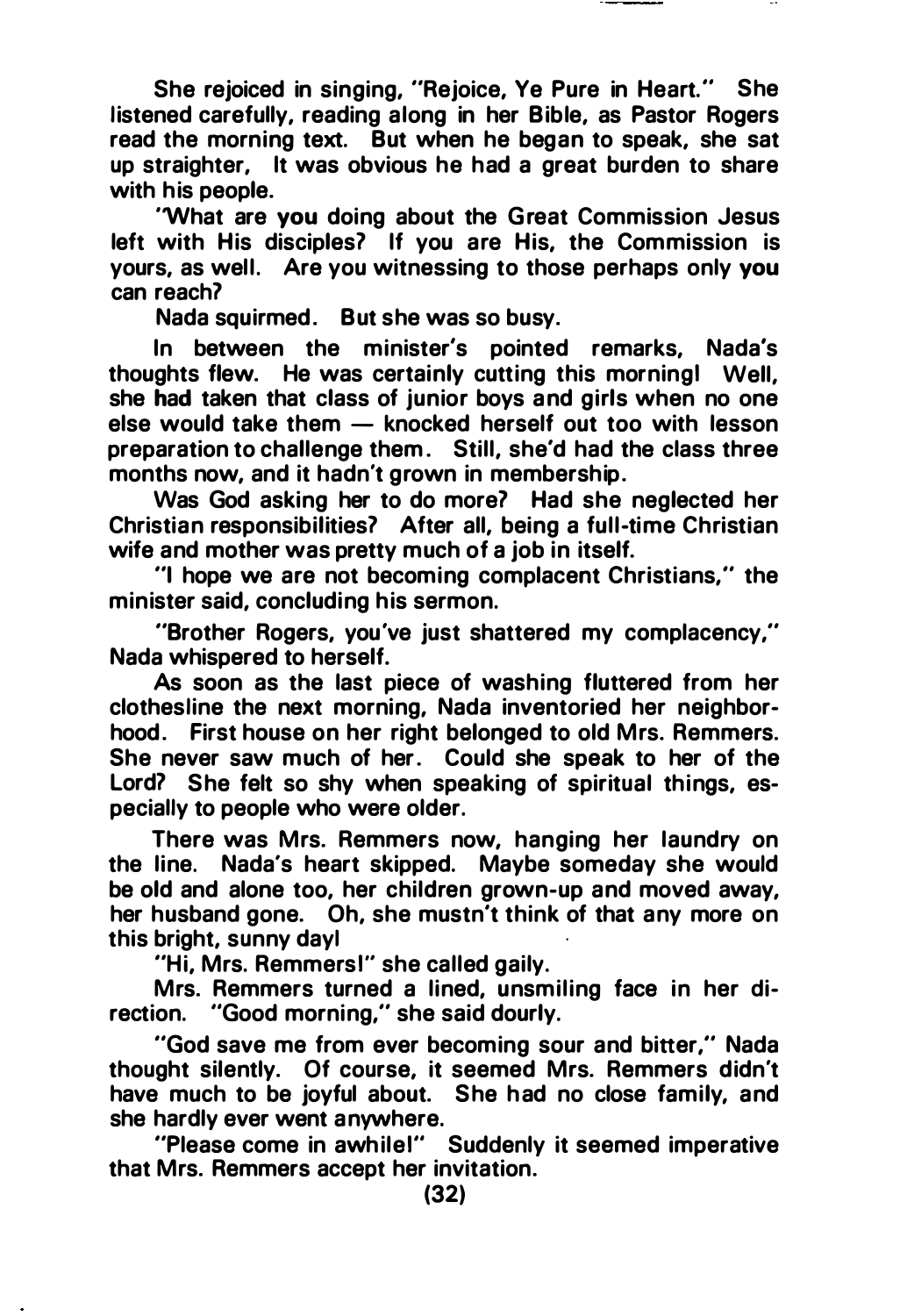Mrs. Remmers seemed actually dazed as she walked ahead of Nada into the house. Mrs. Remmers walked about, examining the house plants and exclaiming over a bit of crochet work on a table.

 $\ddot{\phantom{0}}$ 

"I love to crochet," Nada smiled. "I guess you can call it my hobby."

'Why, it's mine, too," Mrs Remmers said, a smile lighting her face, "but I've never tried this pattern." Her eyes grew bright as they discussed the intricacies of the pattern, and Nada's heart reproached her that she had so long neglected her lonely neighbor.

"Lookl" she said impulsively, "come over and have dinner with us next Sunday and get to know my family. Perhaps you'd like to go to church with us first."

Mrs. Remmers nodded. "I haven't gone much lately. I hate to go alone. Thank you. Now I'll have two things to look forward to all week."

Nada's heart ached with pity as she watched Mrs. Remmers cross the yard and go into her own house. It would be very easy to talk to her about the Lord one of these days.

Her pastor's sober words re-echoed in the quietness of the room: ''This church is not having the outreach it should have."

She brought it up to the entire family at the supper table.

"I'll ask the Browns," Freddy said.

"I'll ask some of them. There's enough for both of us," said Timmy.

(to be continued)

--------- 0---------

# MAY 16, 1976

#### NOT TAUGHT OF MEN BUT REVEALED OF GOD

#### Gal. 1:1.2.6-8.11-13.15-17.22-24

Gal. 1:1 Paul, an apostle, (not of men, neither by man, but by Jesus Christ, and God the Father, who raised him from the dead;)

2 And all the brethren which are with me, unto the churches of Galatia:

6 I marvel that ye are so soon removed from him that called you into the grace of Christ unto another gospel:

7 Which is not another; but there be some that trouble you, and would pervert the gospel of Christ.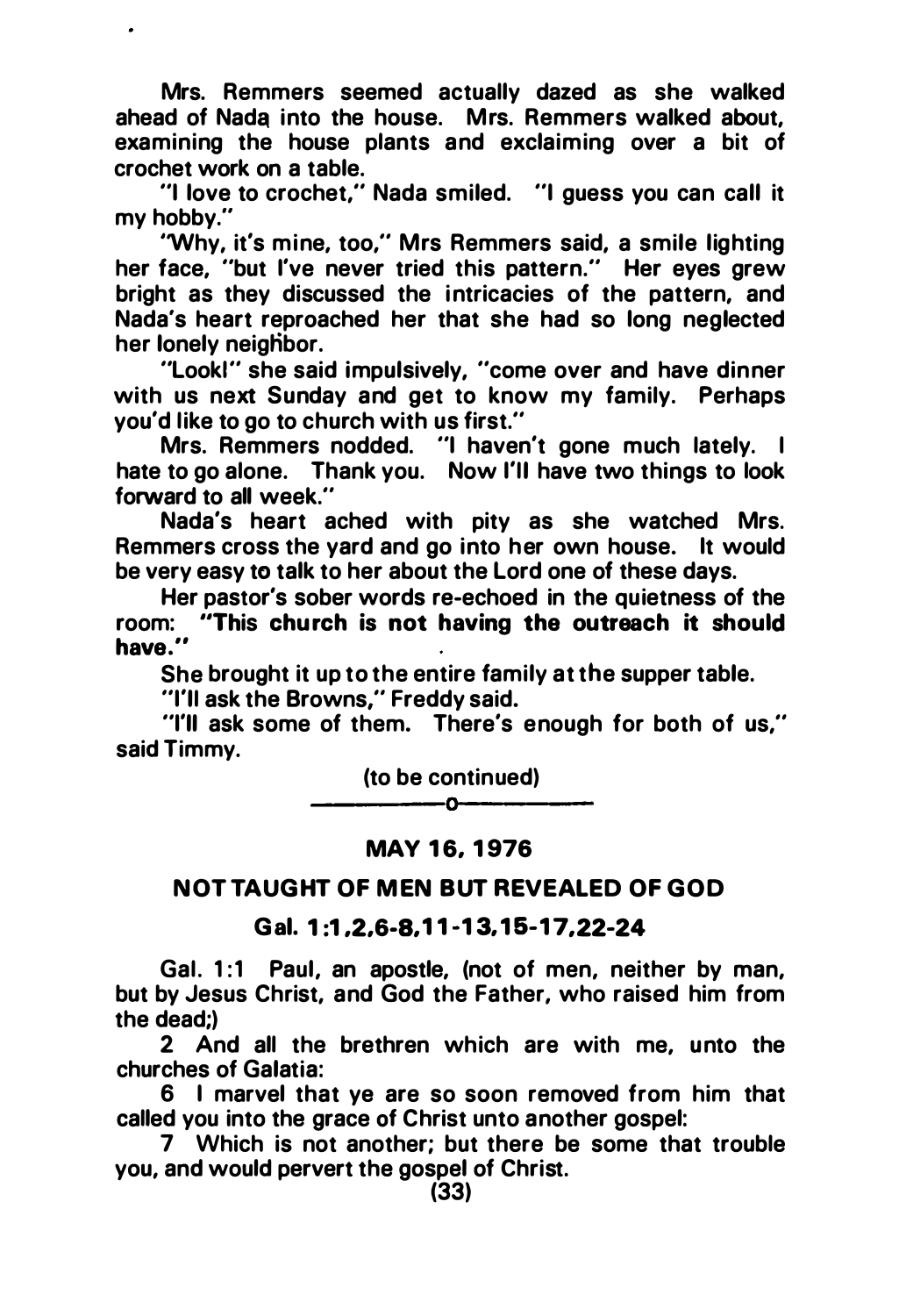8 But though we, or an angel from heaven, preach any other gospel unto you than that which we have preached unto you let him be accursed.

11 But I certify you, brethren, that the gospel which was preached of me is not after man.

12 For I neither received it of man, neither was I taught it, but by the revelation of Jesus Christ.

13 For ye have heard of my conversation in time past in the Jews' religion, how that beyond measure I persecuted the church of God, and wasted it:

15 But when it pleased God, who separated me from my mother's womb, and called me by his grace,

16 To reveal His Son in me, that I might preach him among the heathen; immediately I conferred not with flesh and blood;

17 Neither went I up to Jerusalem to them which were apostles before me; but I went into Arabia, and returned again unto Damascus.

22 And was unknown by face unto the churches of Judaea which were in Christ:

23 But they had heard only, That he which persecuted us in times past now preacheth the faith which once he destroyed.

24 And they glorified God in me.

Memory Verse: But God hath revealed them unto us by his Spirit: for the Spirit searcheth all things, yea, the deep things of God. 1 Cor. 2: 10.

Central Thought: The gospel of Jesus Christ that Paul preached among the nations is the only soul saving gospel in the world and it was given to him of God and not from men.

Word Definitions: Pervert the gospel of Christ  $-$  to turn across, transmute, or corrupt. Let him be accursed  $-$  to be banned or excommunicated. Heathen - non-Jews. The same Greek rendering.

#### LESSON BACKGROUND

For the remaining lessons in this quarter we will study the epistle of Paul to the Galatians. We find that Paul is sharply and clearly reproving the people in this writing for listening to those who advocated the Mosaic law and its customs as necessary for salvation. Galatia was an area in Asia. Two of the chief cities where the gospel was preached were lconium and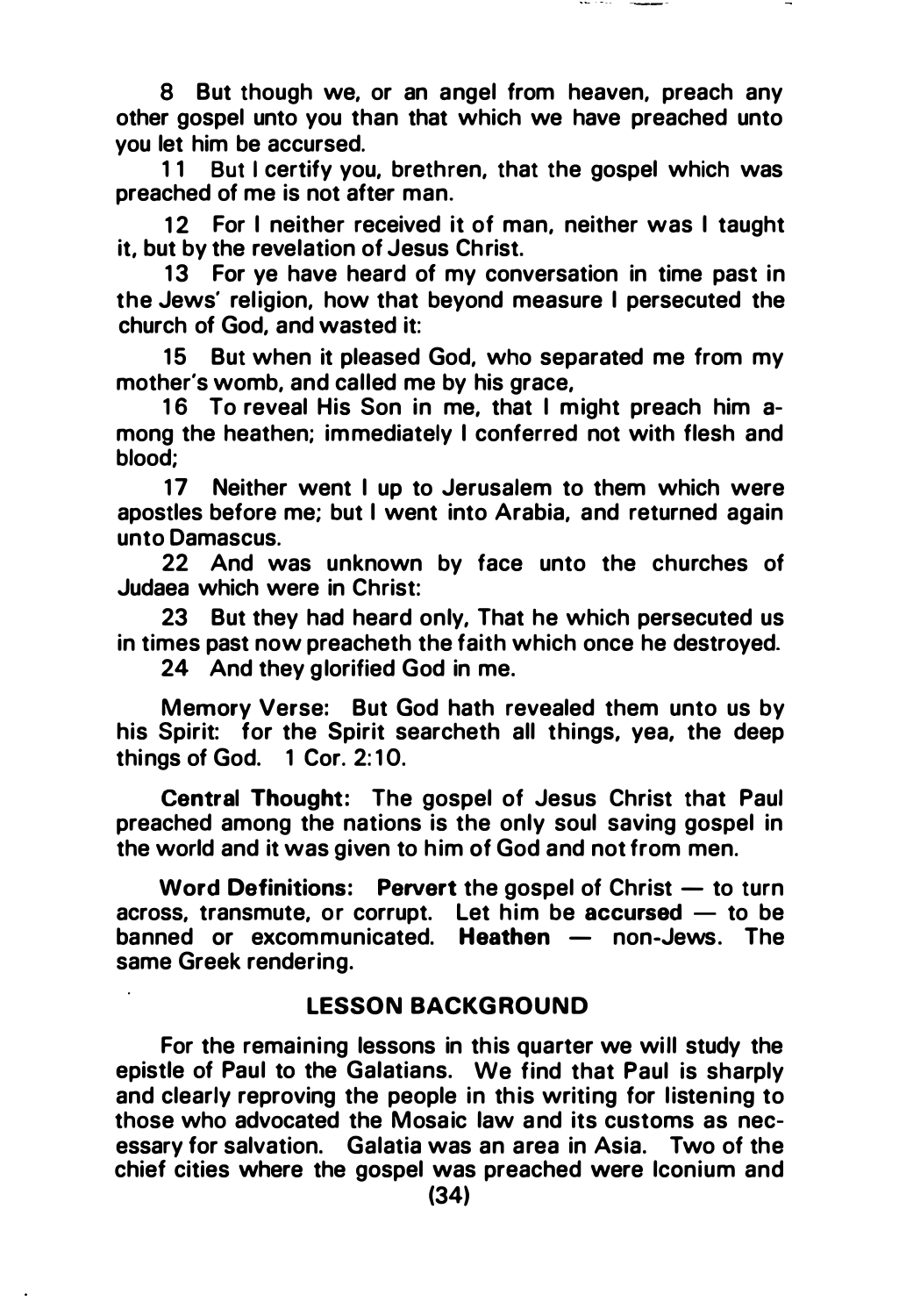Lystra. Lystra was the place, you remember, where the impotent man was healed and the people called the apostles gods and would have made sacrifice to them. God worked mightily in those places, but the work of the gospel was strongly opposed by the Jews. At Lystra, they evil affected the people to stone Paul. At lconium, also, they stirred the people against the brethren. And here we will find in Paul's letter to them, that the Jews were still zealously affecting the believing brethren, seeking to draw them back under the law and its system.

Paul endeavors to instruct and explain to these brethren the difference between the law and the grace of Christ. Many clear, definite truths are set forth. How encouraging it is to our hearts to know that we are saved by grace through faith, and not by the works of the law. The Epistle to the Galatians has been a great blessing to the ages since. Martin Luther wrote a commentary on this epistle, setting forth the doctrine of justification by faith. His commentary was so widely published and read, that it helped to establish and preserve the German language, as well as bring to light the truth.

In our first lesson Paul makes it clear that what he taught these brethren was a revelation of God and not something that he was taught of man.  $\qquad$  -L. Busbee

QUESTIONS: 1. Why were the Galatian brethren moved from the gospel? 2. Why would anyone pervert the gospel of Christ? 3. How serious is it to preach another gospel? 4. How could God be glorified in a great way by saving someone such as Paul? 5. Why did Paul not confer with flesh and blood? 6. What did the churches hear about Paul?

#### ADULTS' AND YOUNG PEOPLE'S COMMENTS

It is worthy to note in the first of our lesson that Paul expressed his apostleship as not being of men or by man, but by Jesus Christ, and God the Father, who raised Him (Jesus) from the dead. This was the thing that made Paul positive beyond all doubt that the gospel he preached was not of man. It was the message of Christ being raised from the dead by the glory of the Father. This kind of message, this kind of life and power, so far exceeded the influence and benefit of the law of Moses and the ordinances that Israel followed after from the past. It so far superceded the value and worth of the old carnal commandments that Paul marveled that these Galatian brethren had been moved from their freedom in Christ to the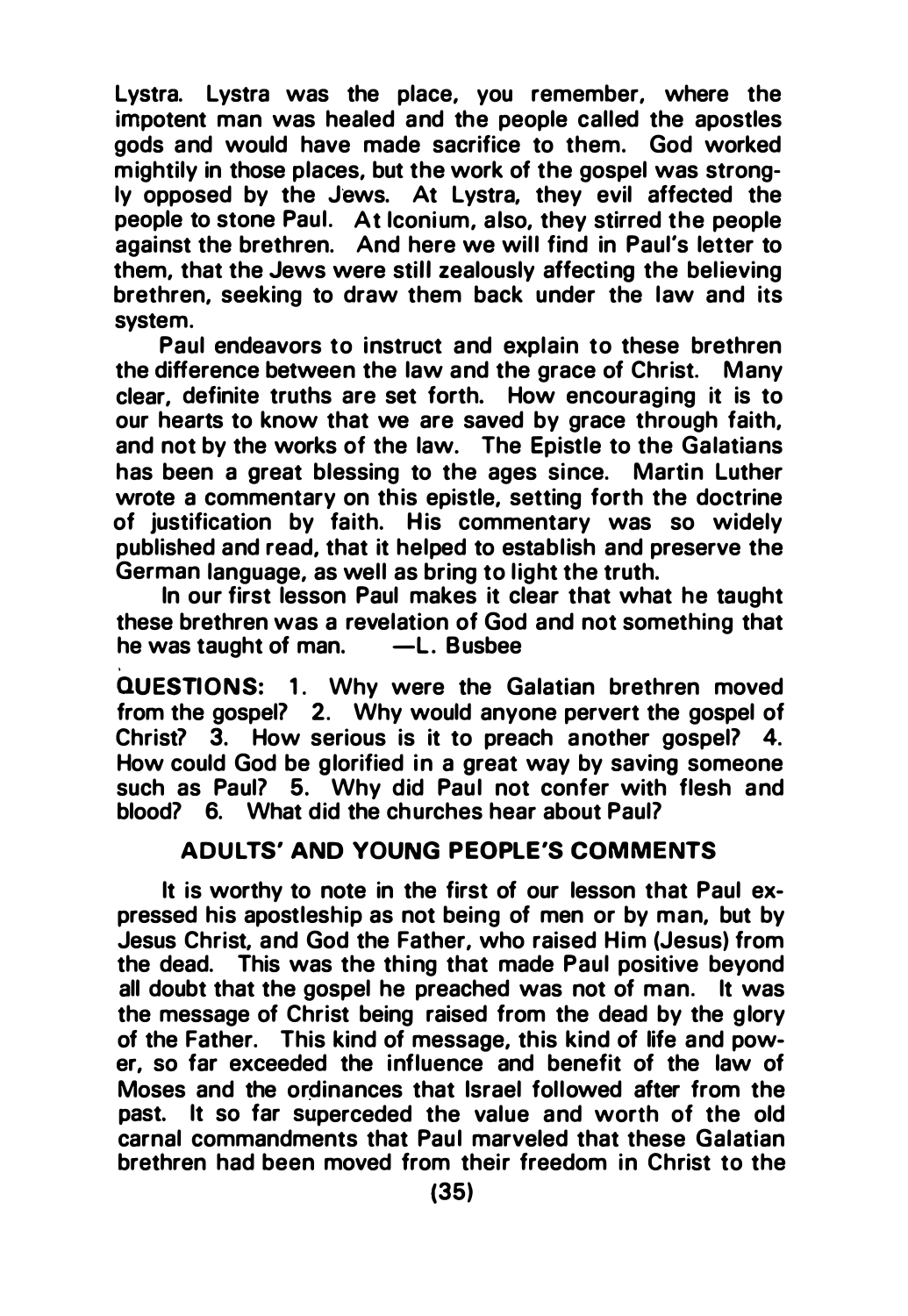law system. Farther on in this epistle he goes into a lengthy and thorough explanation of the change that has taken place from the old way to the new.

He was in a good position to speak of these things, because, as he testifies here, he was tangled up in the law of Moses himself. He was so persuaded that the followers of Jesus were wrong in departing from the law system, that it drove him into a frenzy of zeal to completely exterminate the Christians from the land. He was in gross ignorance and blinded by tradition. But he was sincere, and doing his best for what he believed was right and in the will of God. God was merciful and His grace was more abundant in revealing to Paul the error of his way. Paul's blinded eyes were opened and the reality of what he was doing dawned upon his soul when he met Christ on the Damascus road.

He makes it clear in this epistle that what he was preaching was not something that the Church itself or the apostles that were before him had communicated unto him. It was by direct revelation of God that he preached this soulsaving gospel. He had the message given to him first-hand from God. He made it clear that after this revelations, he did not go up to Jerusalem, but rather went into Arabia. It is believed that he spent some time in that area in solitude, praying and searching the Scriptures. He was unknown by the churches (or congregations) in Judaea. But the report that was given to them concerning this man brought great joy to their hearts. Great comfort was theirs to know that the one who was causing them great sorrow and persecution was transformed now to the faith of Christ and was preaching the gospel, too. Paul's testimony of the grace of God in Christ was one of the greatest witnesses of the truth of the gospel<br>that ever has been.  $\leftarrow$  Bushee that ever has been.

## FOOD FOR THOUGHT

Often we hear a declaration of something that is supposed to be truth from the Word of God and then the added positive statement that it has to be true because Doctor so and so said it. Or a person will say that they wouldn't dispute anyone's word on the Bible who had studied it and had received a degree from a theology seminary. This is a false conception that so many have today of those who are teaching the Word of God. The false idea that "God is dead," which a f.ew years ago swept through the land, came from some of those same false preacher who had D. D. behind their names. It was an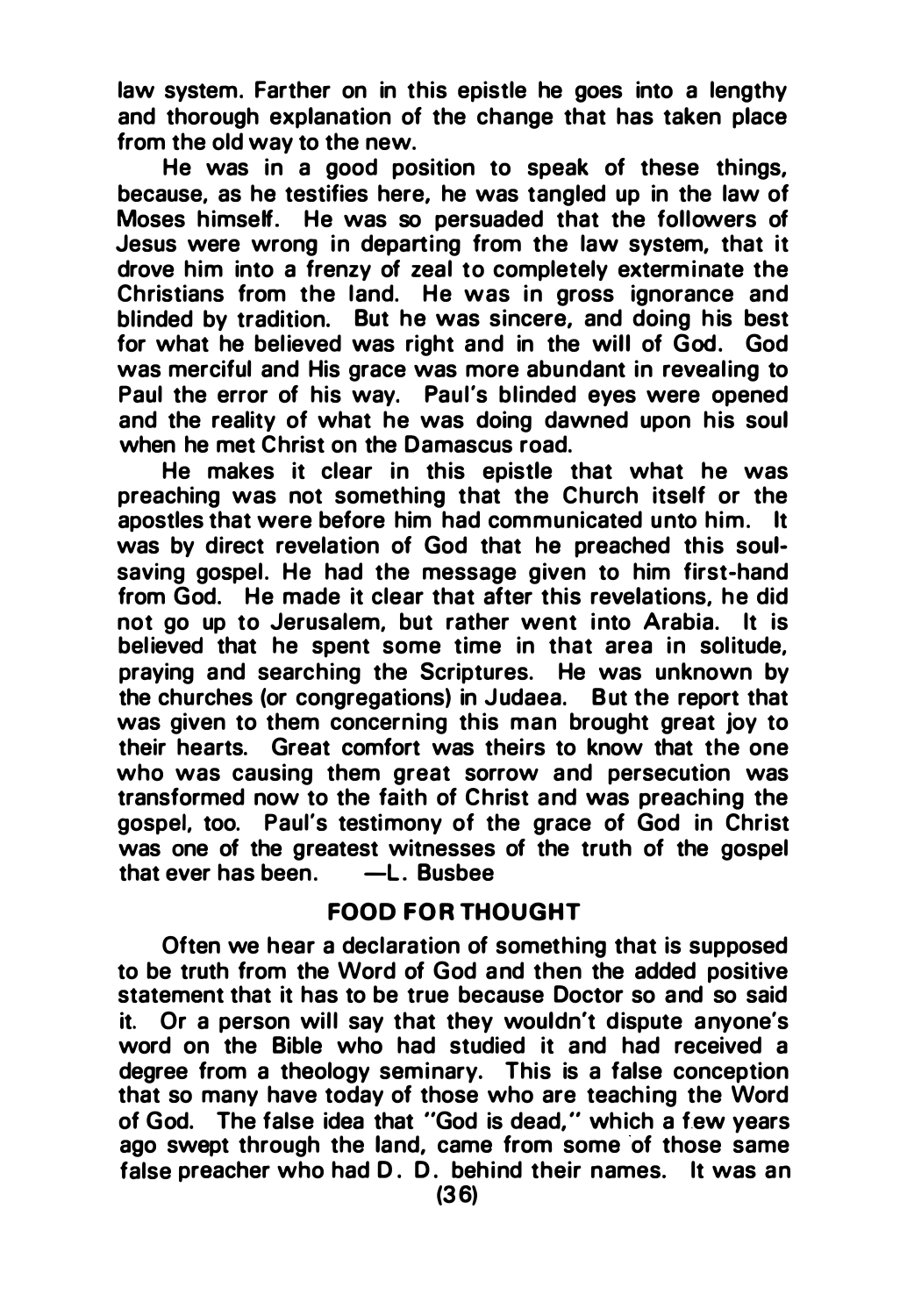infiltration of Communists preachers that have taken over in this country.

Many times adversaries of the truth, when they have nothing to say in reason against the doctrine itself, cast reproach on those who preach it, and question their call and authority to preach, so they may at least indirectly reflect upon the doctrine. The true call to preach comes from God and it is with-The true call to preach comes from God and it is without intervention from the church. The one who is called must have an experience with God and the infallible knowledge of the truth of the gospel, and this not wholly by the help of human means, or by private study, but mainly by immediate inspiration from the Spirit of God. Paul shows that the gospel was not taught him of man; and this he saith, not to depress human learning, but that he may face his adversaries who alleged that he had the knowledge of the gospel by ordinary instruction from men only, and so was no apostle.

"Ye shall know the truth and the truth shall make you free." We know that only the preaching of the true gospel will work a complete work in the hearts of mankind. Man's ideas or false teachings will never bring true satisfaction to a soul. "How beautiful are the feet of them that preach the gospel of peace, and bring glad tidings of good things!" Rom. 10:15. Yet that same person is a target for the devil. But a Godcalled and filled minister of the gospel will have grace to face<br>the oppressions of the devil. —Sis. M. Miles the oppressions of the devil.

## THE PEOPLE ON MY STREET

(continued from last lesson)

"Are those the children who come over to play so much?" Nada asked her children.

"Yeah," Freddy nodded, "they live in that little house at the end of the block. There's eight of them."

"Their clothes are awful ragged," Timmy said. "I hope no one stares at them when they come."

The Browns would be her next stop, Nada promised herself. As she walked past the well-kept homes the next day, she noted they ended abruptly at the Brown's little paintpeeled gray house. "Imagine ten people packed into that tiny place," she marveled as she stood at the door, waiting for Mrs. Brown to answer her knock.

A wan-looking woman came to the door and shook her head as if she sensed Nada was an agent of some sort. ''I'm Nada Gentry, your neighbor up the block," Nada said quickly.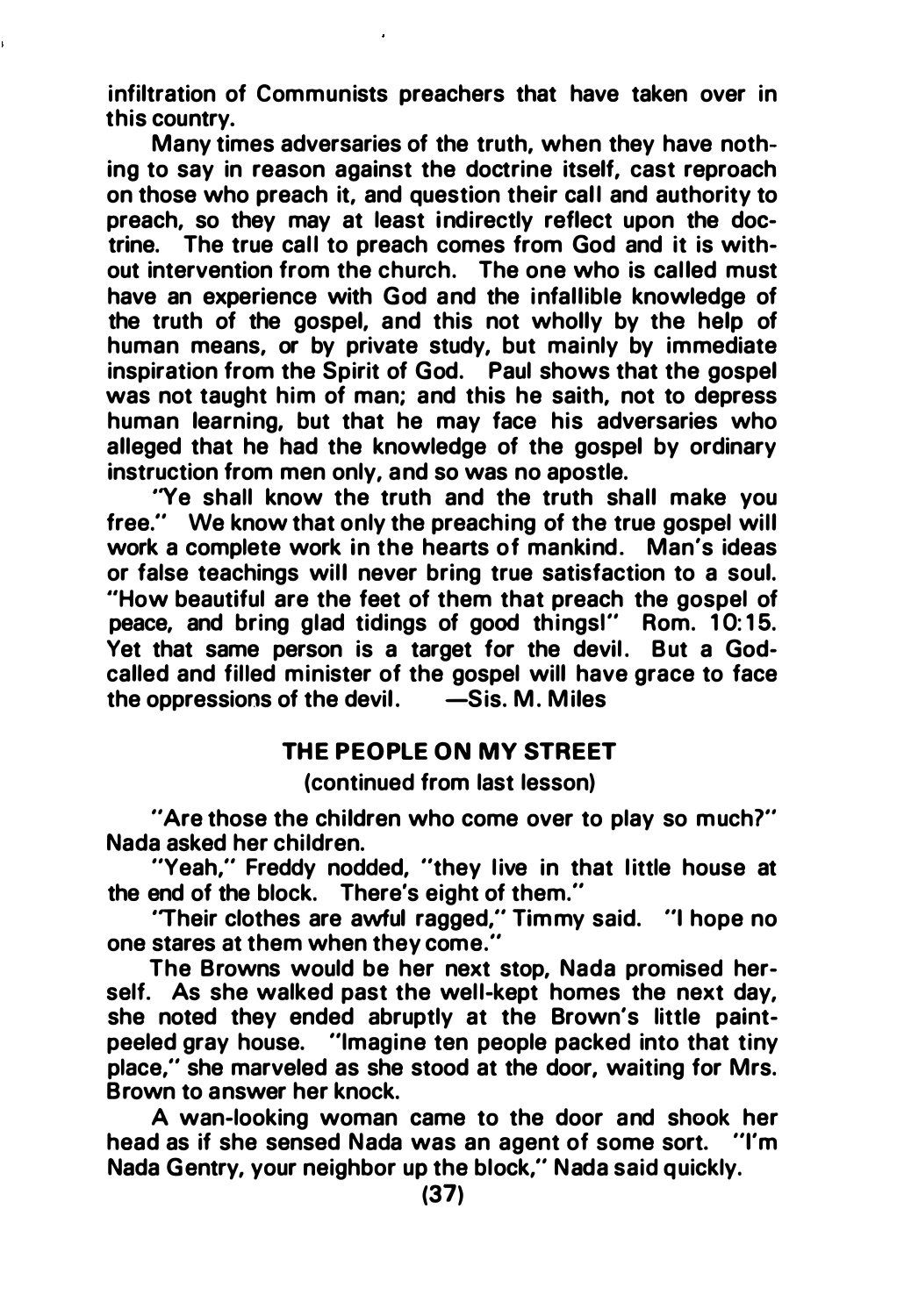"Oh, come in," Mrs. Brown invited with a look of surprise. The room was clean, but barely furnished.

"I came to invite your children to Sunday School  $-$  you and Mr. Brown too, of course," Nada said, finding it a bit easier this time than the day before, when she'd brought the subject up to Mrs. Remmers.

'Why it's awfully nice of you to care," Mrs. Brown said gratefully. 'Tve been wanting the children to go, but we just never got started, and it seems like someone is always having a cold or something. We can't dress very fancy, and maybe the two youngest boys can't come until they get some better clothes-"

"I believe they're just a bit smaller than my Freddy and Timmy, so if you'll accept some they've outgrown--"

Mrs. Brown nodded. "We're not proud about accepting help. Maybe someday we'll be in a position to help someone else."

They would too, Nada reflected as she walked homeward. If all the Brown family accepted Christ, what a lot of witnesses they would makel She was excited and full of joy as she walked down the street.

Humming to herself, she was about to turn in at her own yard again, when she heard a sob. Who would be crying on such a beautiful morning. The sound came from the direction of the pink trailer house.

A girl with drenched velvety brown eyes came to the door. She did not even try to hide her tears, and Nada put her arm around her, saying, "I'm your neighbor across the way."

"I've seen you going past," the girl nodded. "You sort of remind me of my big sister."

'Well, maybe I can sort of take her place while you live here," Nada said cheerily. "You are new in town, aren't you?"

"I'll sayl" the girl said fervently. "I don't know a soul. Bob and I have been married only two months. He's gone on his job all day and sometimes he has to go out of town, and I'm scared to death. You can't imagine how this trailer squeaks and groans at nightl And I'm so lonely, I could just bawl. In fact, that's what I was just doing when you knocked."

'Well, you just come over and visit us whenever you feel that way," Nada said. Seeing the girl's eyes begin to shine, she added, "And we'd certainly welcome you to our church, too."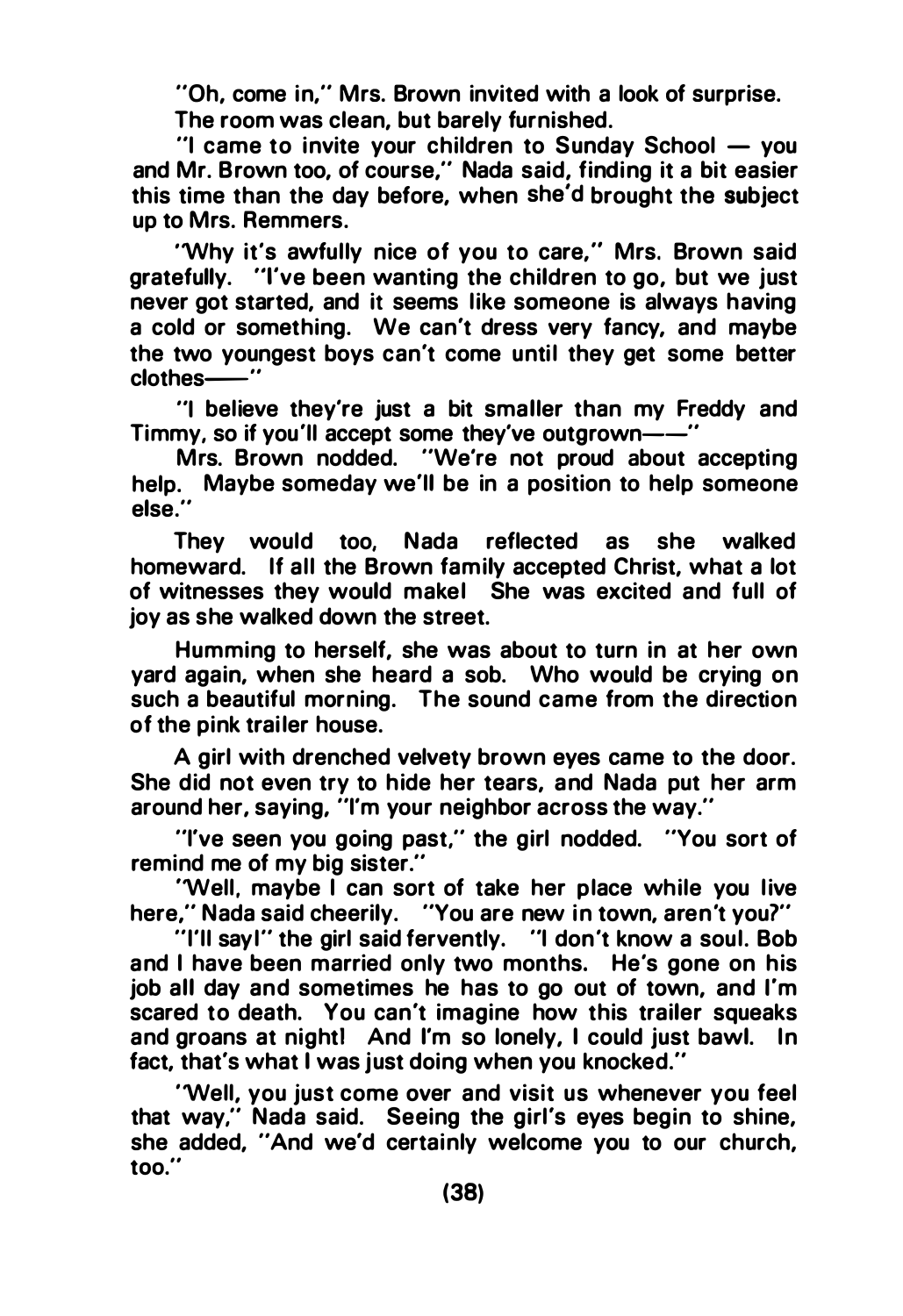The girl looked interested. "Thanks, but that's the only day we have together, and Bob is usually so tired, he likes to stay at home."

k.

'Well, right now you are coming home and having lunch with me," Nada said firmly. "I take it that Bob is out of town again?" At the girl's nod, she piloted her firmly out of the door. She was thinking of the wonderful group of young married couples at the church. She would have some of them over for dinner and invite her young trailer neighbors.

As the young girl chatted happily, her pretty, young face alight, Nada's thought was one of thanks that her complacency<br>had been quite shattered  $-$ Sel had been quite shattered!

# ------o---- MAY 23, 1976

#### CRUCIFIED WITH CHRIST AND ALIVE WITH HIM

## Gal. 2:9-21

Gal. 2:9 And when James, Cephas, and John, who seemed to be pillars, perceived the grace that was given unto me, they gave to me and Barnabas the right hands of fellowship; that we should go unto the heathen and they unto the circumcision [Jews].

10 Only they would that we should remember the poor; the same which I also was forward to do.

11 But when Peter was come to Antioch, I withstood him to the face, because he was to be blamed.

12 For before that certain came from James, he did eat with the Gentiles: but when they were come, he withdrew and separated himself, fearing them which were of the circumcision.

13 And the other Jews dissembled likewise with him: insomuch that Barnabas also was carried away with their dissimulation.

14 But when I saw that they walked not uprightly according to the truth of the gospel, I said unto Peter before them all, If thou, being a Jew, livest after the manner of Gentiles, and not as do the Jews, why compellest thou the Gentiles to live as do the Jews?

15 We who are Jews by nature, and not sinners of the Gentiles,

16 Knowing that a man is not justified by the works of the law, but by the faith of Jesus Christ, even we have believed in Jesus Christ, that we might be justified by the faith of Christ,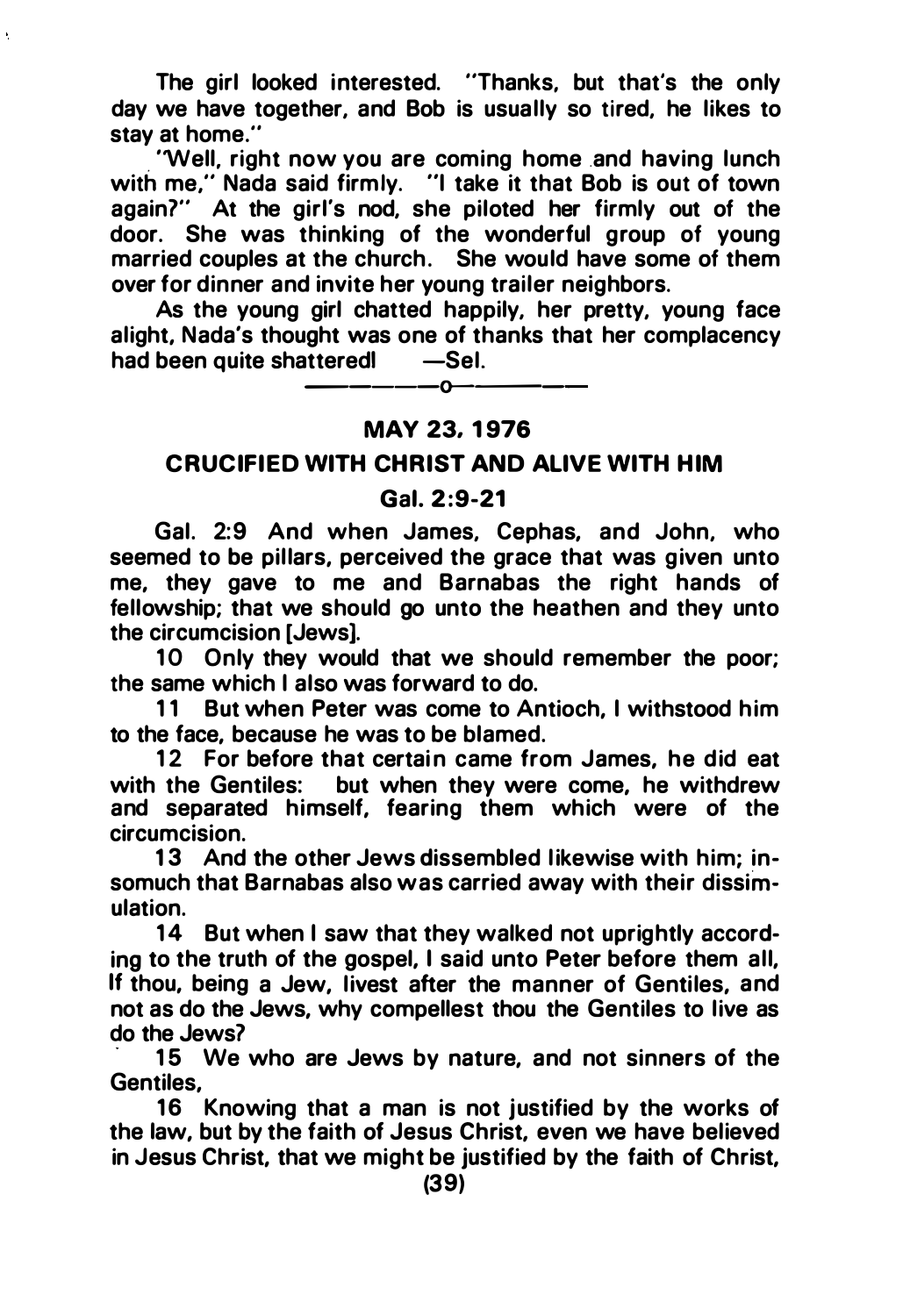and not by the works of the law: for by the works of the law shall no flesh be justified.

17 But if, while we seek to be justified by Christ, we ourselves also are found sinners, is therefore Christ the minister of Sin? God forbid.

18 For if I build again the things which I destroyed. I make myself a transgressor.

19 For I through the law am dead to the law, that I might live unto God.

20 I am crucified with Christ: nevertheless I live; yet not I, but Christ liveth in me: and the life which I now live in the flesh I live by the faith of the Son of God, who loved me, and gave himself for me.

21 I do not frustrate the grace of God: for if righteousness come by the law, then Christ is dead in vain.

Memory Verse: For there is no difference between the Jew and the Greek: for the same Lord over all is rich unto all that call upon him. Rom.  $10:12$ .

Central Thought: Since the distinction between the Jew and the Gentile was of the flesh, being crucified with Christ disannuls this middle wall of partition, and through His risen life the soul is exalted to a plane of holy faith and divine love.

Word Definitions: Dissemble: to act hypocritically with or in pretense. Dissimulation: acting under a feigned part, hypocrisy. Frustrate: to set aside; to lightly esteem, neutralize, disannul, bring to naught.

## LESSON BACKGROUND

It is rather difficult to bring together Paul's account of his going up to Jerusalem in this chapter and associate it with the account of Paul's conversion and the aftermath as recorded in Acts by Luke. There is a time element involved that is not clearly shown which will no doubt answer for some of the vagueness of the account. But it is clearly stated that Paul journeyed up to Jerusalem the second time to communicate with the apostles about the gospel message that he was ministering to the Gentiles. Here is where the problem developed. The Gentiles, who were being converted by the preaching of Paul and others, had not been circumcised. The believing Jews had not yet turned loose of the importance of this ancient token of the covenant God made with Abraham and his seed. They were persuaded that it was still in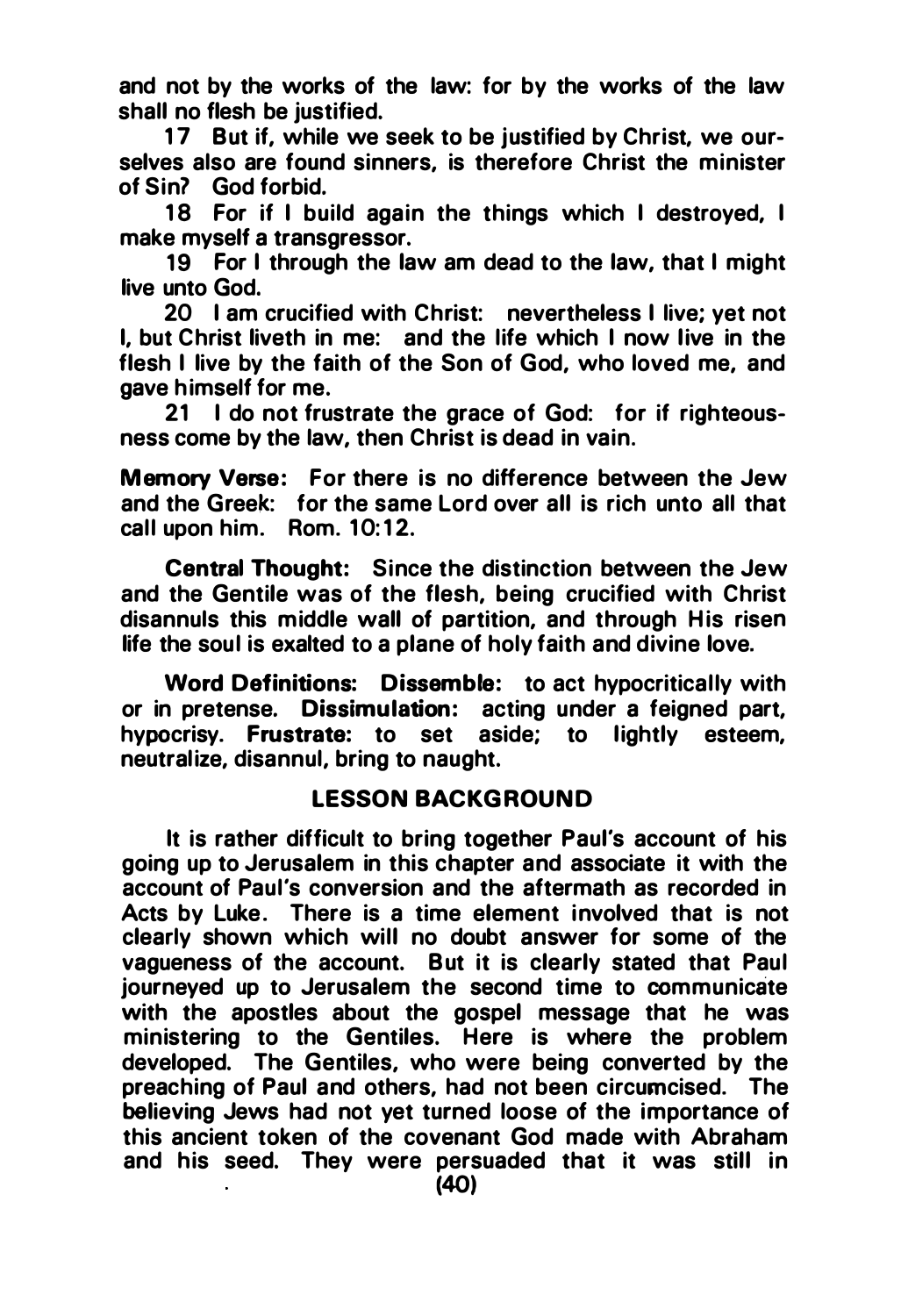force. It seems that Paul called these false brethren who were invading upon the liberty of the new-born souls who had found the life of Christ. Circumcision became a big issue. It had invaded upon this Galatian work also. That, along with all the rest of the law of Moses, was bringing their happy souls into bondage, a yoke that had become so burdensome and heavy to the fathers of the past.

Paul had to be very strong and persuaded by the Holy Ghost as to what course to take. Many of the believers were still under the influence of the dead letter of the law. Even Peter, one of the twelve disciples of Christ, fell a prey to the spirit of hypocrisy to a certain extent, as Paul states here. He had been dealt with by the Lord, but it seems that it took someone like Paul to really show up the fact that the barrier and difference between the Jew and the Gentile existed no more in the mind of God. Peter realized that the Gentiles were entitled to the Gospel, but held in reserve a moral respect to those of the circumcision. This wrought havoc in the work, and an uproar of hypocrisy. Paul saw that such was not right, and God gave him love, grace, and courage to spell it out. It was not that he was against Peter, but he was endeavoring to lead the people in the Truth of the Gospel. It was a difficult time for the Church. Ages and ages of tradition had to be dissolved, and it could not be done in one day. How merciful the Lord was and patient with those who were endeavoring to serve Him. The rite of circumcision that was instituted by God to Abraham was to be laid aside. This holy token of the covenant of Abraham becomes now a means of the glory of the flesh. The cross of Christ has brought it to an end. But in the minds of the people it had a tendency to linger and assert itself. -L. Busbee

QUESTIONS: 1. What caused the brethren to give Paul the right hand of fellowship? 2. To whom was Paul's burden of the gospel toward? 3. Why did Peter withdraw from eating with the Gentiles when the Jews came around? 4. How did Paul feel about this? Why? 5. How can we frustrate the grace of God today?

#### ADULTS' AND YOUNG PEOPLE'S COMMENTS

It seems that it was a difficult thing for the Church back in Paul's day to get hold of the fact that the old law system was being put down to be replaced by a better testament. But Paul had been able to grasp this wonderful truth. How needful it is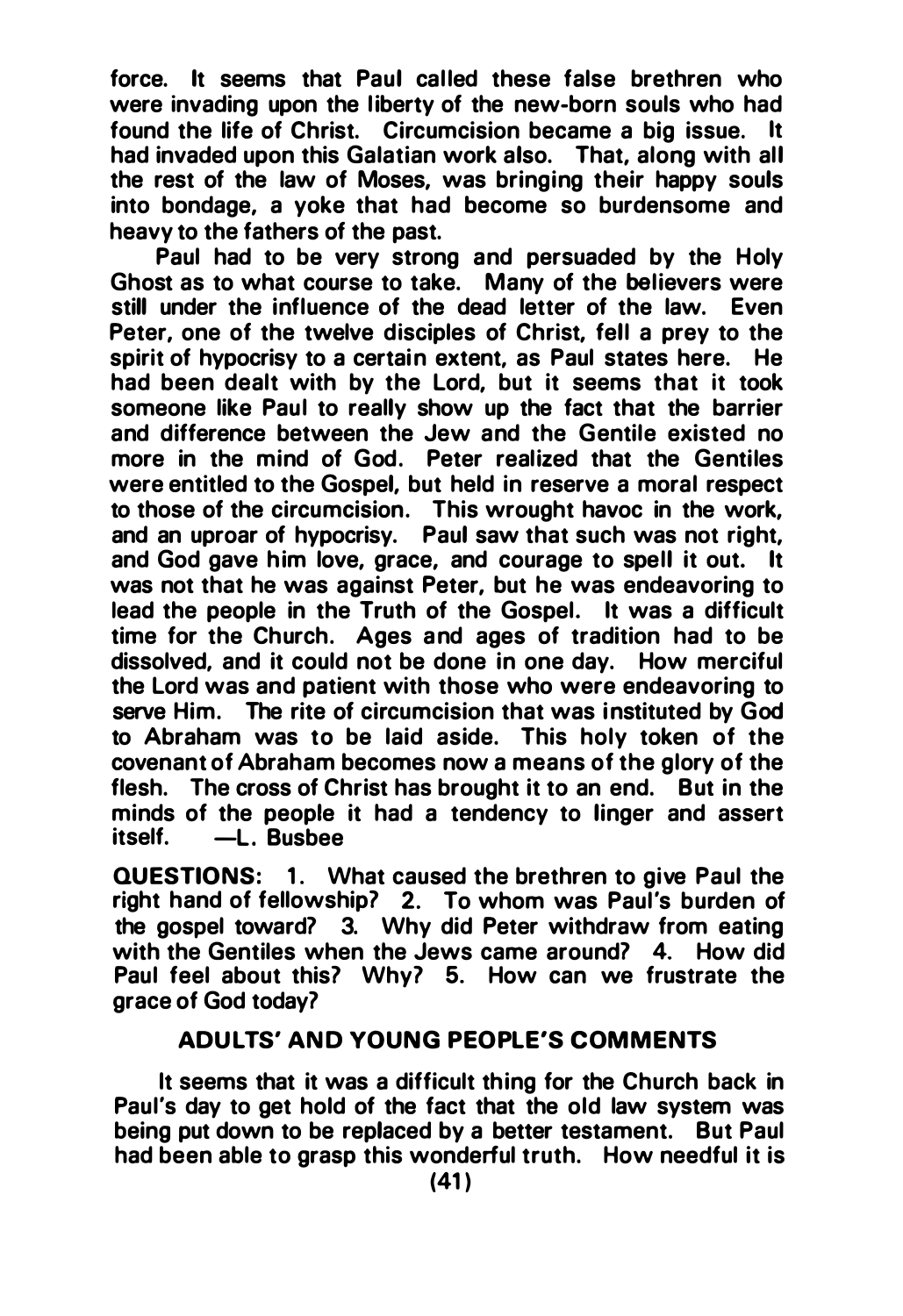for us to seek to have a wise and understanding heart! Think of the error and darkness that infests the human mind! It is like a veil that hangs over the human heart. It blinds the spiritual eyes and dulls the hearing. But such a veil can be taken away if one can but turn from the outward and dim, and gaze even now on the presence of Him. It was the desire of Paul to persuade these brethren who had been beguiled by advocates of clinging to Moses. It was his burden to help them to see that the difference in the Jew and the Greek, the difference between the bond and the free, and even the difference between the male and the female was no more in the sight of God, as far as His grace and salvation were concerned.

When Paul said that he was crucified with Christ, it meant many things to him. The law of Moses (regardless of how important it was at one time to him) had faded before the light and the life of the risen Christ. The resurrection from the dead became a goal sought for and desired far above all that the law could ever afford. If Christ had not risen, all the keeping of the law would fall short of the eternal prize. But now that Christ has conquered death and the grave and brought life and immortality to light, the law is no longer needed. The life of Christ and the gracious law He upheld wrought a perfect work in the heart. Christ died to the law in the sense that He fulfilled the curse of the law and bore its punishment. When we are crucified with Christ, this means that we are dead to the world and all the righteousness of merely keeping carnal commandments. It is a law of life. It is not that we do and live, but it is that we live and do.

The law and the keeping of the law did not produce true righteousness. If it did, there was no need for a Saviour to be born. But it turns out. according to Paul's own testimony, that the righteousness of the law is a self-righteousness that is, according to Isaiah 64, but filthy rags. Filthy rags are not even worth trying to clean, but rather, they must be destroyed. The Christ who comes and takes up His personal abode in the human heart fulfills far beyond what just the keeping of the ten commandments ever could do. Paul knew that to try to seek righteousness by the law would be frustrating the grace of God. This he would not do.  $-$ L. Busbee God. This he would not do.

## **FOOD FOR THOUGHT**

Paul is an example of boldness. I do not believe that his boldness in admonishing Peter was without the love of God. He did not rashly use a blustering manner of speech in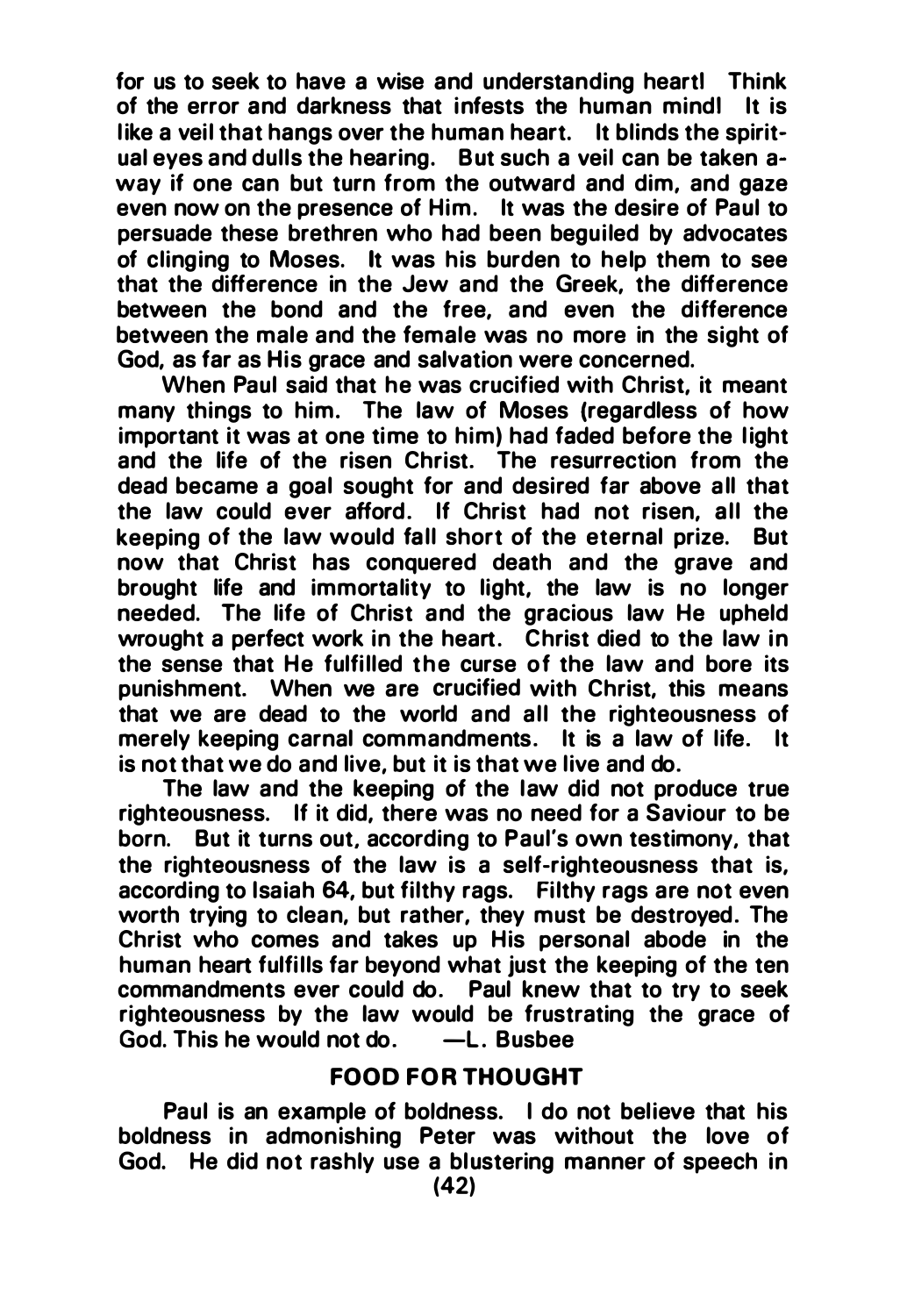his reproof, but Paul had to reprove such outward unseeming behavior on the part of Peter. We also notice that Paul reproved Peter to his face. He didn't use the common practice of backbiting, whispering, and tale-bearing, whereby every other person but the one at fault knows all about the failure, but Paul went boldly to Peter and told him how he felt.

Also we are made to know that any person can be tempted. Peter was supposed to be an Apostle, yet, in a moment of off-guard persuasion, he yielded to being led away from his first actions. He used his Christian liberty at first in eating things forbidden by the ceremonial law and then when "certain Jews" came, he separated himself from the Gentiles. Not only did it affect him, but his act influenced others to do the same. A bad example is contagious. It behooves each of us to be moved by the Word of God and not be moved by man. We can only follow man when we see him following the Word of God. The Spirit and the Word agree. If a man tells you something and says that the Lord showed him thus and so, but if it doesn't agree with the Word of God it is false.

It means something to be "crucified with Christ." Oh, it must be only Christ living in our souls and then it will be Christ lived out in our lives. We love Christ because He first loved us and gave Himself for us. So the life that we are living must be  $the$  life of Christ.  $-Sis$ . M. Miles

## **RUSSIAN NIGHTMARE**

VVhen my 73-year-old mother, dressed like a Russian peasant in a dark blue-flowered dress, stepped off the huge jet airliner at Idlewild Airport, I could scarcely believe it. She trembled all over as I tenderly embraced her for the first time in 24 years.

Smiling as tears streamed down her wrinkled cheeks, she said, "Thank God, Son, He has spared my life and before I die, once more I will see my children, I am so glad, so glad."

Later that day as we flew to my home in Indianapolis, Ind., she said, "Hold my hand, Son, so I know you are here. I am so afraid I will wake up and find it is a dream." Then she kept repeating, "Thank You, Lord."

Even after her visa had been approved, Russian Secret Police tried to dissuade her from leaving Russia, saying the Americans would poison her on the plane flight and she would never reach the United States alive. Consequently, she ate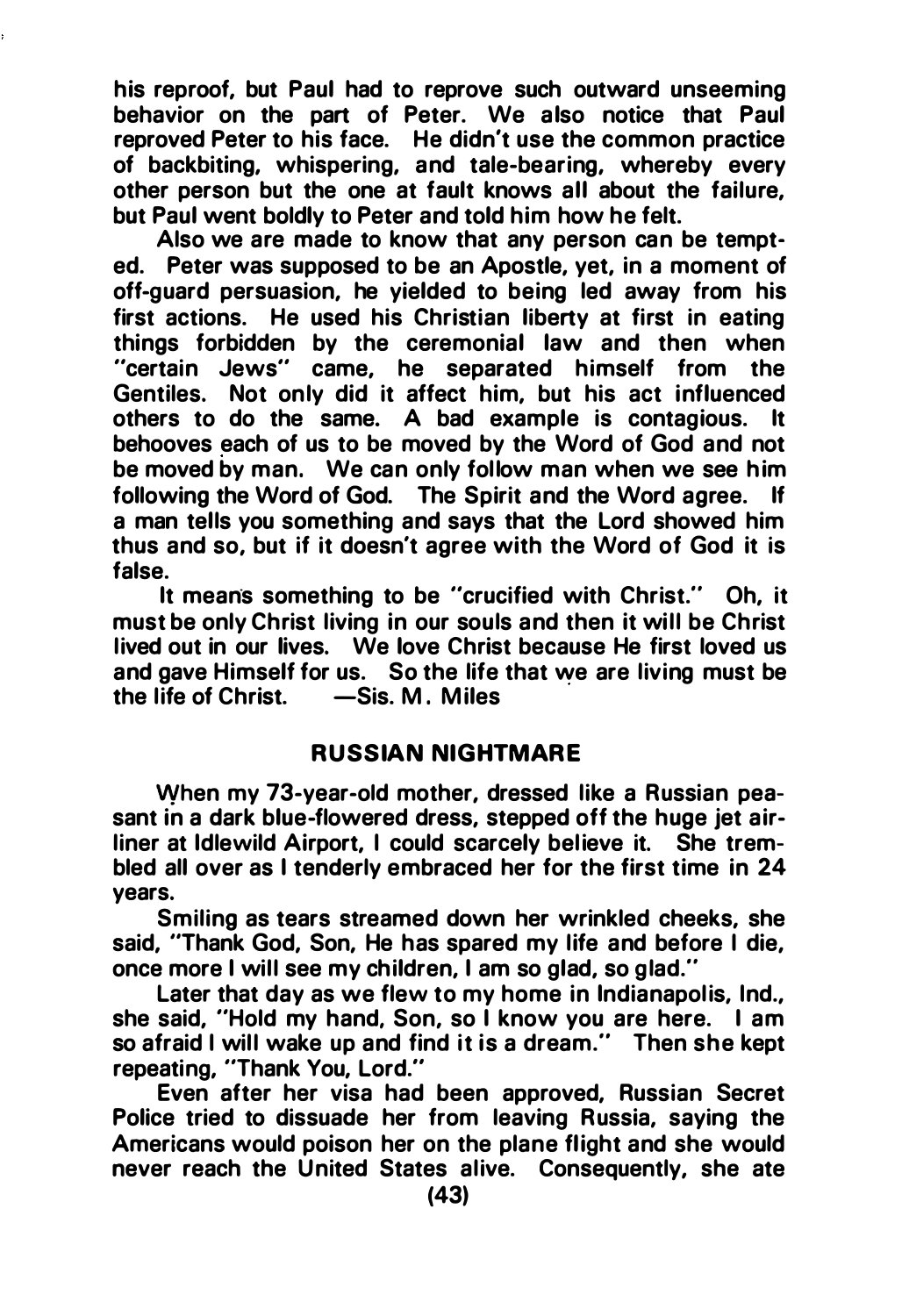nothing on the trans-Atlantic trip and was shaking from weakness upon her arrival.

Now, in San Francisco, where her family grew up, the long nightmare of family separation and imprisonment in Soviet and Siberian concentration camps is beginning to fade.

Soon after my father's exile in 1931, my three Americanborn brothers were released and returned to America in response to a U. S. government demand. So that left Mother, Hope, age 9, Timothy, age 4, and me in Odessa in a damp basement room with badly cracked walls and dirt floor. On one miserably cold, dark night in March 1933, Mother had gone to bed sick. After midnight a loud knock at the door awakened us. Three Secret Police officers entered, and one of them shouted, "Citizen Katherine Voronaeff, you are under arrest."

Mother hurriedly dressed. My little brother and sister awoke and began to cry as they saw the police ripping out the linings of our clothes and mattresses, and confiscating our personal letters, Bibles, hymnals, and other books. I can still see my mother standing in the middle of that awful room, with graying hair, lips trembling on her sweet, pale face, and her bright eyes filled with tears. Heartbroken, Timothy and Hope sobbed a last loving good-bye as our dear mother was dragged away to prison.

This was the horrid beginning of Mother's 24-year imprisonment in Russia and Siberia. There was no court trial. For 15 months she suffered cruel persecution and unimaginable torture in the Odessa prison. Why? Because she had committed some terrible crime? No. Only because she would rather suffer in prison  $-$  or die, if need be  $-$  than give up her faith in Jesus Christ or incriminate her dear Christian friends. Her ruptured, dislocated internal organs and severe indigestion testify to the brutality of the terrible beatings she received. If she cooperated, they offered her better food, but threatened to shoot her if she did not plead guilty. Mother would not serve two masters  $-$  the atheistic Communist state and God. She would rather suffer than become an informer for the godless Secret Policel

Finally, without a court hearing, the police handed down their verdict which could not be appealed: Sentenced to hard labor in Siberia!

Soon afterward, with Hope and Timothy, I fled Russia under Police gunfire and miraculously escaped to Poland, later joining our brothers in the United States to become American citizens.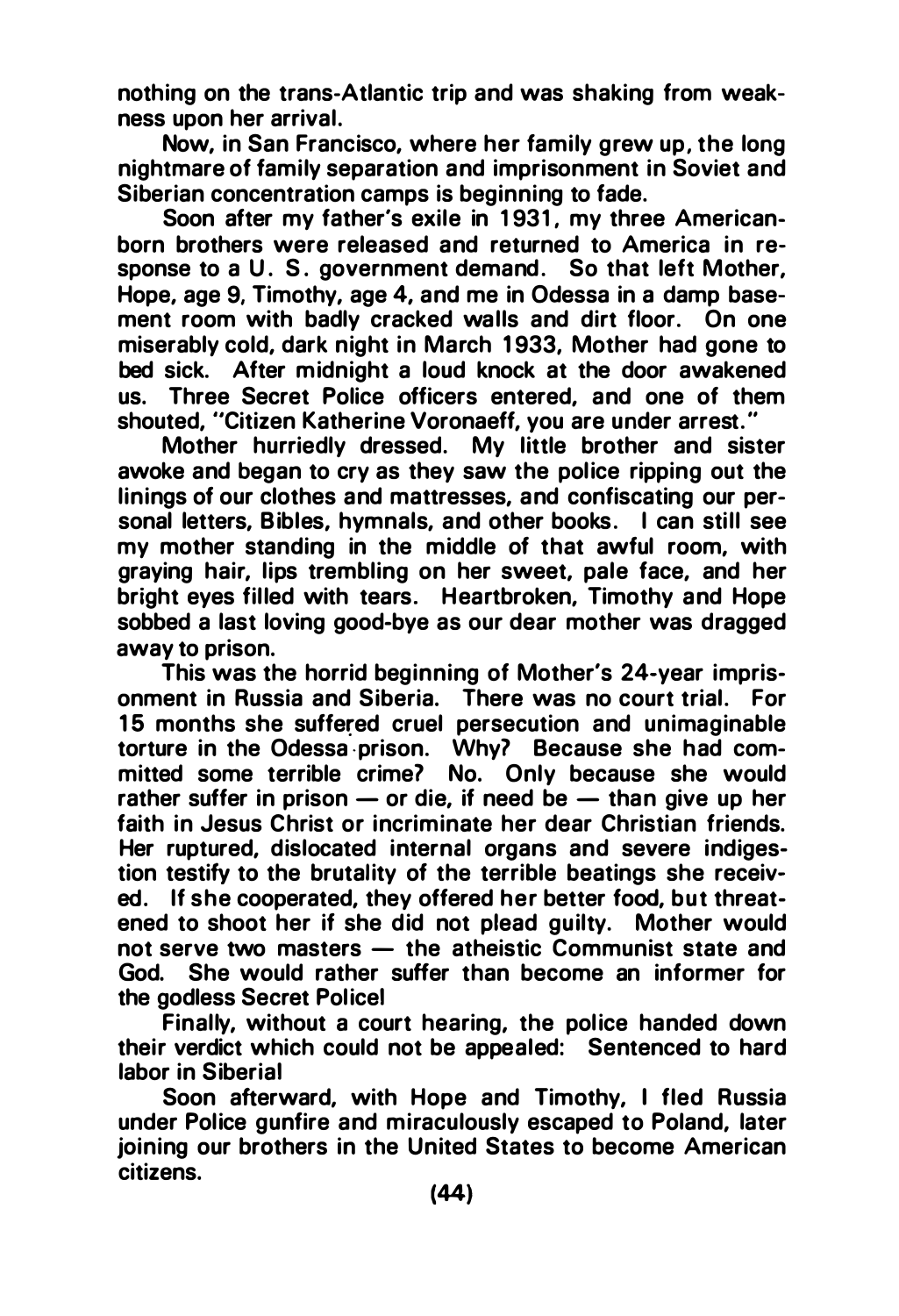As ten years dragged slowly by, we received no word from Mother, and wondered if she was dead. Then came a letter from a mutual friend, telling us that she was still alive. She and 40 other prisoners had been herded like cattle into a boxcar, and had slept on wooden tiers along the walls for nearly a month before reaching the complex of concentration camps at Karaganda, Siberia. She watched many die en route from hunger, disease, and exposure.

> ----o ---· (to be continued)

# MAY 30, 1976

## THE DIFFERENCE BETWEEN THE MOSAIC LAW **AND FAITH BY CHRIST**

## Gal. 3:1.2.5-7.11.12.16.17.19.20.24.25.28

Gal. 3:1 0 foolish Galatians, who hath bewitched you, that ye should not obey the truth, before whose eyes Jesus Christ hath been evidently set forth, crucified among you?

2 This only would I learn of you, Received ye the Spirit by the works of the law, or by the hearing of faith?

5 He therefore that ministereth to you the Spirit and worketh miracles among you, doeth he it by the works of the law, or by the hearing of faith?

6 Even as Abraham believed God, and it was accounted to him for righteousness.

7 Know ye therefore that they which are of faith, the same are the children of Abraham.

11 But that no man is justified by the law in the sight of God, it is evident: for, The just shall live by faith.

12 And the law is not faith: but, The man that doeth them shall live in them.

16 Now to Abraham and his seed were the promises made. He saith not, And to seeds, as of many; but as of one, And to thy seed, which is Christ.

17 And this I say, that the covenant that was confirmed before of God in Christ, the law, which was four hundred and thirty years after, cannot disannul, that it should make the promise of none effect.

19 Wherefore then serveth the law? It was added because of transgressions, till the seed should come to whom the promise was made; and it was ordained by angels in the hand of a mediator.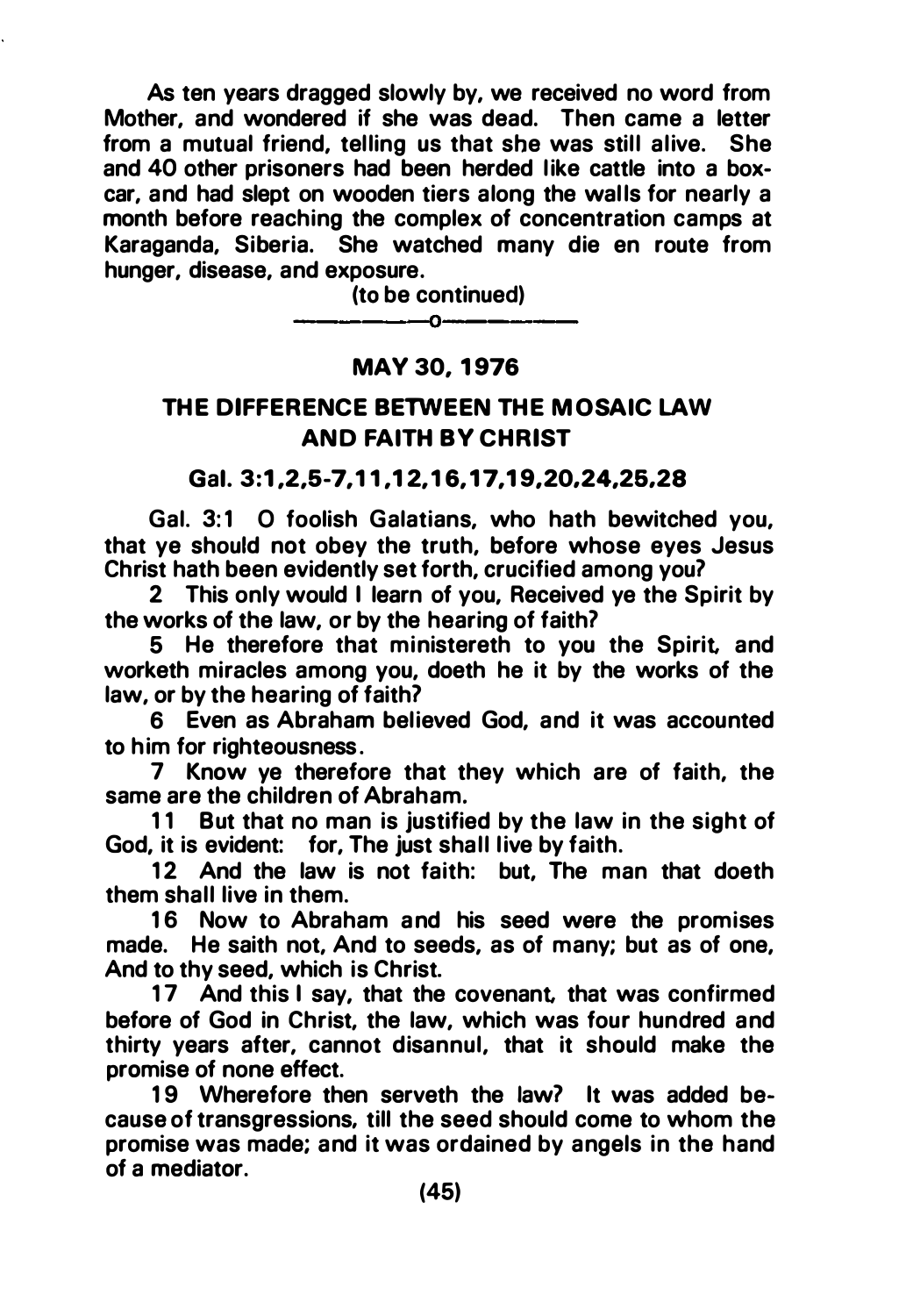20 Now a mediator is not a mediator of one, but God is one.

24 Wherefore the law was our schoolmaster to bring us unto Christ, that we might be justified by faith.

25 But after that faith is come, we are no longer under a schoolmaster.

28 There is neither Jew nor Greek, there is neither bond nor free, there is neither male nor female: for ye are all one in Christ Jesus.

Memory Verse: For Christ is the end of the law for righteousness to every one that believeth. Rom. 10:4.

Central Thought: The law given to Israel by the hand of Moses was not given to make people righteous. It was given to make known and bring to man an understanding of his sin. The condemnation that it brought upon the heart of man prepared him to embrace the righteousness of faith in Jesus Christ.

Word Definitions: Bewitched: fascinated. Schoolmaster: a servant whose job it was to escort the children to school; a tutor.

## LESSON BACKGROUND

We did not have enought space to include every scripture of the chapter in this lesson, but have gleaned the general run of thought. It would be good if each one would secure a Bible and read this chapter thoroughly.

The believers of the Galatian Church had been bewitched by those who were clinging to Moses. The law system appealed to the flesh and the natural man. But it brought them into bondage, a thing which grieved Paul greatly. In his reasoning here, he quotes from the Old Testament seven times. These quotations are taken from the account of Abraham, of Moses, and by one of the prophets. He is founding the basis of the Christian faith somewhere else besides the law. He reaches way back to Abraham, the father of all who truly believe.

-L . Busbee

QU ESTIONS: 1. Why did Paul call the Galatians foolish? 2. How could he say that Jesus had been set forth and crucified among them? 3. What did he mean by the expression, "the hearing of faith"? 4. What was accounted unto Abraham for righteousness? 5. How are we made the child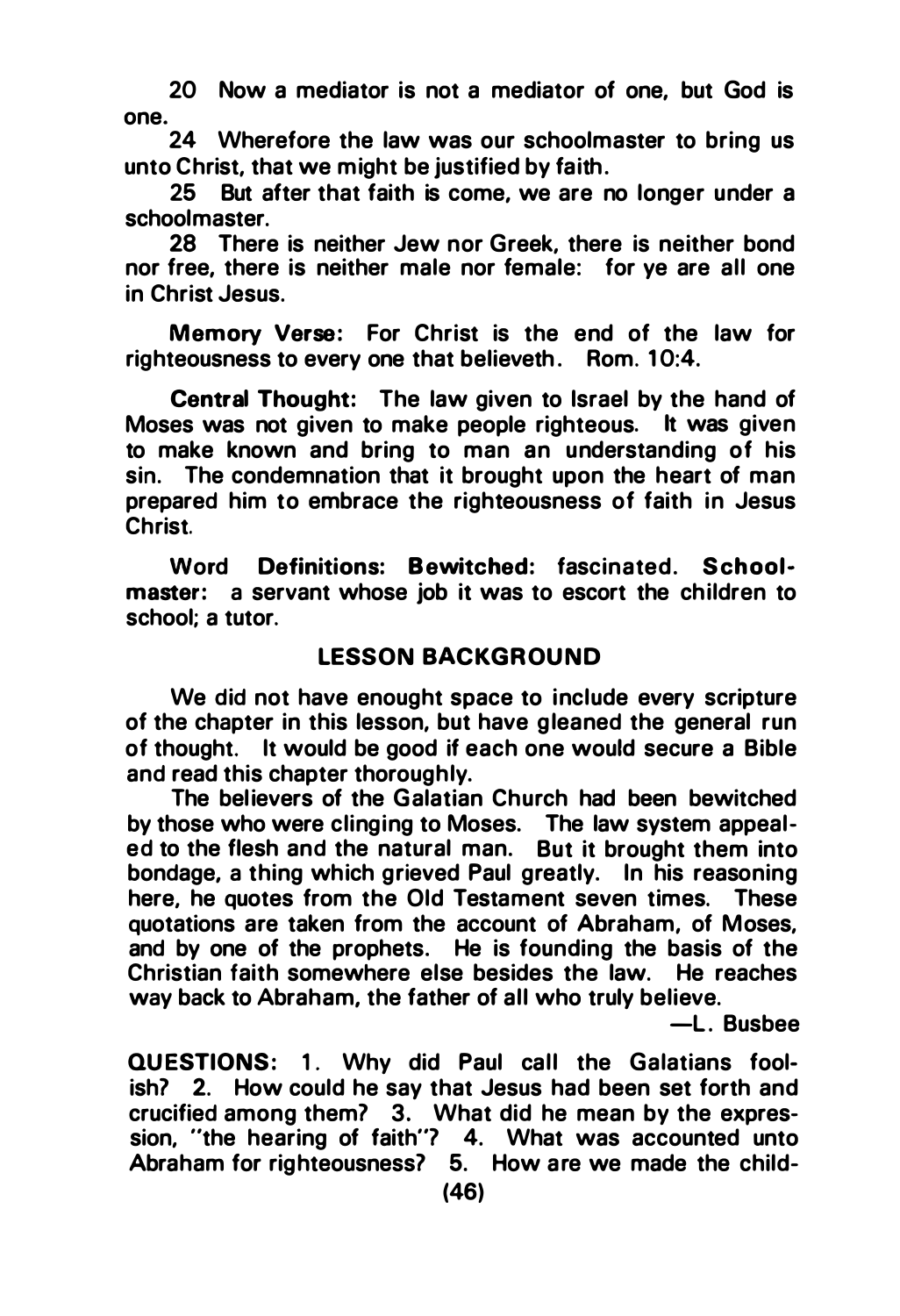ren of Abraham? 6. How was one made righteous by the law? Was this possible? 7. To how many seeds was the promise made? 8. Explain why the law is not of faith, and why a man cannot be justified by the law in God's sight. 9. How much sooner was the covenant given than the law? 10. If the law could not give righteousness, why was it added? 11. In what way was the law a mediator? In what way was the law a schoolmaster?

## ADULTS' AND YOUNG PEOPLE'S COMMENTS

Of all the subjects set forth by the holy scriptures, we have one before us in this lesson that to me has been one of the most striking and important. Much confusion and error arises from a lack of understanding concerning the difference between the law and faith. As you behold in the course of God's dealings with man in these things, you cannot help but admire and praise the love and mercy a nd kindness of God. He has not dealt with man according to his transgressions. Before God ever brought man to account for his errors, He introduced the great and unfailing covenant of faith. This was given without any reproof or conviction for sin. For four hundred and thirty vears He dealt with man according to this principle. After so long a time, it would appear that the Lord was not very anxious to show man wherein he was trespassing against his Maker But it was not that God was not mindful of the sin of man. It was rather that He was seeking to establish the truth clearly to the heart of man that the righteousness that availed with Him was not according to the law. It was founded upon a faith, a persuasion, a firm and unshaken confidence. With this clearly established within the heart of man, sin and transgression can be dealt with successfully.

But as long as man forgets and leaves faith and endeavors to live up to a code of commandments, hoping and endeavoring to obtain righteousness thereby, the personality and presence of the Lord is hidden. God wants us to know that the righteousness that avails with Him is not ours, but His, a righteousness that is given in His love and goodness. Once that is clearly perceived by the hungry soul, great rest and joy fills his or her heart. This does not permit them to relax their zeal and purpose for the right, but it gives a foundation for the true holiness of God to be actually fulfilled and carried out to perfection.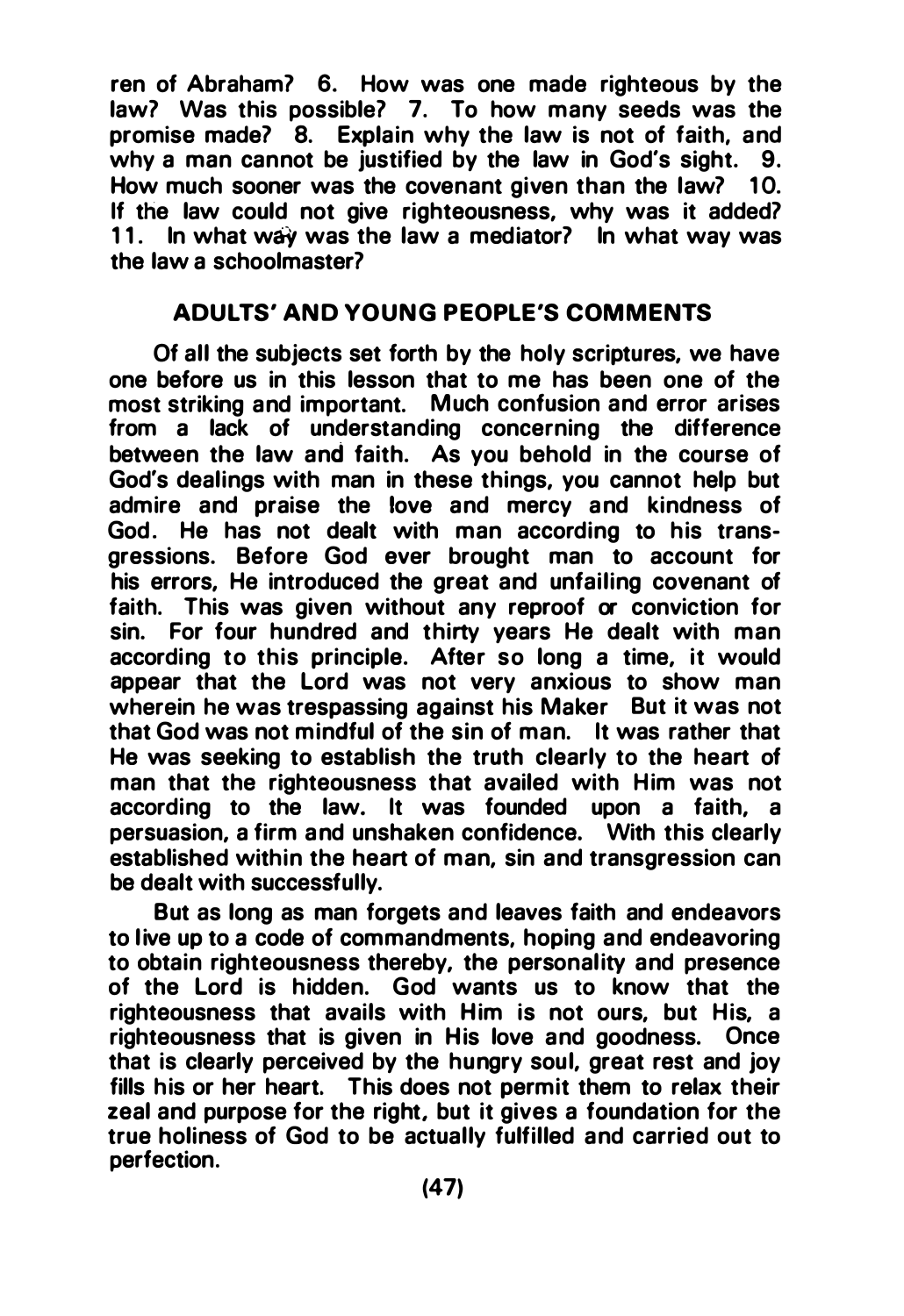This is a lesson that will pay great dividends to the heart that diligently considers it. It is so comforting to know that God is a God of grace. Not only does He tell us what to do, but a fulness of life and grace is freely bestowed upon us, enabling us to joyfully carry out His blessed pleasure. Do not think for one minute that the law spirit is dead. That old spirit of "Thou shalt" and "Thou shalt not" is still very much alive. It is now, rather, "If ye love me, ye will keep my commandments." Before you can get the job done, you have to have something to do the job with. The grace of Christ is the means of us living for God. Only through Him can we do all things. -L. Busbee

#### **FOOD FOR THOUGHT**

'Who hath bewitched you?" This is not confined to those in Galatia. Today, many are being bewitched by many false teachings that are going forth. False movements put on a big front. They will say, "You ought to come with us because we have thousands who are accepting our teachings, so it must be right." If you are not careful you will be bewitched or enticed by their charming personality and the crowds. Then there is the big choir and the orchestra which can play such music that will move deeply upon your emotions and soon you are convinced that it is God and you are allured into a false deception. The devil is sly and has many cunning ways to attract or allure souls into his traps. 'Who hath bewitchted you?" How foolish have you been? How sad it is to see souls being entrapped by the enemy of their soul. There is only one way to heaven and that is the Bible way. It is the humble way and only those who will take the humble way will get there. Jesus was not accepted by the multitudes when he came here. Many of them followed Him for the "loaves and fishes" and the miracles. They wanted His gifts but they did not want Him. It was proven to be that way because when He was taken by the rulers, they cried out for Him to be crucified. They forsook the humble Christ. Only the humble will take the crucified way in this world. So we today must ever keep in mind the Christ who was crucified.

Today, many strive to keep the Ten Commandments, but do not have power to do so. They need a change of heart. When Jesus comes in and takes possession, we can go to all the places of the world we want to, lie all we want to, steal all that we want to and do all manner of evil but the most precious thing about it all is that full salvation takes the "want to" out of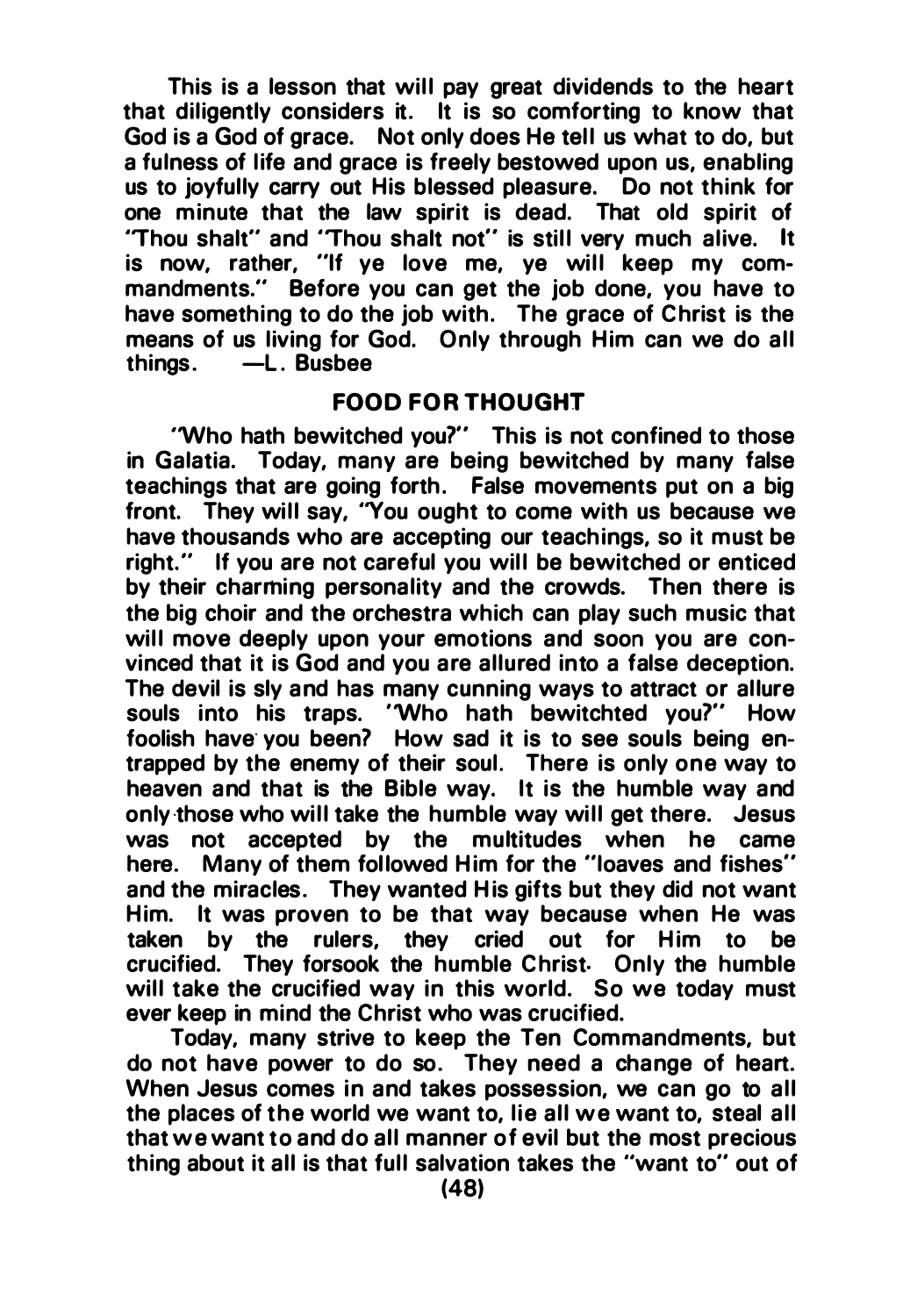your heart. Our delight is in those things that please our<br>God Praise the Lord! – Sis M Miles God. Praise the Lordi

#### RUSSIAN NIGHTMARE

(continued from last lesson)

At Karaganda, watched day and night by guards with trained police dogs, and surrounded by deep swamps many miles from the nearest foreign country, she had no way of escape. Here, Mother lived in a tent barrack built like a corral for cattle and surrounded by barbed-wire fences.

Watery cabbage soup, dry salted fish, and black bread was the only pay she received for 12 hours of hard labor each day. At times Mother was so weak she could scarcely stand, but when she paused to rest, a guard clubbed her. While felling trees in waist-deep snow in 50 degrees below zero temperatures, many were crushed because they couldn't move fast enough, others became ill, lost fingers and toes from frostbite and gangrene, and others froze or starved to death I

Mother suffered for four years in Siberia  $-16$  months of the time in solitary confinement in a dark dungeon in the Fergana maximum security prison. A crack in the stone allowed a little sunshine to penetrate the darkness. Yet she didn't feel  $longly$  - the Lord was present and she sang of His goodness. Then she spent 20 more years in several Russian prisons and concentration camps before the letter came from a mutual friend telling us that Mother had been released from prison because she was old and sick. She was living as a civilian in Odessa.

I prepared a petition in the Russian language, pleading for the release of my elderly mother. In September 1959, as I entered the lobby of the Soviet Embassy in Washington, D. C., to present this petition, whom should I meet but Premier Nikita Krushchev. For two minutes I pleaded with him face to face, but he would not accept my petition. Instead, he put his hands behind his back and motioned with his shoulder for his body guards to throw me out. They almost dragged me to the door and told me to leave my petition with the janitor outside at the service entrance.

However, upon seeing me being thrown out of the embassy, news, radio, and TV reporters surrounded me, asking questions. I told them I was pleading to see my mother before she died  $-$  whom I had not seen for 24 years. This story was reported in the news media across the nations, and I appealed to President Eisenhower, the State Department, congressmen,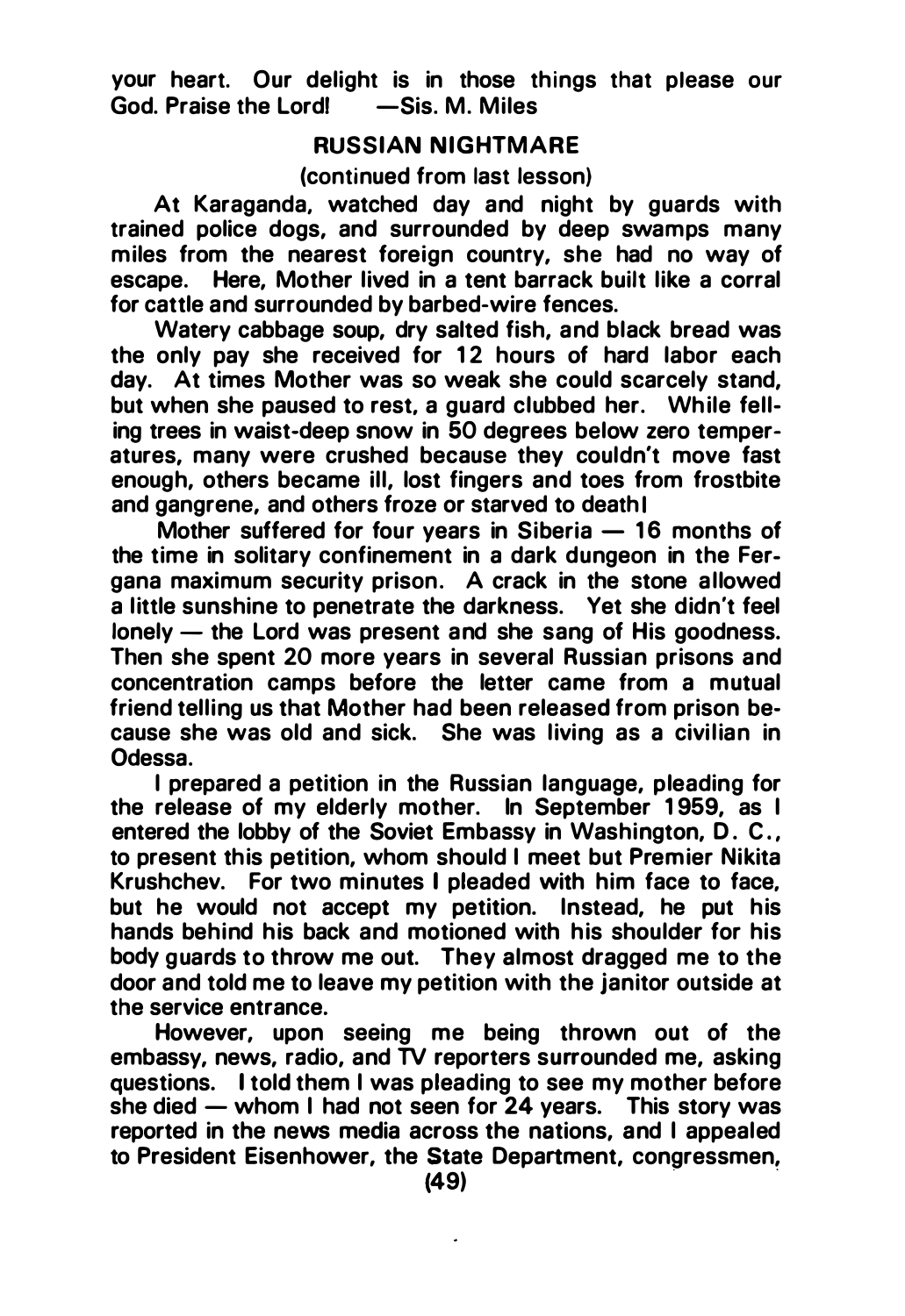and editors for help. As a result, hundreds of appeals in behalf of my mother poured into the Kremlin. All this helped. But it really was the miraculous answer to the prayers of thousands of Christians across America and Canada that caused the Iron Curtain for one moment to be lifted.

When I question Mother about those years in prison, she talks a few minutes and then bursts into tears, leaves the room to fall on her knees and weep and pray.

At times in the middle of the night, we are awakened by her screams, and find her shaking with fright and wringing wet with sweat. She is always glad to be awakened from these terrible nightmares, and thanks the Lord for setting her free.

-Paul Voronaeff

(Note: Mrs. Voronaeff is now free forever. She went to be with the Lord as the story was nearing the printing stage.)  $-0$ 

## **JUNE 6, 1976**

## **LOOSED FROM THE BONDAGE OF THE LAW**

## Gal. 4:1-9,13-16,19

Gal. 4:1 Now I say, that the heir, as long as he is a child. differeth nothing from a servant, though he be lord of all;

2 But is under tutors and governors until the time appointed of the father.

3 Even so we, when we were children, were in bondage under the elements of the world:

4 But when the fulness of the time was come, God sent forth His Son, made of a woman, made under the law,

5 To redeem them that were u nder the law, that we might receive the adoption of sons.

6 And because ye are sons, God hath sent forth the Spirit of His Son into your hearts, crying, Abba, Father.

7 Wherefore thou art no more a servant, but a son; and if a son, then an heir of God through Christ.

8 Howbeit then, when ye knew not God, ye did service unto them which by nature are no gods.

9 But now, after that ye have known God, or rather are known of God, how turn ye again to the weak and beggarly elements, whereunto ye desire again to be in bondage?

13 Ye know how through infirmity of the flesh I preached the gospel unto you at the first.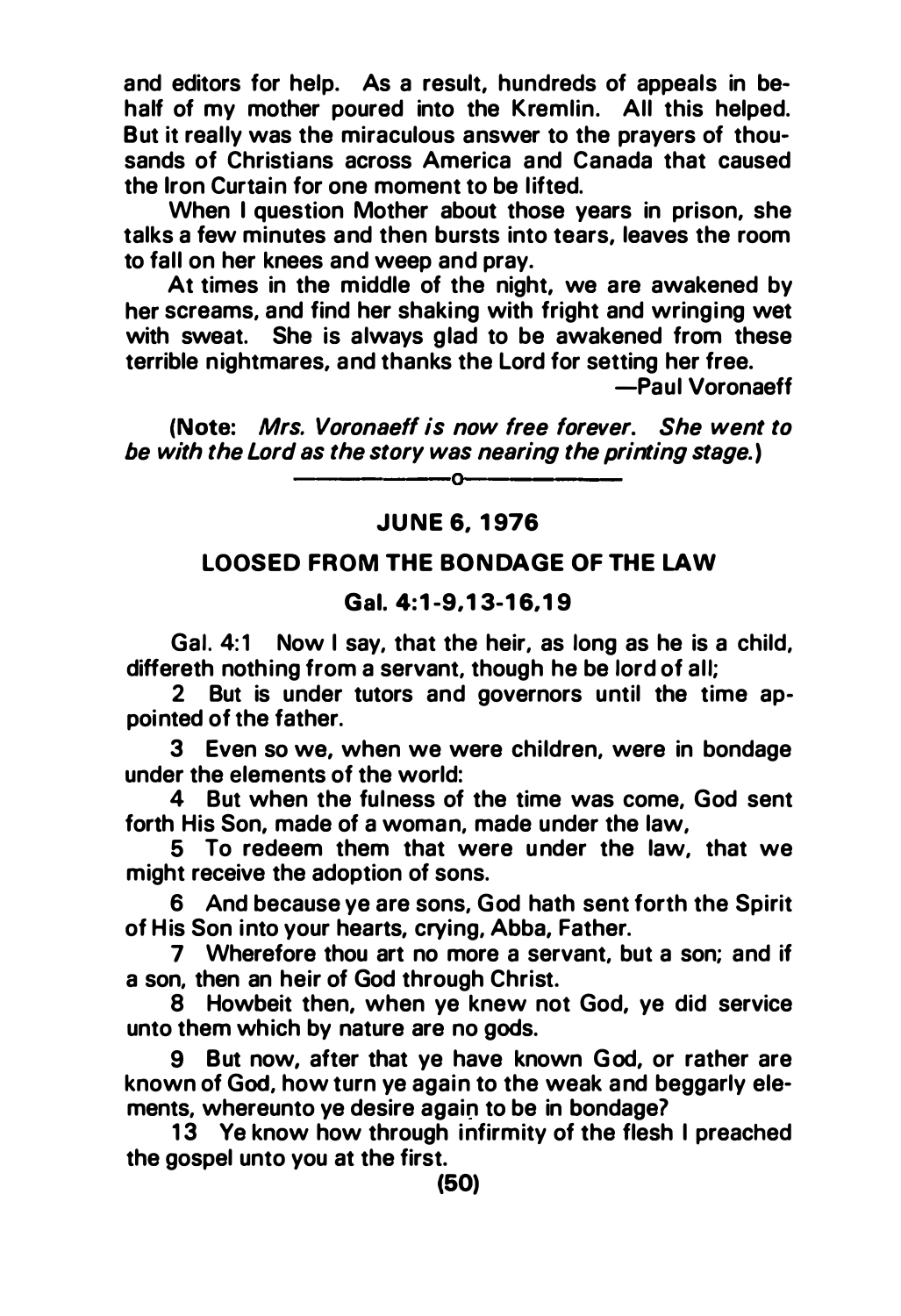14 And my temptation which was in my flesh ye despised not, nor rejected; but received me as an angel of God, even as Christ Jesus.

15 Where is then the blessedness ye spake of? for 1 bear you record, that, if it had been possible, ye would have plucked out your own eyes, and have given them to me.

16 Am I therefore become your enemy, because I tell you the truth?

19 My little children, of whom I travail in birth again until Christ be formed in you,

Memory Verse: For the law of the Spirit of life in Christ Jesus hath made me free from the law of sin and death. Romans 8:2.

Central Thought: To be under the law of Moses is to be in bondage under the elements of this present world, but Christ came to give us spiritual life as the sons of God. Instead of Paul's preaching being upheld and appreciated, he was counted by some as an enemy of the truth.

Word Definitions: Tutor: domestic manager, guardian. Governor: same as steward, overseer, agent. Adoption of sons: the placing as sons; sonship. Abba: Hebrew word for father.

## LESSON BACKGROUND

Our lesson today is a continuation of Paul's epistle to the Galatian brethren who had been influenced by advocates of keeping of the law of Moses to depart from the gospel of faith that he had originally given to them. It is remarkable to note that as they turned from the truth, they also turned against the one who had preached to them the truth. A great change has taken place concerning the attitude of these brethren toward Paul. But instead of disowning them, Paul is entreating them in the love of Christ and endeavoring to counsel them back into the way again. To see these brethren so misled brought great travail upon Paul's heart for them. Paul was yet persuaded of the integrity of their heart, but he knew that they had been bewitched by false teaching. Thus he knew that there was still material for God to work with. It is thus in dealing with souls today. We feel a great heaviness for those who have been led away by the error of Satan. We have a great burden and desire to help them. We pray for them that God will open their eyes and make His truth known.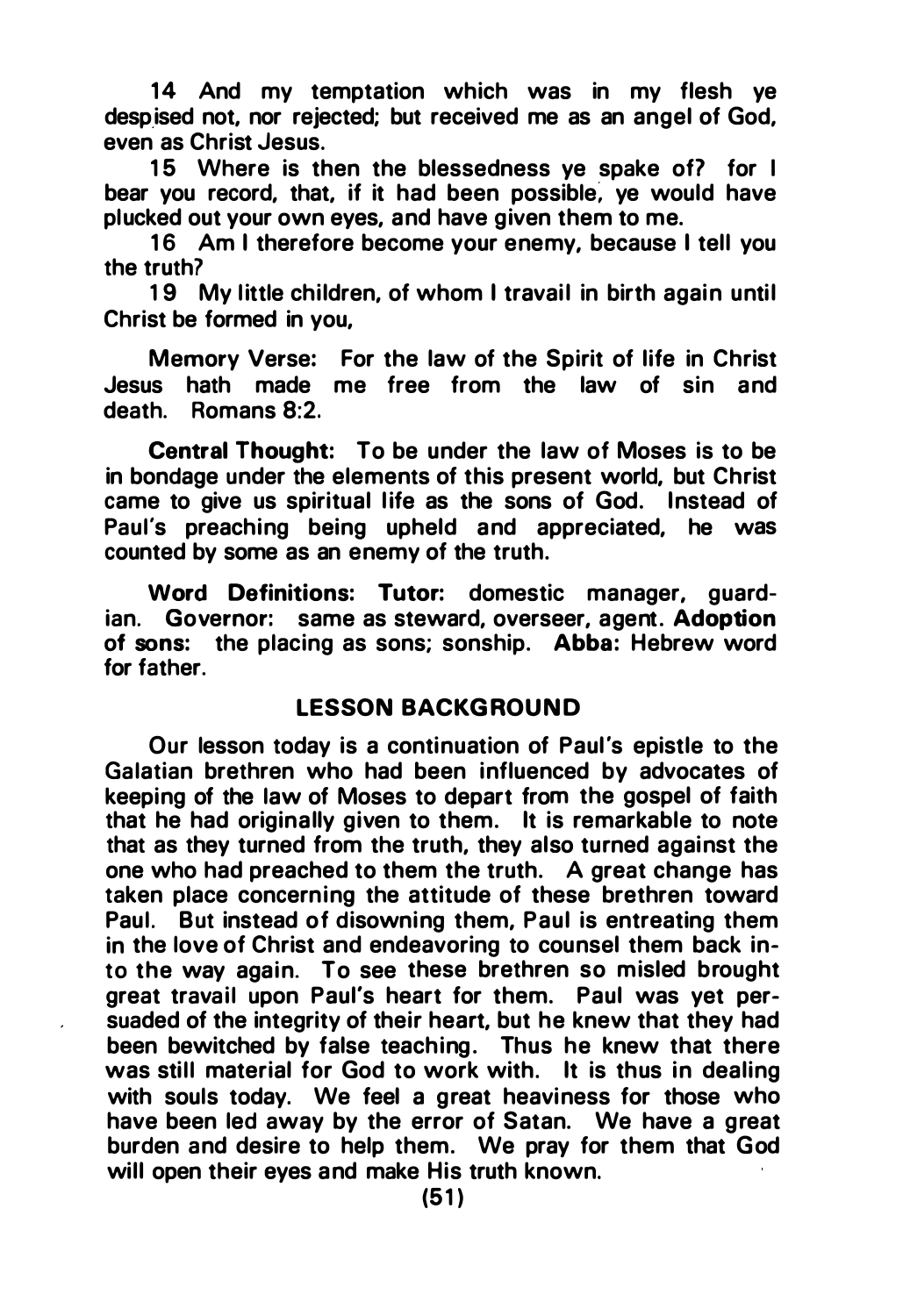Paul endeavors in our lesson to show that while we were under the law, we were not mature in divine favor. We were children. But now the fulness of time is come, and God wants us to go on to perfection a nd attain to the fulness of His grace.

-L. Busbee

QUESTIONS: 1. Can you think of a sound reason for the heir differing nothing from a servant as long as he is a child? 2. What did Paul mean when he said "the fulness of time"? 3. What took place when the fulness of the time was come? 4. In what way did Christ redeem those who were under the law? 5. What would cause a man to want to be in bondage to the law? 6. What are the weak and beggarly elements that he was speaking of? 7. How did Paul seemingly become an enemy to these people? 8. What was Paul's feeling and attitude toward them?

## ADULTS' AND YOUNG PEOPLE'S COMMENTS

Have you ever wondered why Jesus did not come to this earth any sooner than when He did? In our lesson we find the reason. It was not time for Him to come at any time prior to His actual coming. Mankind was not wholly prepared; the nations were not prepared. God chose to deal with men and teach them many lessons, lessons that would be preserved for the future generations to know and understand. All that was written beforehand was written for our learning and for our admonition. There were tutors and governors appropriated in the law system and in the commonwealth of literal Israel to prepare the hearts of men to receive the Christ when He came. As we look at the long history of Israel, their sorrows and joys, their failures and triumphs, successes a nd defeats, our hearts are filled with wonder and praise to the great, wise God who overshadowed all. It was God's plan that through literal Israel and the Mosaic law system His great and Mighty Name would be broadcast and made known in the eyes of the nations that were swiftly forming upon the earth. All this time civilization and society were shaping up for commerce and trade, travel and transportation, learning and communication. It was also shaping up in its sinful wretchedness, its darkness and vanity, its pride and folly. God viewed the nations, and weighed them in His righteous and holy balances of truth and love. When He saw that all was in the proper condition for His economy and dispensation of grace, He went forth for the salvation of the souls of men.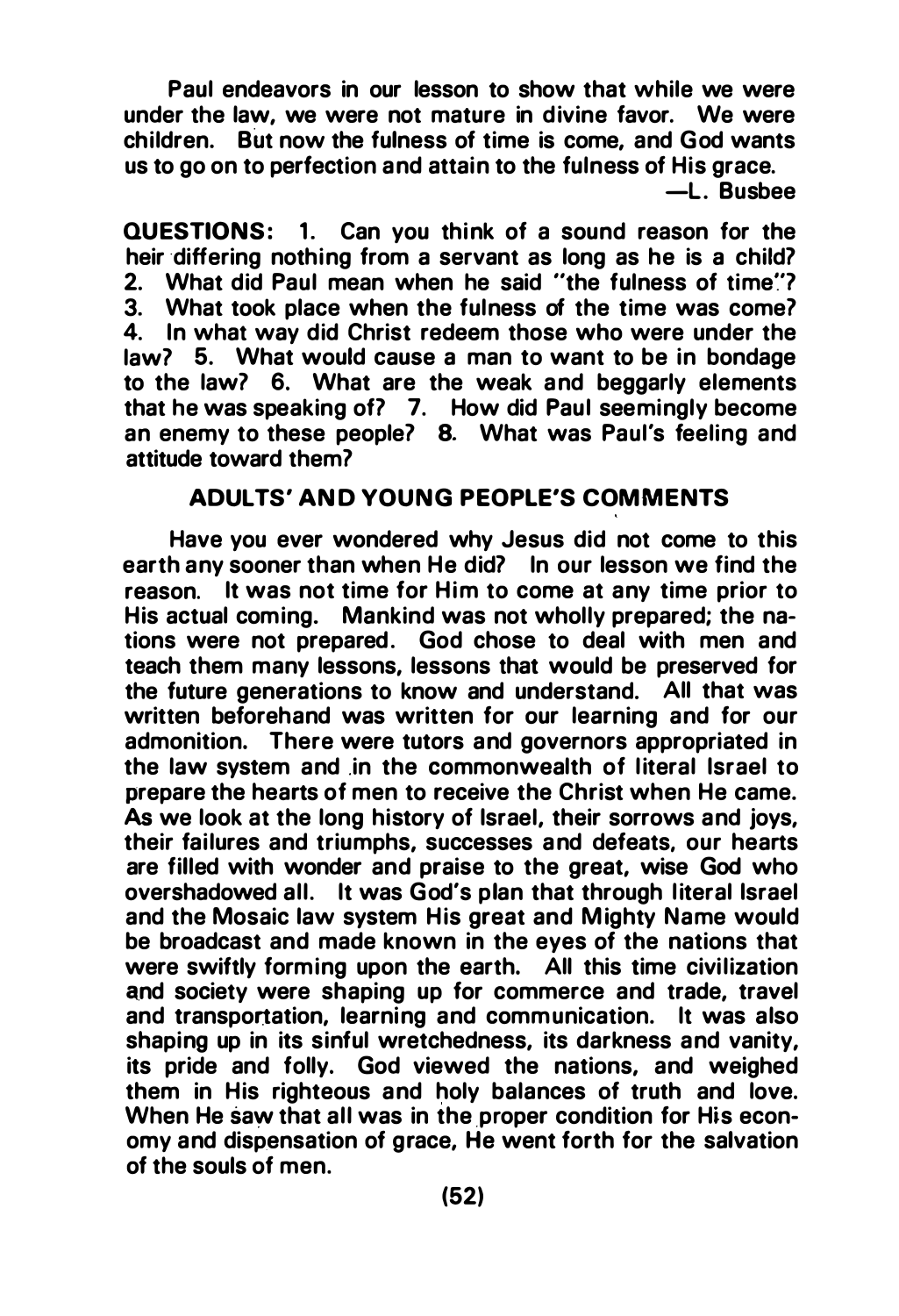Thus in the light of the fulness of the time, and beholding what perfect and entire holiness was brought to pass by believing and trusting and following the Lord Jesus, Paul looked upon the law now past as something not needed any more. The tutors and governors a nd schoolmasters had served their good and wholesome purpose. He had nothing personally against them in their respective places. But he knew that they could not, and must not, be applied and in force now that the fulfillment of all their precepts had come. He knew that God could not reckon them as little children under the law any longer. Jesus came to give us power and authority to become the sons of God. All that came before the redemption of Christ became weak and beggarly elements to be discarded. Thus he was firm severe, and plain in his reproof to these brethren who had been allured back under that vain and useless system of the law. It is the same today. The law spirit is yet not dead, and its advocates are still loose in the earth. May God help us all to get an understanding and safeguard our souls from error in this.  $\qquad -L$ . Busbee souls from error in this.

#### FOOD FOR THOUGHT

Paul was an anxious teacher pleading with his pupils who were in peril. He reminds them of the strong attachment of former days. They had turned again to things that he had helped them to understand were only bondage to them. In the unprinted part of our lesson in verses 10 and 11 he says, "Ye observe days, and months, and times and years." They probably wanted to keep Saturday as the Sabbath, but when Jesus came, He arose on the first day of the week and the apostles began to meet togeter on that day. Jesus had said, "The sabbath was made for man, and not man for the sabbath." This was the perpetuality of the sabbath rest which was in the hearts of those who were sons of God. But the Galatians wanted to observe days, months, and legal parts of the law, but Paul was, as he said, "I am afraid of you, lest I have bestowed upon you labor in vain." (ver.1 1) He then tells them in verse 1 2, "be as I am; for I am as ye are." Though himself a Jew, Paul had assumed no airs of superiority, and did not separate himself from his Gentile brethren. He became as one of them. And Paul asks them to take the same liberty. Then he seems to be afraid that they would feel that he was hurt or held a grudge against them so· he said, "ye have not injured me at all. Ye know how through infirmity of the flesh I preached the gospel unto you at first." Even though he was sick or had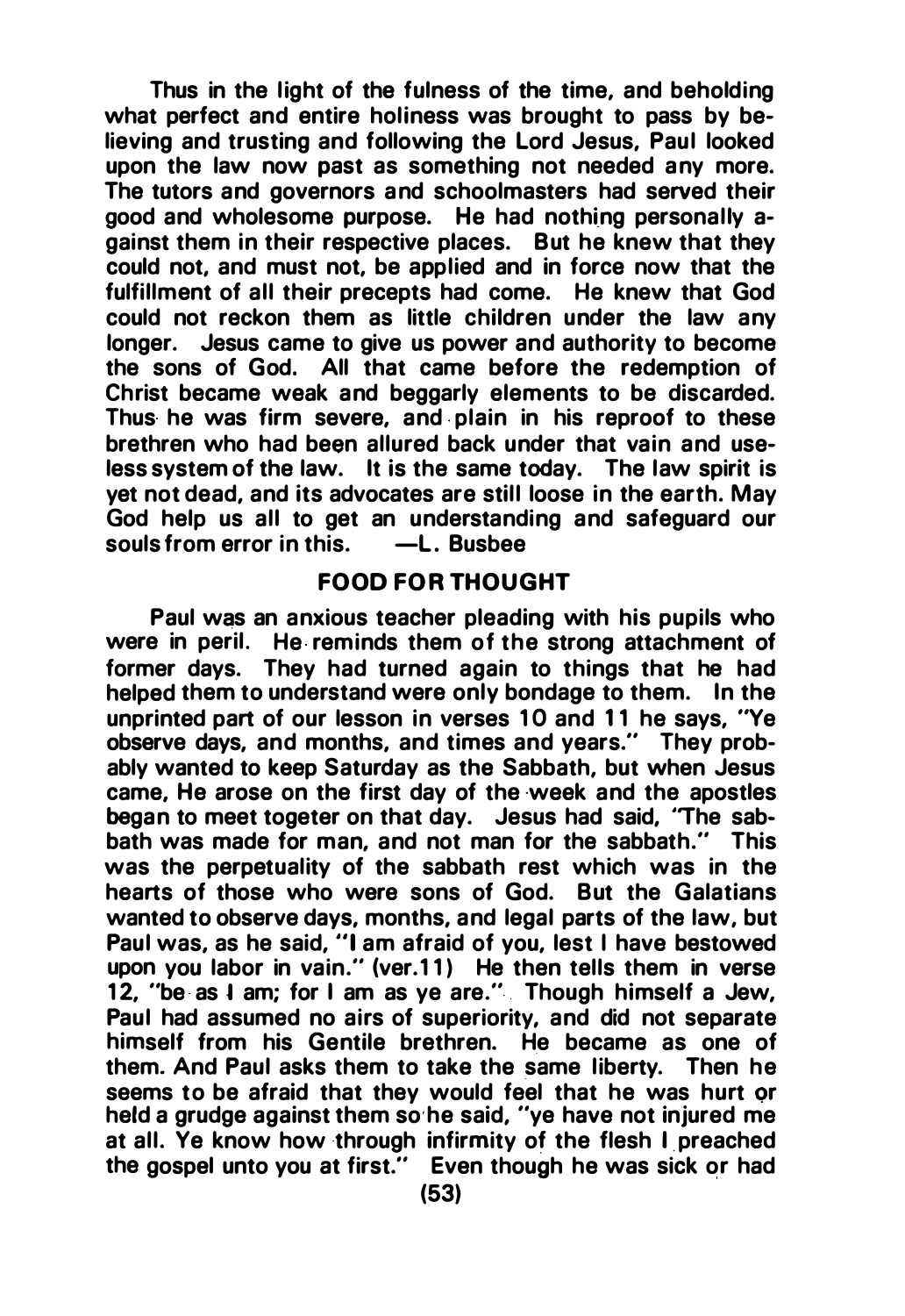some kind of infirmity, which was humilitating to him, yet they were lost in the charm of the gospel message that he brought. Even if he had been an angel from heaven or Jesus Christ himself, they could . not have welcomed him more rapturously. They were willing to make any sacrifice to assure him of their regard and affection. Now he pleads with them not to let those who are affecting them to lead them from the gospel. He pleads with them as a mother who is fearful of losing the affection of her own children for whom she has suffered so much.

Thus, the true minister today is deeply touched when he sees one of his flock being led astray. Ministers of the gospel are ambassadors from God and they should be listened to.

-Sis. M. Miles

#### THE IMPRINT OF THE BENDED KNEE

"Daily we leave imprints  $-$  God help us to leave good onesl" When problems and burdens grew too heavy he had a place he liked to go alone to pray. This Kentucky farmer would go to the lower end of the field and there under a spreading tree, he would pour out his prayers for those whom he loved, those tough, brutal, cursing sons of his.

Down in the soft dust around the tree he would bend his knees in prayer. He had been there so often that the impression of his knees had worn a groove about the tree. His sons had discovered his place of prayer and it sent them into wicked jeers of laughter. To them it was altogether untouching to see, or spy on him, at prayer. So he found more peace and comfort in slipping away from the noisy house, away from the echo of their curses, under the tree with God's wide-open sky above him. There he could give way to his grief, and there he could throw up his arms, as Moses of old lifted up his hands for help. There, alone with God, he could pray aloud and call out to Christ the names of his sinful but beloved sons, and plead with the Holy Spirit to speak to their hearts and somehow make some impression on them. He pleaded that in some way God would use him to shine before them so that a thirst for His Christ would develop and they would be saved before it was eternally too late. It was the strength he gained from Christ that enabled him to arise above their mean, hateful tricks.

One by one they left him, to go out on sinful paths of their own choosing. One by one he pleaded with them, and tried to win them, with testimony and prayers, and by each he was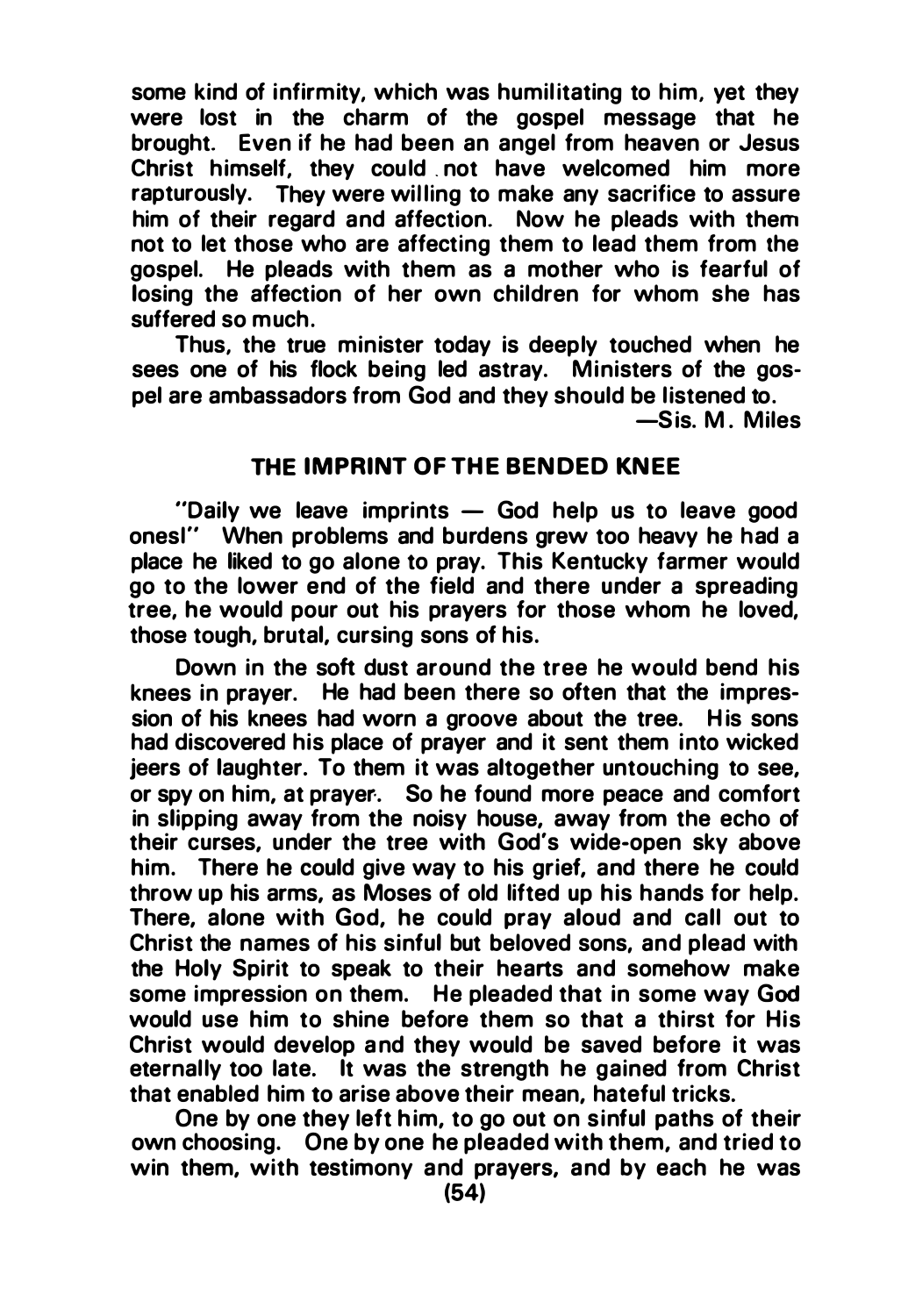cursed and shamefully treated. Yet soft was his answer, and firm was his faith.

At last he was all alone, farming what he could without them, and going from time to -time down under the old tree to pray, even yet, for the boys.

The years went by and his physical strength failed. It was harder now to get to the end of the field, but yet he went. It isn't that he didn't pray in the house; he did, but it was a place he had so often been, and he being a man of the soil, loved to be out under the open sky a nd surrounded by the handiwork of God.

Then, too, there was where in so many years past, and now, that he prayed so many prayers for his boys. Now that the house was quiet, his prayers went on the same with undying hope that his God would somehow come to be their God, and his Saviour their cherished own  $-$  as he bent in the accustomed place under the old tree.

And so he lived alone, yet not alone, for Christ was always with him, his Master and his Keeper. But one morning the little old man didn't come down under the tree to pray. Oh, no; his soul went some place better  $-$  to Christ, the Owner of it.

Only his body that once housed his soul remained, and closed were the eyes that would weep no more. Then his sons came home one by one from here, from there, to view his cold form in its casket. Where were the sneers, and the laughs, and the curses they had so often hurled upon him? They did not curse him now. They rose up and called him blessed. "He was a good man, he was a godly father," and so forth. These were their statements now.

So they buried his body, but they could not lay away its influence.

They gatherd around the farmhouse for the last time, and one of them suggested before leaving that they all take a walk around the farm for· old-time's sake, a nd explore it after all these years away. So they did. From time to time, as they walked around, they would say, "Remember this," or "Here's where this happened."

At length they came to the old tree. "Look," said one of them. "Look at the groove worn around the treel Do-do you know what that is?"

"Yes," said another; "it's—it's—it's—the imprint of his banded knees."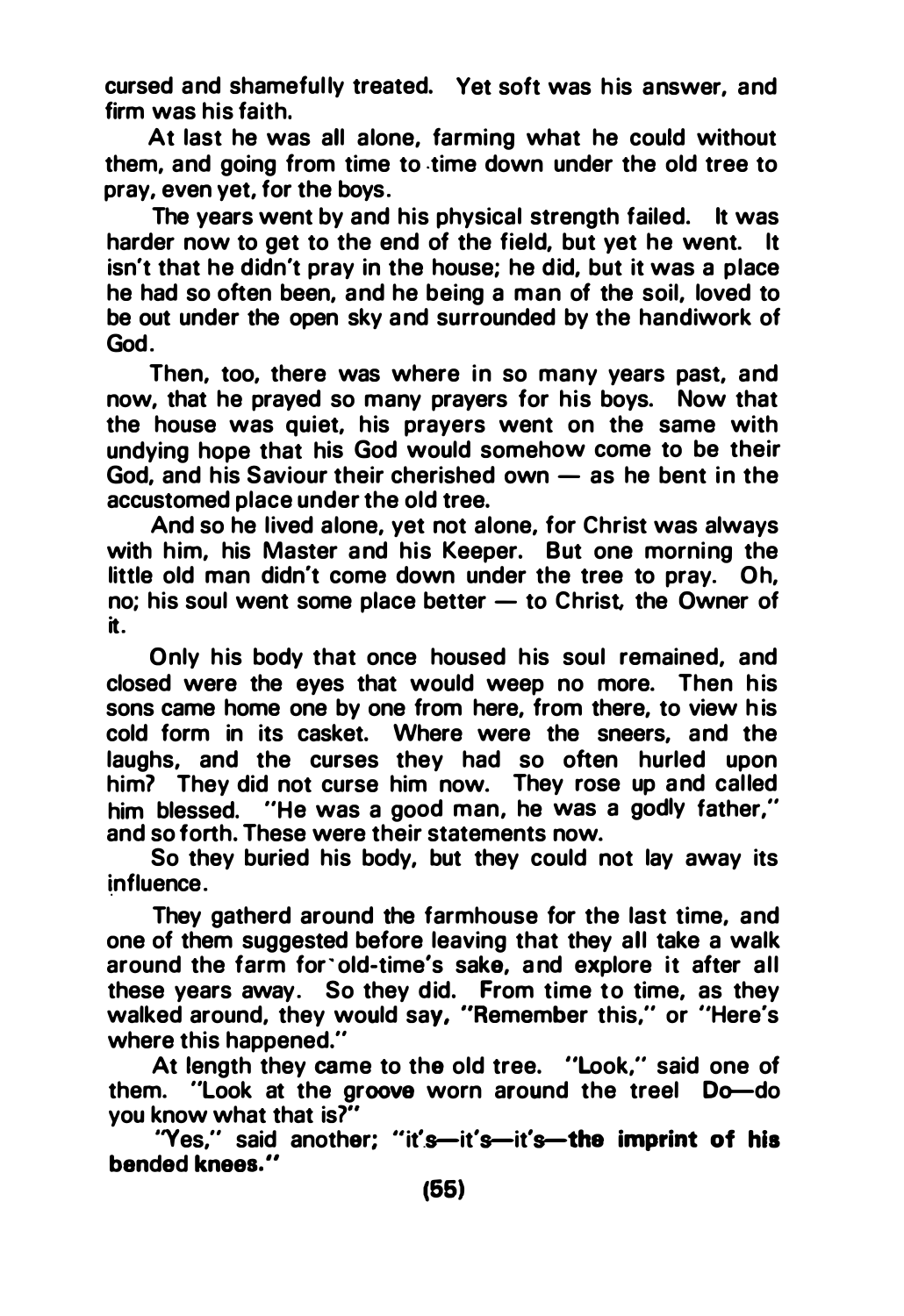Another said, "Here he came to pray for us. This is something I'll see all the days of my life. Remember how we treated him?" Each of the boys had something to say, and one bent and put his hands down against the still-fresh dusty knee imprints that spoke of his father's last visit there, and the lines of his hardened face seemed to soften, and tears flowed, tears he was not ashamed of.

I don't know all the details to tell you, but I do know that nearly all of these men accepted the Lord, and found in Him joy unspeakable, for truly Christ can save to the uttermost all that come unto Him. The Holy Spirit talking to their hearts, and the memory of the imprint of the bended knees, convicted them, and those who vielded repented, asked and willingly received, by the Blood of Christ, salvation.

I wish I could have said all of them were saved, but not all of them were, but it was a large family of boys and most of them got saved.  $\qquad -Mrs$ . Lloyd H. Doutrich  $-Mrs.$  Lloyd H. Doutrich

# ------o------ **JUNE 13, 1976**

#### THE TWO JERUSALEMS

#### Gal. 4:21-31; 5:1.6

Gal. 4:21 Tell me, ye that desire to be under the law, do ye not hear the law?

22 For it is written, that Abraham had two sons, the one by a bondmaid, the other by a freewoman.

23 But he who was of the bondwoman was born after the flesh; but he of the freewoman was by promise.

24 Which things are an allegory: for these are the two covenants; the one from mount Sinai, which gendereth to bondage, which is Agar.

25 For this Agar is mount Sinai in Arabia, and answereth to Jerusalem which now is, and is in bondage with her children.

26 But Jerusalem which is above is free, which is the mother of us all.

27 For it is written, Rejoice, thou barren that bearest not; break forth and cry, thou that travailest not: for the desolate hath many more children than she which hath an husband.

28 Now we, brethren as Isaac was, are the children of promise.

29 But as then he that was born after the flesh persecuted him that was born after the Spirit, even so it is now.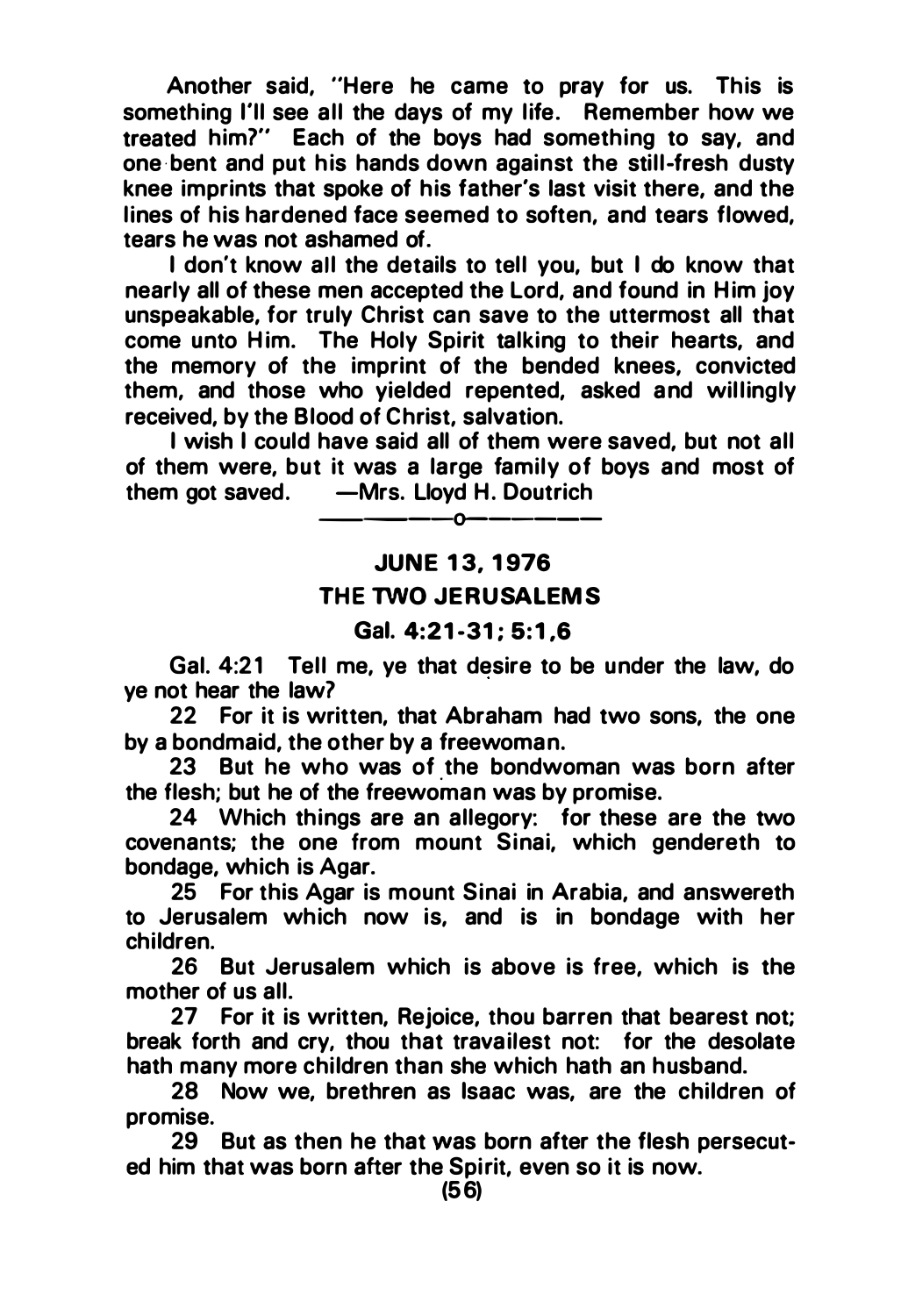30 Nevertheless what saith the scripture? Cast out the bondwoman and her son: for the son of the bondwoman shall not be heir with the son of the freewoman.

31 So then, brethren, we are not children of the bondwoman, but of the free.

5:1 Stand fast therefore in the liberty wherewith Christ hath made us free, and be not entangled again with the yoke of bondage.

6 For in Jesus Christ neither circumcision availeth any thing, nor uncircumcision; but faith which worketh by love.

Memory Verse: But he is a Jew, which is one inwardly; and circumcision is that of the heart, in the spirit, and not in the letter; whose praise is not of men, but of God. Rom. 2:29.

Central Thought: The Mosaic law system, along with the praise of literal Jerusalem, is cast out from God's inheritance before the glory of the Heavenly Jerusalem and the Spirit of life that is in Jesus Christ.

Word Definitions: Bondmaid: refers to Hagar, the Egyptian slave girl who served Abraham and Sarah. Freewoman: Sarah, Abraham's lawful wife. Allegory: that which is adaptable to another meaning. Gendereth: reproducing or regenerating; bringing forth or bearing in birth; to beget. Agar: Hagar, used as a type of the law of Sinai. Answereth to: is on the same level with; corresponds to.

## LESSON BACKGROUND

We are going farther with Paul into the study of the difference between the law of Moses and the faith of Jesus Christ. For the foundation of his thought, Paul reaches again to the life of Abraham. Here we see the scene of the two sons of Abraham: Ishmael, born of the Egyptian slave girl, Hagar, and Isaac, born of his wife, Sarah. He makes a clear distinction between the two, saying that the child of Hagar was born after the flesh, while Isaac, was born of Sarah through faith by the promise of God. The birth of Hagar's son demanded the employment of no faith on the part of her or Abraham. In fact, the whole set up that brought about Abraham's taking Hagar to wife was on an unbelief basis. This was not according to the plan of God. God's plan was not to set forth the royal seed in this manner. It was not that God had ill-will toward Hager and her son, for it is plain, according to scripture, that he cared for them and made provision for their welfare. But He would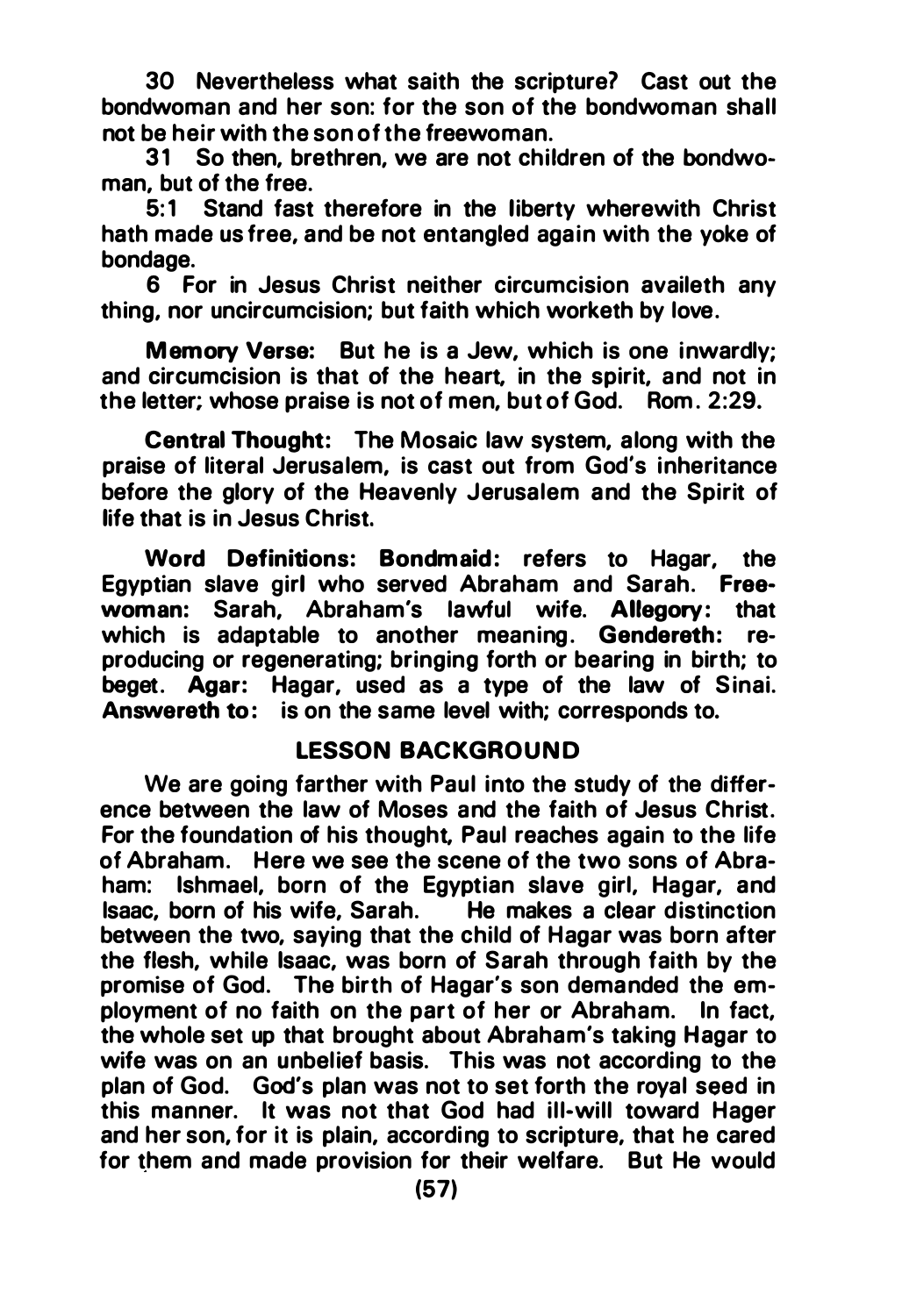not have it associated with His divine plan. Thus, when the two sons were growing up and fraction came between them, God instructed Abraham to send Hagar and Ishmael away. Isaac was born of Sarah and Abraham, both of whom were past the natural child-producing stage. He was brought forth on the strength of their faith.

It was this principle that Paul used to apply to the two covenants. He called them an allegory. He put the bondmaid on the level with the Mosaic law. The law was not of faith. He also carried it farther and included the literal Jerusalem, the capital of Jewish commonwealth, as on that same level of the flesh, and not of faith. On the other hand, he associated Sarah, the New Covenant of Christ, and the New Jerusalem all together. The New Covenant is that which the Holy Spirit, through the grace and love of Jesus, writes on the believer's heart. The New Jerusalem is the Church of God, purchased with His own blood.

You will notice that in reference to the Jerusalem which is above, Paul quotes from Isaiah 54:1. The manner in which he applies this prophecy is a key that can u nlock the true application of many, many old testament scriptures.  $-\mathsf{L}$ . Busbee

QUESTIONS: 1. Tell the background story of our lesson about Abraham and Sarah and Hagar and her son, Ishmael.  $(Gen. 16:2.15; 21:2.8-14)$ . 2. Which one is the allegory that the Apostle Paul says is the covenant of bondage? 3. Discuss the phrase in verse 25 which says, "Jerusalem which now is," and its relation to false teaching today concerning the literal Jerusalem. 4. Discuss the covenant of grace and the "New Jerusalem" which came "down from God, prepared as a bride adorned for her husband." (Rev. 21:2.) 5. How is this Jerusalem the "mother of us all"? 6. How are the children of the free or Spirit being persecuted by those under the fleshly and man-made religious groups today? 7. How can those who are saved and free become under bondage again to the world, etc.?

## ADULTS' AND YOUNG PEOPLE'S COMMENTS

In our lesson we find that people who cling to the old law of Moses for righteousness are on the same level with Ishmael and his mother, Hagar, the bondmaid of Abraham. This mother and her son were cast out of the inheritance of the faithful. Another serious thing is that the "Jerusalem which now is," and is in bondage with her children, are on that same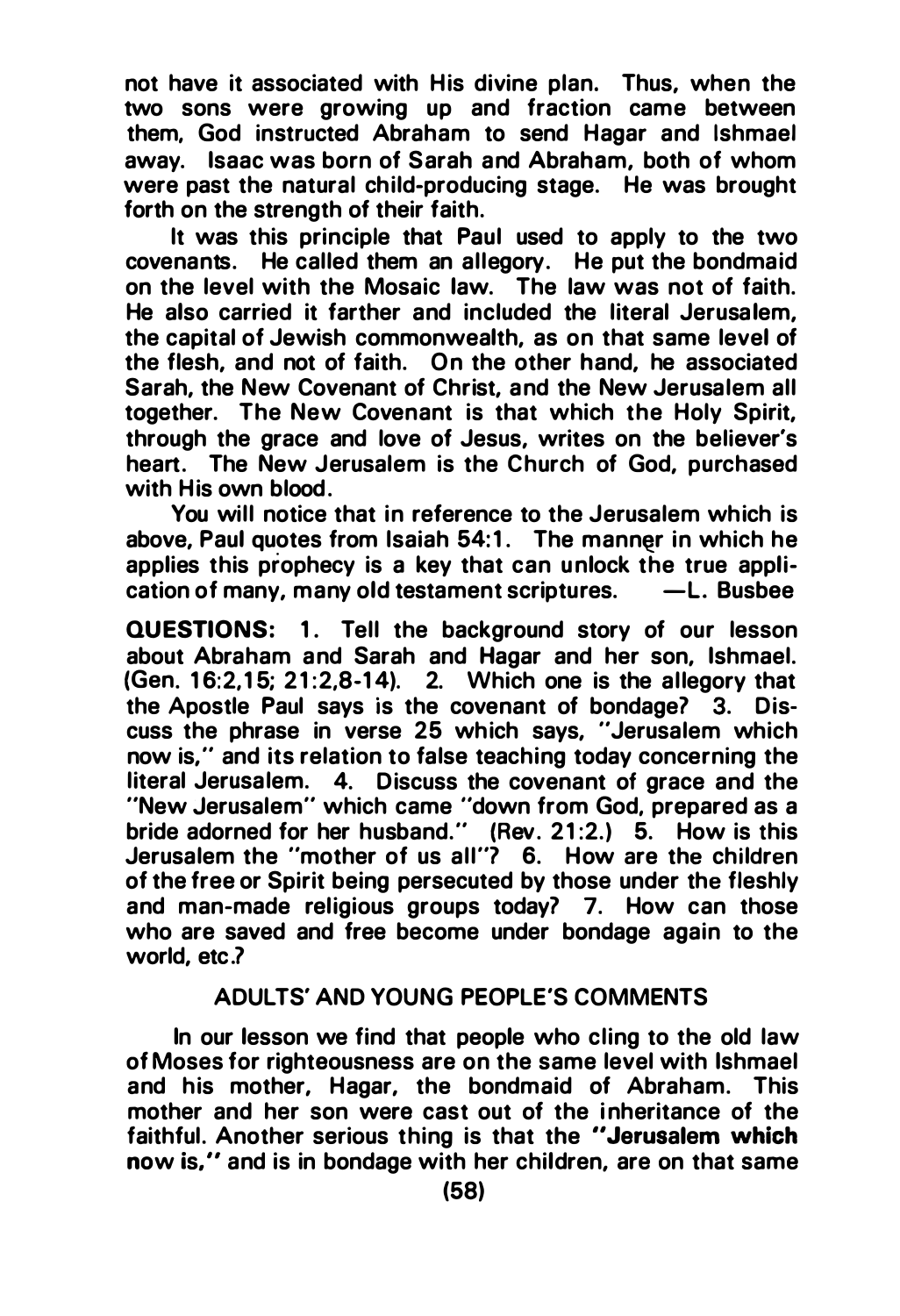rejected level. This will be hard for those who are carried away with the current of belief today. Many false prophets across our land are speculating much on the future of literal Israel. A good look at our lesson and a willingness to be taught of the truth contained therein, will knock the props out from under such a foolish notion. Jerusalem that now is over in Palestine is no longer the holy city. Regardless of how much fleshly minded men speculate and twist the scriptures to paint a pretty picture for that spot of the globe, they are blind to the fact that Jerusalem literally means no more to God than Tokyo, or Moscow, or London, or New York City. God is not interested in literal cities! Nor is He speculating on any particular nation. A Jew literally is a Jew no longer. The true Jew is the born again Christian, led by the Holy Spirit!

Jerusalem which is above is the the mother of all who are saved and washed in the blood of Jesus and partakers of the Heavenly birth. We have been begotten unto a lively hope by the resurrection of Christ. We have been raised up above this material world and the strife and vanity of its inhabitants. We are born again by the word of God and not of corruptible seed. We are members of Christ's body and our citizenship is in heaven. We have been quickened and raised up to sit together with Christ in the heavenly places. This makes us a part of the Heavenly Jerusalem. This is the same Jerusalem John saw descending out of Heaven from God.

Not enough can be said about this. When Paul mentioned the Jerusalem which is above as being the mother of us all, he quotes from Isaiah. Here the barren is told to rejoice, for the desolate has more children than the married wife. Isa. 54:1. Tying this in with our lesson, we conclude that the desolate, who has the most children, has no boasting over the barren. Despite how capable of bearing children, she is still desolate and rejected. The married wife is the one who receives the inheritance, and not only so, but she also, through faith, can be granted strength to conceive and bear children after all. This is an important truth, and can be readily applied to what we have on hand today. Just because a church or movement is able to sway the masses and gain popularity and converts, is no sign that such is of God. In fact, it might be a sign to the contrary, and very often is. When you trace down the Bibleroad of history and behold how many barren women are mentioned in a special way as receiving special favor from God and eventually the desire of their hearts, it causes us to take notice of this barren state. In other words, God desires us to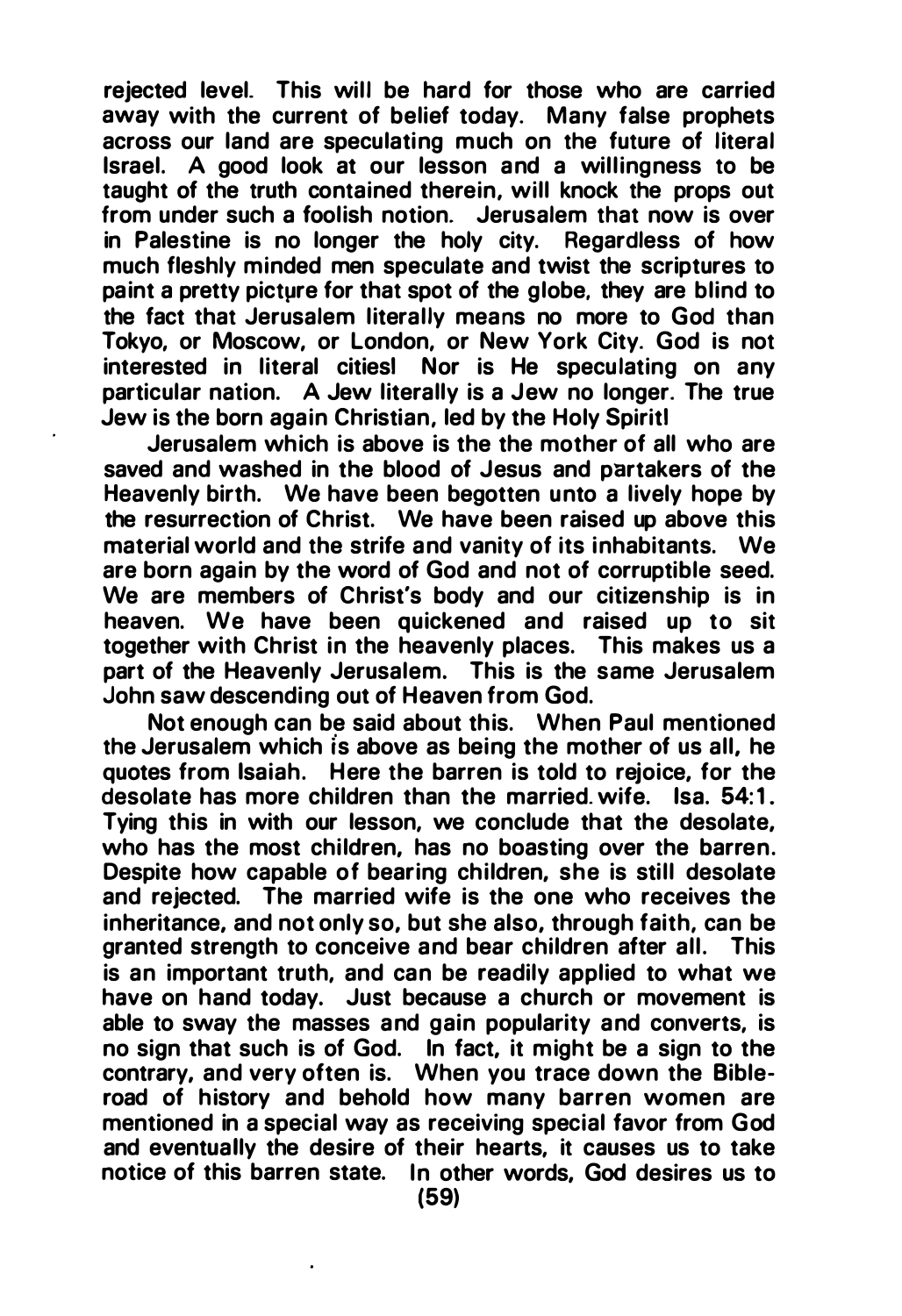realize how barren we are in ourselves. He wants us to get our eyes on Him, as our husband. The question we should ask ourselves is, "Am I really in the faith, or am I really a child of God?" The matter of bringing forth converts is not nearly a important as being what God wants us to be. God can help us, not we ourselves. The whole Bible bears this out.

-L. Busbee

#### **FOOD FOR THOUGHT**

The Apostle Paul was writing to the Galatians, instructing them to "stand fast in the liberty wherewith Christ hath" made them "free," from the law and the rituals of that law, and enjoy the liberty in Christ. They now had the law written in their hearts of flesh and they were not just written on tables of stone. They now had grace from God to live right in the sight of God. They did not have to offer sacrifices continually for their sins because God gave them grace to live acceptably daily in His sight.

Today, people are free from sin and the bondage of the world when they are a child of God and "born again" into the family of God. Oh, how sad it is to see people turning back to the bondage of sin. Little by little they take up something they felt they should give up when they were first saved. Little by little they let their love wax cold and things slip in that they accept and that leaves them open for more. Soon they are in bondage again and under the yoke of the devil. It should cause us to take a good look at ourselves and our lives. Examine ourselves and see if we are under any kind of bondage to the world. Are we free in Christ and not entangled with the things of this life in such a way that we cannot please the Lord? Oh, we need to keep free in the spirit and "stand fast. . . in the liberty wherewith Christ hath made us free.''

-Sis. M. Miles

# ———————0—————— **JUNE 20, 1976**

## FRUITS OF THE FLESH AND SPIRIT

#### Gal. 5:7,8,19-26

Gal. 5:7 Ye did run well; who did hinder you that ye should not obey the truth?

8 This persuasion cometh not of him that calleth you.

19 Now the works of the flesh are manifest, which are these; Adultery, fornication, uncleanness, lasciviousness,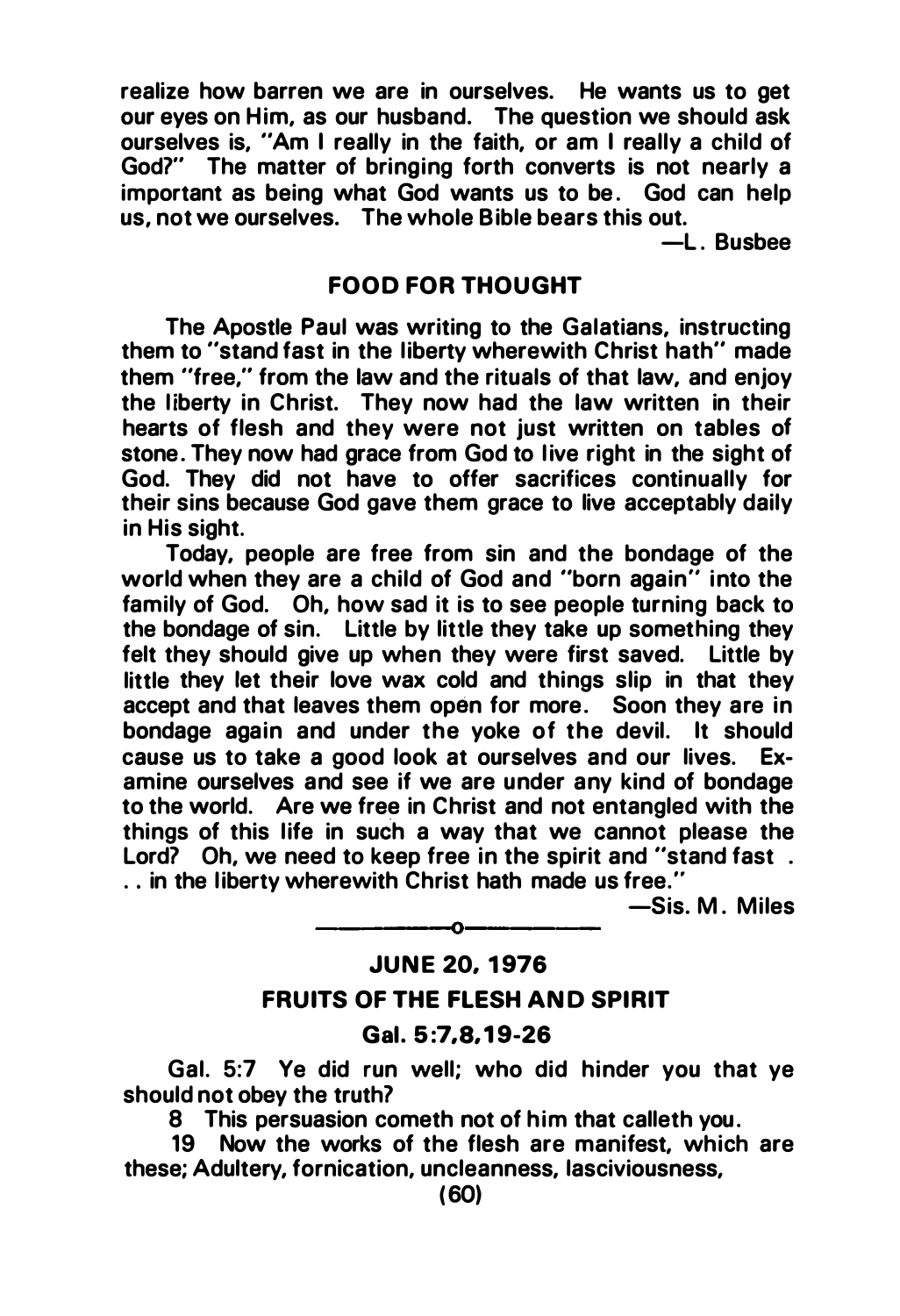20 Idolatry, witchcraft, hatred, variance, emulations, wrath, strife, seditions, heresies,

21 Envyings, murders, drunkenness, revellings, and such like: of the which I tell you before as I have also told you in time past, that they which do such things shall not inherit the kingdom of God.

22 But the fruit of the Spirit is love, joy, peace, longsuffering, gentleness, goodness, faith,

23 Meekness, temperance: against such there is no law.

24 And they that are Christ's have crucified the flesh with the affections and lusts.

25 If we live in the Spirit, let us also walk in the Spirit.

26 Let us not be desirous of vain glory, provoking one another, envying one another.

Memory Verse: This I say then, Walk in the Spirit, and ye shall not fulfill the lust of the flesh. Gal. 5: 16

Central Thought: Every kind of life is from its own kind and development. Every outward manifestation will correspond to the inward principle of life. Be sure to be guided by the Spirit of God and the Word of God, and heaven will be your ultimate end.

Word Definitions: "Flesh means the whole entire body of sin and corruption; that inbred proneness in our nature to all evil, expressed by concupiscence. 1. It is called flesh because of its situation and place, which is principally in the flesh. 2. Because of its close, inseparable nearness to the soul. 3. Because of its dearness to us. Sin is our darling, our Delilah, the queen-regent of our affections; it fills all our thoughts, engrosses our desires, and challenges the service of all our actions. This reveals: (1) The deplorable state of fallen man. (2) The great difficulty of the duty of mortification.  $(3)$  The mean and sordid employment of every sinnerhe serves the flesh."

#### LESSON BACKGROUND

There is a vast difference between the Spirit and the flesh. The flesh is man's body, heart, brain, and all his bodily appetites and powers. Because man is fallen, there is a proneness in man's flesh toward evil which in turn leads to sin, and sin mounts up in a sinner's life. Through confession, with godly sorrow, the sinner is saved from his sins and through the cleansing of the Holy Spirit, that sin principle or proneness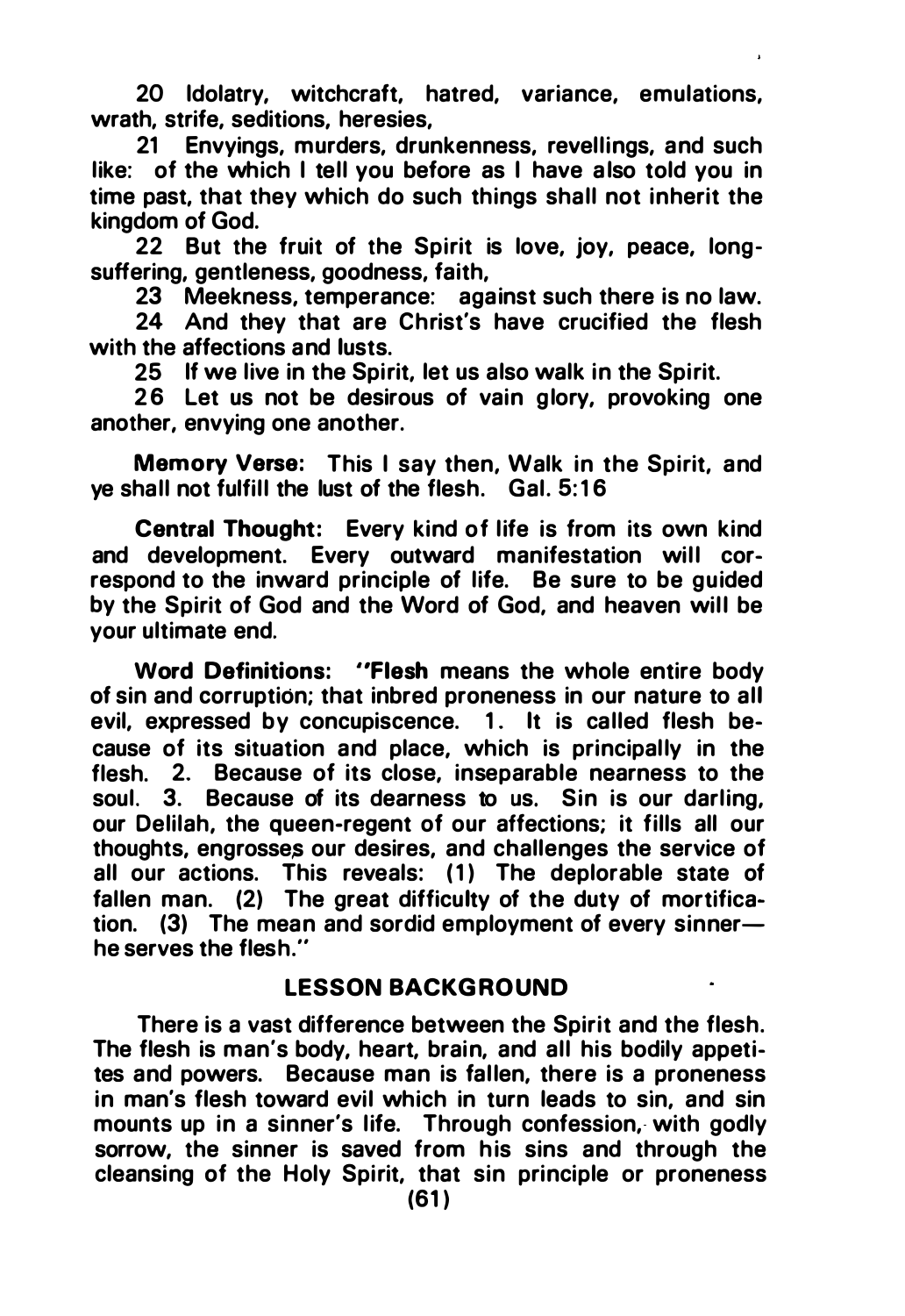toward sin is broken, and a deliverance is gained. The person then has power over the fleshly appetites and can live for God. - M. Miles

QUESTIONS: 1. What is hindering people today from obeying the truth? 2. Where does this persuasion to do wrong come from? 3. Discuss the works of the flesh and what is the meaning of the term "flesh"? 4. What does the Bible say the fruit of the Spirit is? 5. Name some of the fruit derived from love, which comes from the Spirit. 6. How do we crucify the flesh and all of its works? 7. How can we walk in the Spirit?

## ADULTS' AND YOUNG PEOPLE'S COMMENTS

Let us group the sins enumerated under four groups.

1. Sensual passions - "Adultery, fornication, uncleanness, lasciviousness." Adultery means "violation of the marriage-bed," or living with another's wife or husband. Rom. 7:2,3; 1 Cor. 7:10,11; Matt. 19:7,8. Fornication means voluntary illicit sexual relations between unmarried persons. Matt. 5:28; Eph. 5:3; 1 Cor. 6:18-20. Uncleanness means morally impure, foul, filthy, unchaste, obscene, or whatever is contaminating in word or looks, in gesture or in dress, in thought or sentiment. Lasciviousness means lustful, wanton, loose; a person who excites lustful emotions in others. 1 Cor. 8:12: 1 Tim. 2:9.

2. Unlawful dealing in things spiritual-"Idolatry, witchcraft (sorcery)." Idolatry means "divine honors paid to idols, images, or any created object." Idolatry and sensuality have always been closely related. Idolatry also means "excessive admiration, or love for any person or thing." Matt. 22:37: 1 John 5:21 . Sorcery or witchcraft means intercourse with evil spirits, supernatural or magical powers, art, black magic, and communion with the devil. This evil is rampant in the world today. Beward of vielding to the powers of the devil.

3. Violations of brotherly love-"Hatred [enmities], variance [strife], emulations [jealousies], wrath [ragings], strife [factions], seditions [divisions], heresies [keen controversial partisanship], envyings, murders." A horrible list of evils having their source in a fruitful hotbed of unreasoning hatred, each vice preying upon and feeding the other.

4. Intemperate excesses-"Drunkenness, revellings, and such like." These are the vices of a barbarous people, and are vices of today. Alcohol is the curse of the day as well as the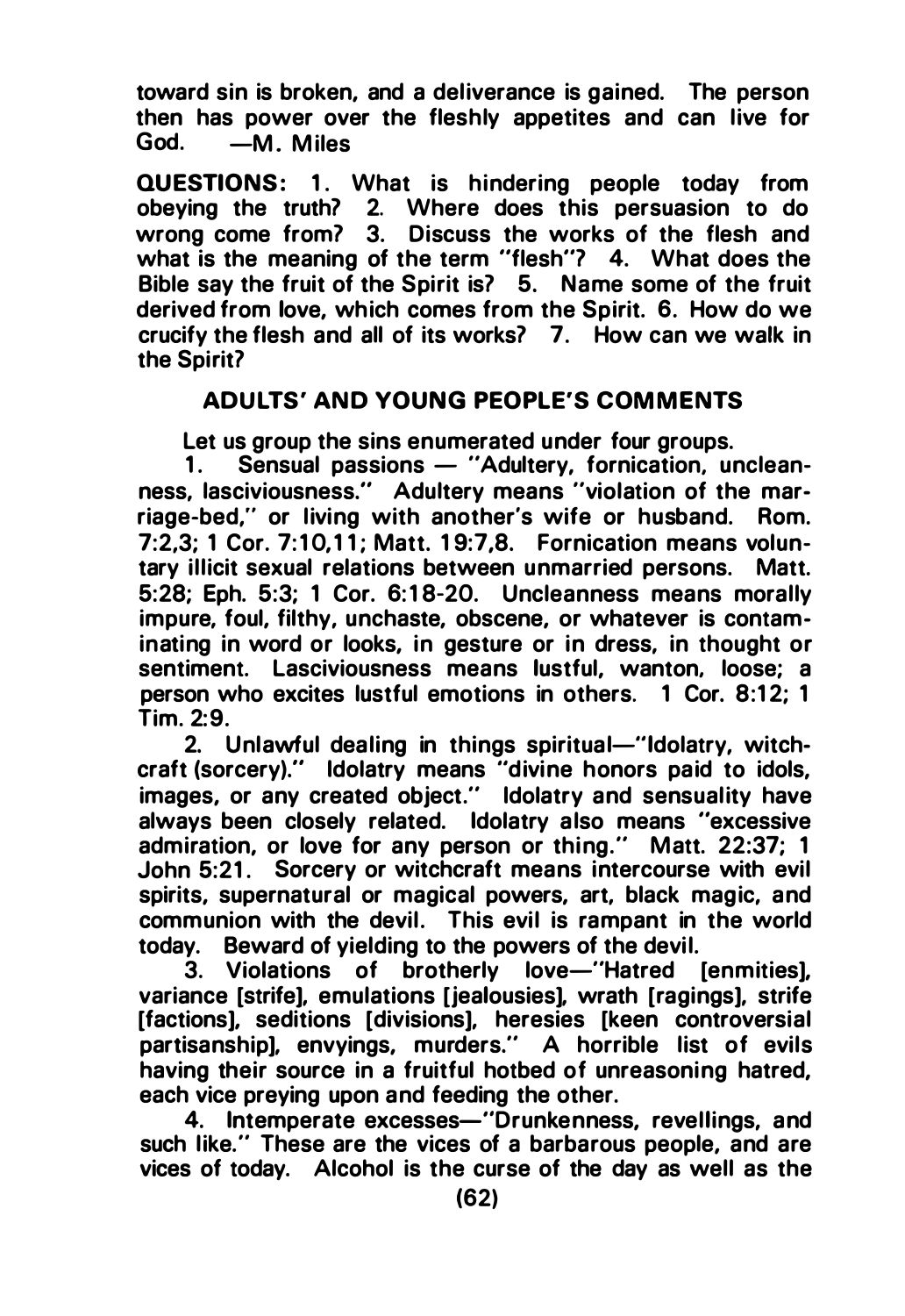many other vices connected to it and similar. Such-like would mean things like the above named sins. We could name lying, stealing, dope and tobacco using, corruption on TV and the movies, reading filthy magazines, etc. All of these things will take a soul to hell.

Notice that there is one fruit of the Spirit. That fruit is love. Joy is love exalted. Peace is love in repose. Longsuffering is love enduring. Gentleness is love in society. Goodness is love in action. Faith is love on the battlefield. Meekness is love in school. Temperance is love in training. What a beautiful list of virtues. All that belong to Christ have crucified the flesh and its works and are walking in the Spirit.

 $-S$ is. Marie Miles

## FOOD FOR THOUGHT

The flesh must be crucified for the spirit of man to prosper in the things of the Lord. This crucifixion is not the literal hanging of the natural body on a wooden cross. That was what Jesus suffered literally, but there is a deeper crucifixion that must take place which can only be done within the heart and affections of man. Paul wrote to the Colossians that they were dead and that their life was hid with Christ in God. But then he charged them to do thus: "Mortify therefore your members which are upon the earth; fornication, uncleanness, inordinate affection, evil concupiscence, and covetousness, which is idolatry." The flesh must be controlled by the Spirit of God working jointly with our wills, or sin will be the result. All the temptations of Satan come to us through the avenue of the desires and passions of the mortal body. This was how he approached our mother Eve. He appealed to the sight of the eyes and the bodily appetite for food and the desire for wisdom. Through the avenue of these three things, Satan approached and tempted Christ, (Matt 4:1 -1 1) and it is through these things that we can be tempted today. 1 John 2:16.

It is the warfare of the Christian to fight Satan in these points of battle and temptation. All the spiritual blessings of the Lord can be forfeited and lost by an inroad of the flesh into the heart and the affections. The life we live in the flesh must be stabilized and underlaid with the faith of Christ. The lawful things that we can use a nd enjoy concerning the flesh, must be carefully guarded and overseen. The love of man and woman in holy matrimony, the appetite for food, the quest for knowledge, the desire for bodily comforts, the effort for nice and pretty things, the desire to be attractive and respectable  $-$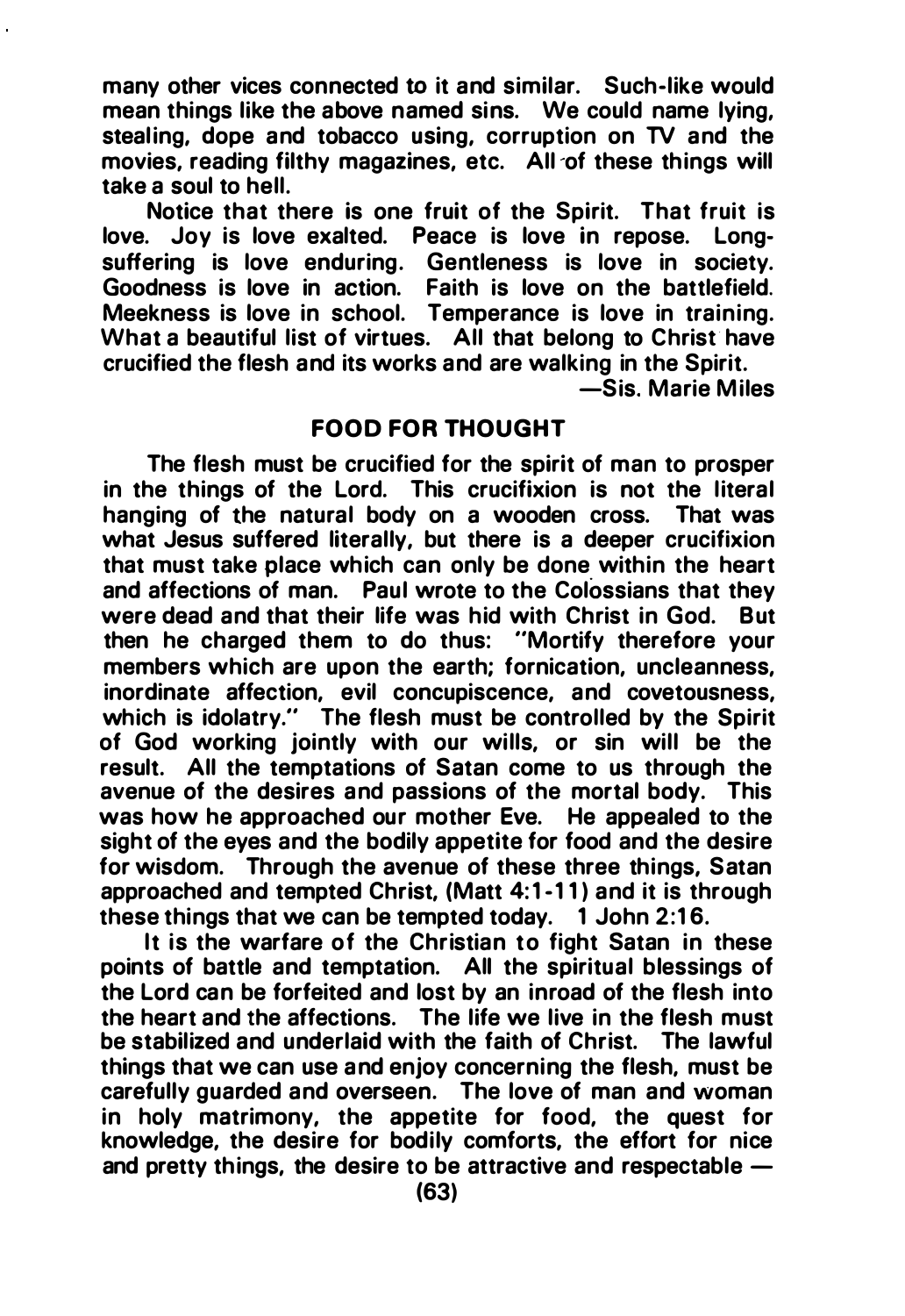all these must be tempered by the Holy Spirit. The flesh unrestrained and undisciplined can be so foolish and vain. The Bible is an honest source of the examples of people who met great dishonor by going after the flesh. This is an undeniable fact proven over and over again by these true ensamples of the past. It is for us to take warning and to seek to be led, inspired, anointed, moved, filled, blessed, and preserved by the Spirit of God.  $-L$ . Busbee

 $-$ 

# **JUNE 27, 1976**

## GLORY IN THE CROSS FOR CHIRST AND FOR OTHERS

## Gal. 6:1.2.4-9.12-16

Gal. 6:1 Brethren, if a man be overtaken in a fault, ye which are spiritual, restore such an one in the spirit of meekness; considering thyself, lest thou a lso be tempted.

2 Bear ve one another's burdens, and so fulfil the law of Christ.

4 But let every man prove his own work, and then shall he have rejoicing in himself a lone, and not in another.

5 For every man shall bear his own burden.

6 Let him that is taught in the word communicate unto him that teacheth in all good things.

7 Be not deceived; God is not mocked: for whatsoever a man soweth, that shall be also reap.

8 For he that soweth to his flesh shall of the flesh reap corruption; but he that soweth to the Spirit shall of the Spirit reap life everlasting.

9 And let us not be weary in well doing: for in due season we shall reap, if we faint not.

12 As many as desire to make a fair shew in the flesh, they constrain you to be circumcised; only lest they should suffer persecution for the cross of Christ.

13 For neither they themselves who are circumcised keep the law; but desire to have you circumcised, that they may glory in your flesh.

14 But God forbid that I should glory, save in the cross of our Lord Jesus Christ, by whom the world is crucified unto me, and I unto the world.

15 For in Christ Jesus neither circumcision availeth any thing, nor uncircumcision, but a new creature.

16 And as many as walk according to this rule, peace be on them, and mercy, and upon the Israel of God.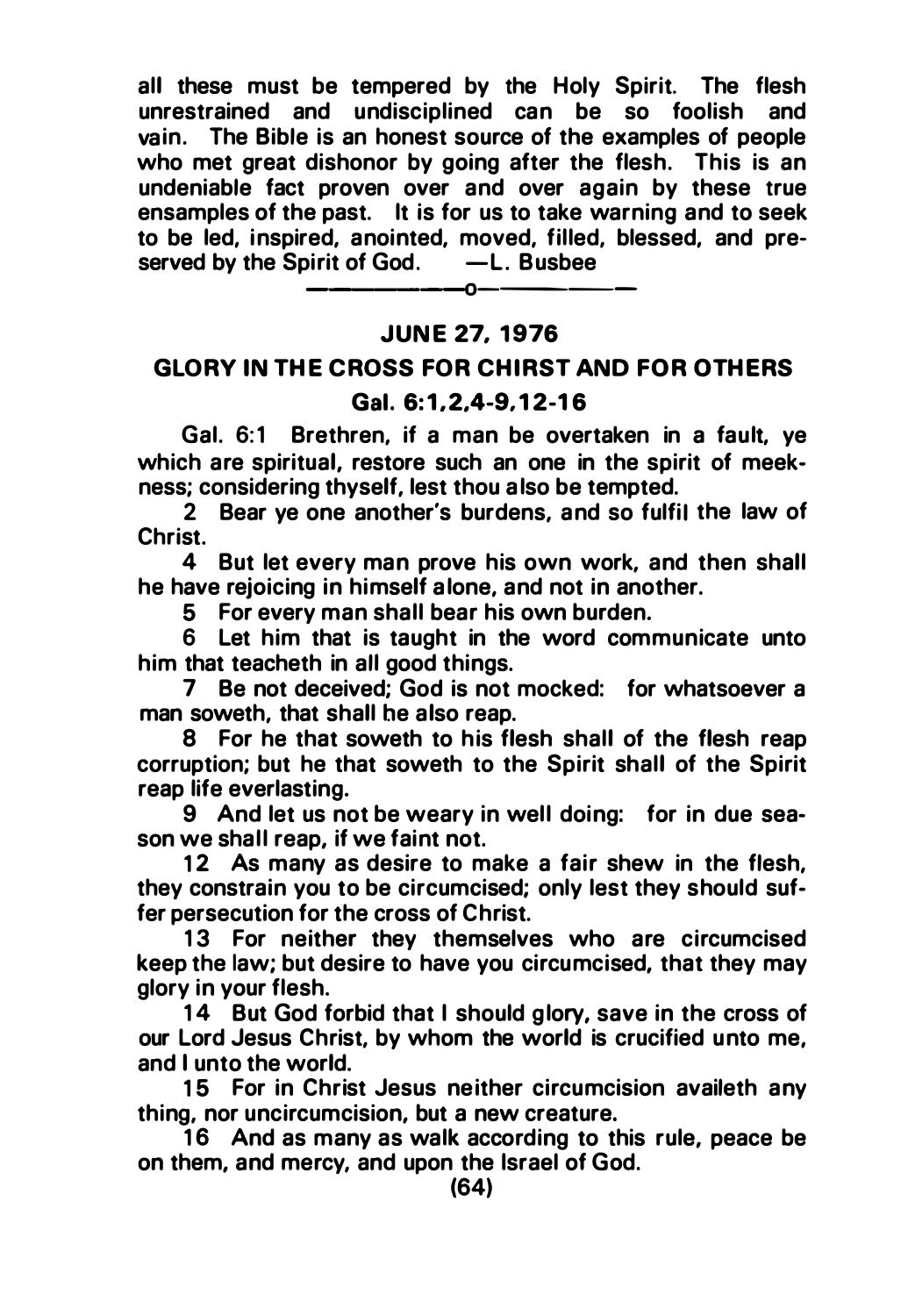Memory Verse: As we have therefore opportunity, let us do good unto all men, especially unto them who are of the household of faith. Gal. 6:10.

Central Thought: The grace of Christ looses a man from his vain fleshly pursuits to a life of glorifying God and serving his fellowman in love.

Word Definitions: "Bear ye one another's burdens" -this word burden is defined as something that weighs one down; a load. "Bear his own burden"-this burden is a task. responsibility, or service to render or perform. Communicate: to share. Restore: repair or adjust.

#### LESSON BACKGROUND

This is Paul's conclusion of his epistle to the Galatian brethren. It has some very specific and pointed charges and iniunctions. After all the explaining and earnest counsel concerning the law and grace, he now gives very needful precepts to carefully keep and obey. How wonderful that we are blessed today to have this epistle to read, study, and understand! Not only was this letter written for the sake of those brethren back there, but it has been divinely preserved and handed down to us for our spiritual good. Thus it was not Paul that ordained this, but rather God who was looking out for the spiritual welfare of all who from Paul's day would seek His way. I have read that Martin Luther wrote a commentary on this epistle in his day, and it was so widely read and esteemed by many seekers for truth. And what was the standard of truth that this epistle to the Galatians upheld? It was the truth of justification by faith. This truth is needful for our understanding today as well as then  $-1$ . Bushee understanding today as well as then.

QUESTIONS: 1. What kind of people did Paul tell to go and restore the one taken in a fault? 2. What does the spirit of the law do for the guilty? 3. Whose law are we fulfilling when we seek to be a help to one another? 4. What burden or responsibility are we to bear as individuals? 5. Why did some cling to the doctrine of circumcision? 6. But what did Paul seek to glory in? 7. What is the Israel of God?

## ADULTS' AND YOUNG PEOPLE'S COMMENTS

Note in our lesson the different charges that Paul lays to these brethren to keep. You will see that the keeping of these (65)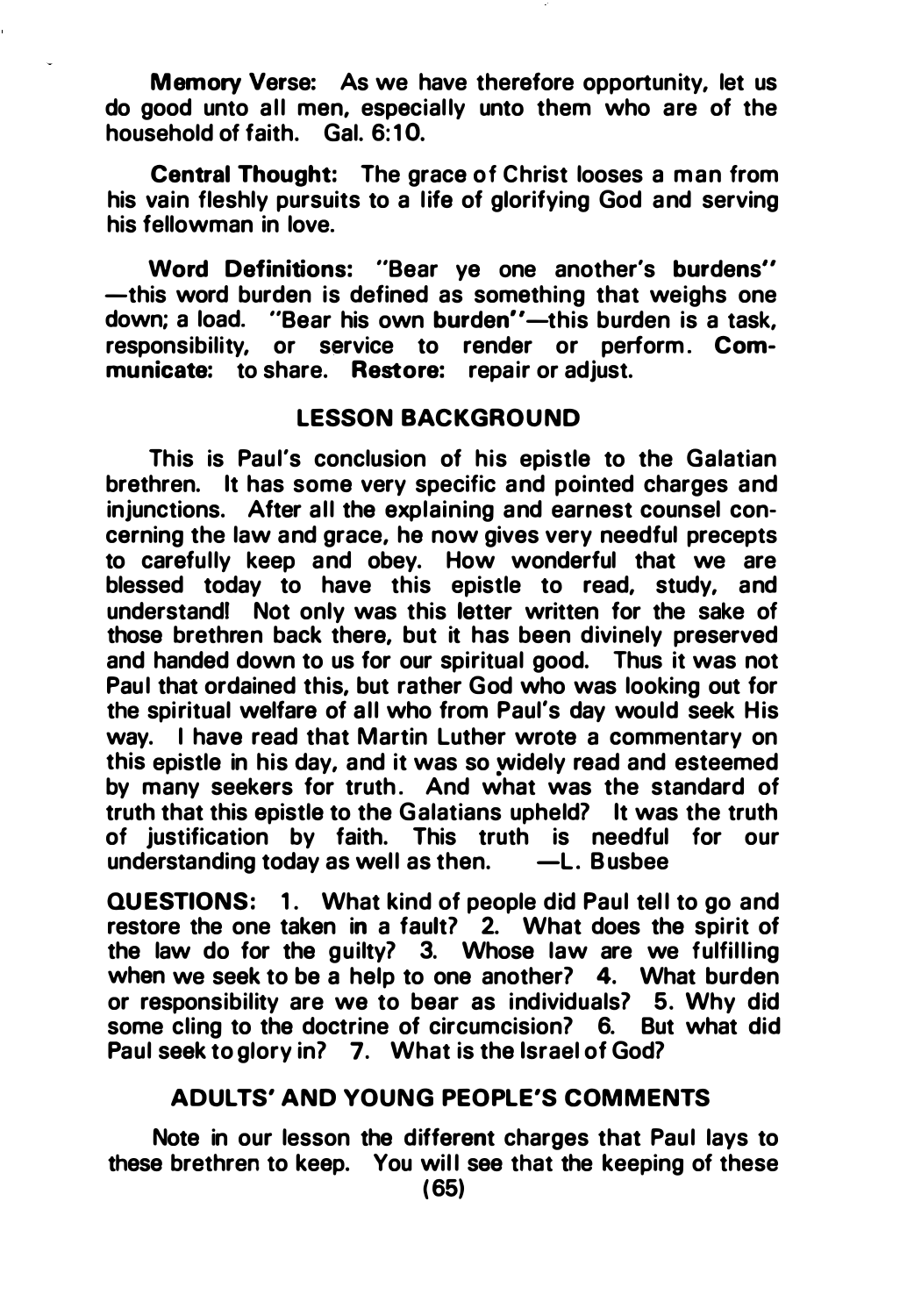precepts takes something more than what the righteousness of the law provided man. The law never had the spirit of restoration. It had no measure of mercy to save a man from transgression. It only brought the offense to light and brought condemnation and death. But to be able to go forth and restore someone to the favor of God takes being spiritual, and one must do so in the spirit of meekness, realizing that he himself can be tempted in the same manner. This was far different from the law. The law never taught us to actually bear one another's load. That heavy load upon our brother's heart can only be helped by the law of Christ living within us. The law never enabled a man to prove anything except his own insufficiency and guilt. Under grace, we are gifted with tasks of service. By the grace of God we are made capable of shouldering burdens and responsibilities for the welfare of<br>other souls. We are made strong to fill our place made strong to fill our place faithfully. We are made individual depositories of the great treasures of Heaven. Grace is given each day to bear our own individual responsibility. We are made to realize that the cause of all our failures does not lie in the other person, but it is in us. Thus we are given understanding that we must face the judgment for ourselves individuaily. But this does not disannul the spirit of sharing that the example and spirit of Jesus set in motion. We are to communicate with one another and are bound closely to each other by the chords of love and peace. The keeping of the law could never accomplish this. The righteousness of Christ shifts the burden of being just from our human flesh to His holy shoulders of power and grace. This enables us to live with a tranquil mind and earnest heart concerning doing good unto all men. This will produce the fruit of righteousness not only in ourselves, but also in others.

He concludes that circumcision, along with the keeping of the law, is all of the flesh. It will never accomplish a perfect work in the soul. It may look impressive to the natural man, but the soul languisheth under the yoke of the law. But in the grace of Jesus, that flows from the precepts of His sacrifice and self-denial, gleaming forth in remembrance of the cross that He suffered and died upon, the soul finds grand and glorious freedom and access to the treasures of the Kingdom of God. Thus the old Israel fades from view, and the true Israel of God shines forth in her eternal glory. How grateful we are to be a part of that great Cityl  $-L$ . Busbee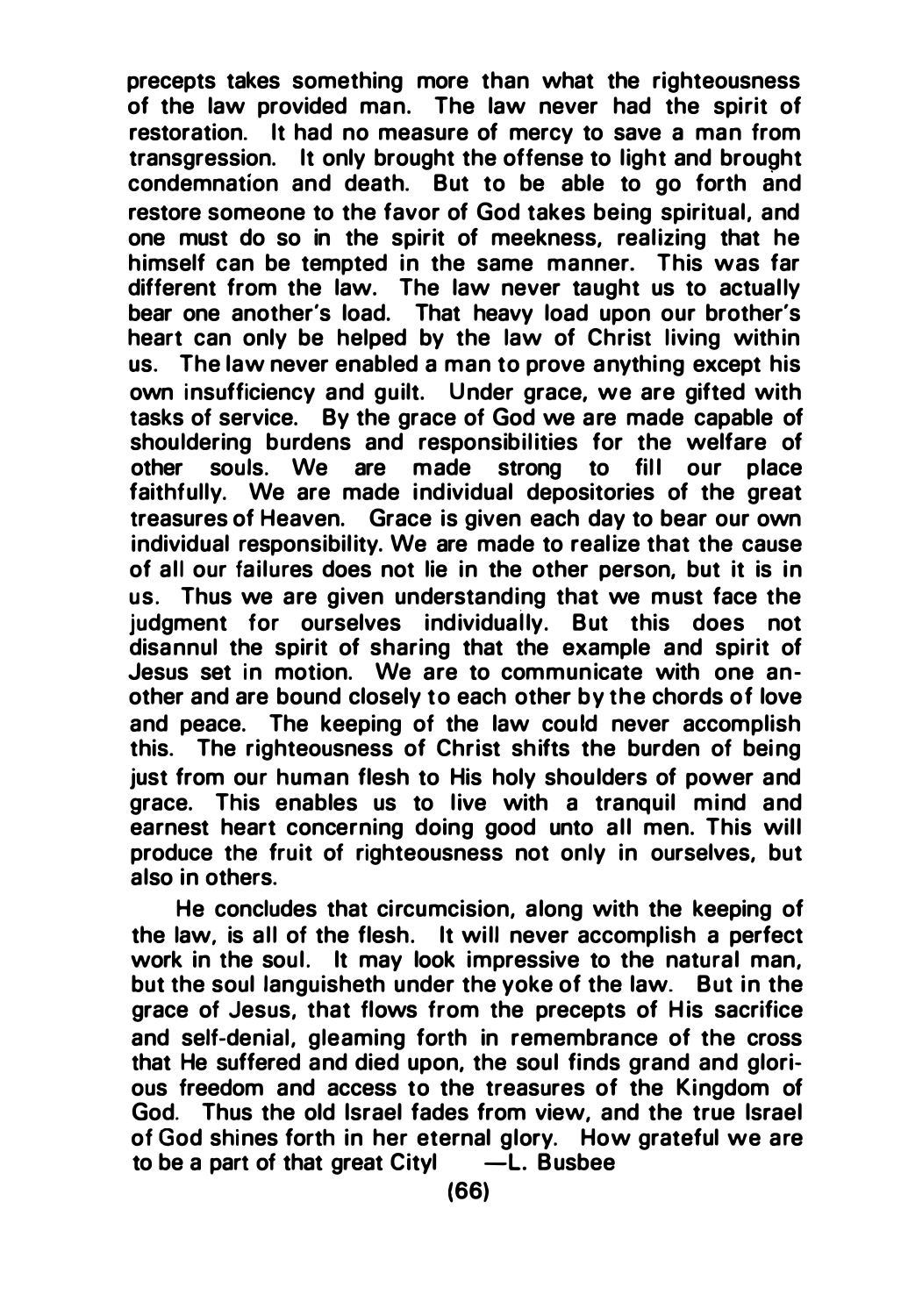We are not to cast down nor condemn others when they are "overtaken in a fault." If it were not for the grace of God in our souls, we would be in the same condition. We can't glory in our own self or our own graces. It is only God that has helped us to be an overcomer. When we think of it in this light, we must realize that we must consider ourselves when we try to help others or when we see others being overtaken in a fault. We must be kind and understanding in trying to help them. In this way, we can help bear their burden. As our lesson has told us, this is one way we can "fulfil the law of Christ.'' That law is love. Oh, may God help us to have more love and more carefulness in our words and our dealings with others around us. That should be the deep desire of our heart. We do want to help others make it into heaven and we must seek God to help us to know how.

Another thought in our lesson we want to think about is to "not be weary in well doing." Sometimes we pray for God to work out a problem or to roll away some "stone" in our life, or to deal with some loved one. If it is not done right away, sometimes we become weary in praying. Oh, we must keep praying and seeking God to work. Just do not give up, but  $-\hat{\textbf{S}}$ is. M. Miles

## CONDEMNED, AWAITING EXECUTION

A Prince, travelling through France, visited the arsenal at Toulon, where the galleys are kept. The commandant, as a compliment to his rank, said he was welcome to set any of the prisoners free, whom he should choose. The Prince, willing to make the best use of this privilege, spoke to many of them in succession, enquiring why they were condemned to the gallows. Injustice, false accusation, oppression, were the only causes they could assign. They had been ill-treated and were all innocent.

At last he came to one who, when asked the same question, answered: "My lord, I have no reason to complain; I have been a very wicked, desperate wretch. I account it a very great mercy I am here."

The Prince fixed his eyes upon him, gave him a gentle blow upon the head, and said, "You wicked wretch! It is a pity you should be placed among so many honest men; by your own confession you are bad enough to corrupt them all; but you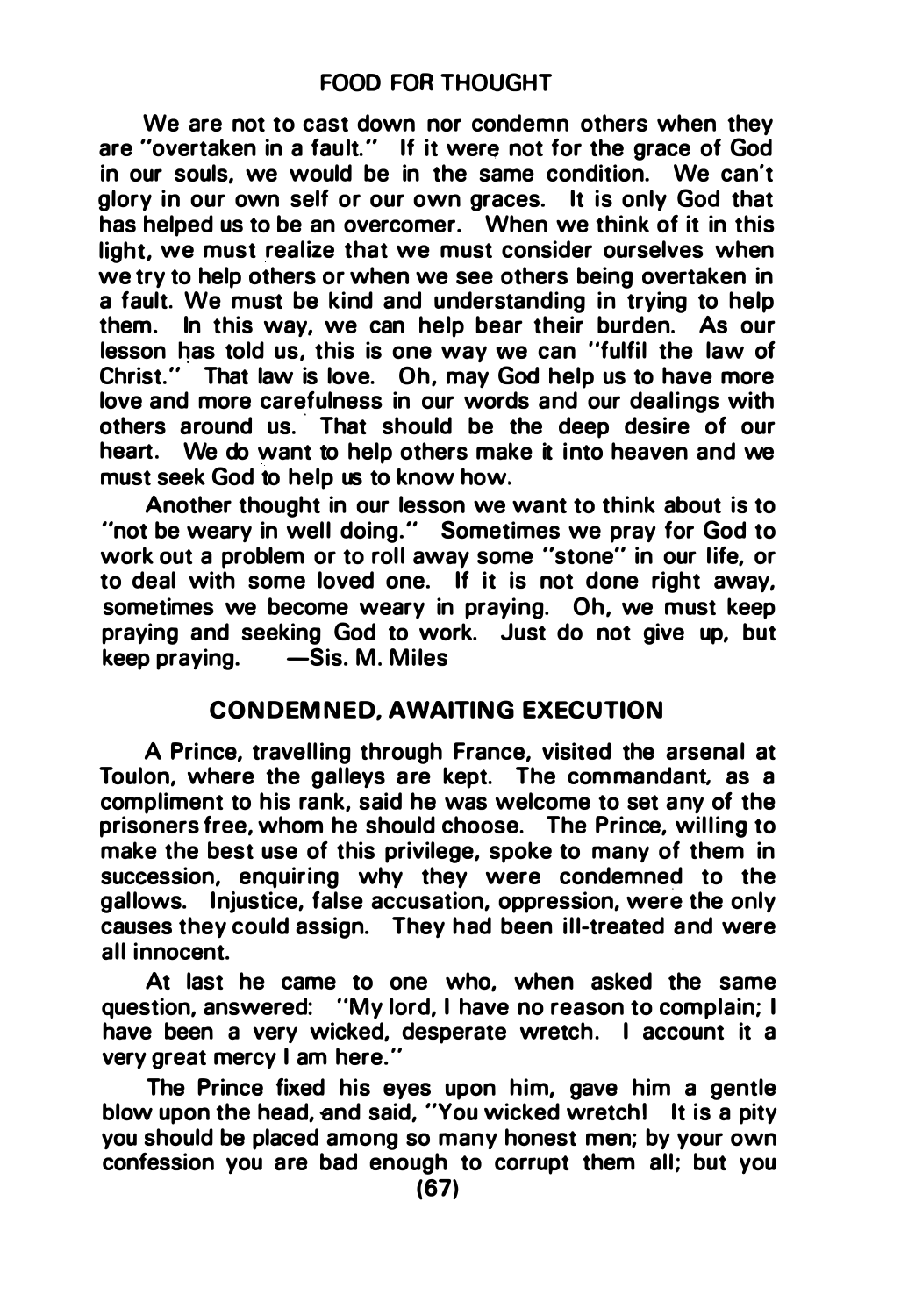shall not stay with them another day." Then, turning to the officer, he said: 'This is the man, sir, I wish to see released. "

The bitter remorse that filled the hearts of the other men as they saw their companion walk out free while they themselves remained to face their doom can better be imagined than told. Any other one or all of them might have been set free had they confessed their guilt.

Of all the words of tongue or pen, the saddest are these: IT **MIGHT HAVE BEEN!** 

But definitely greater remorse awaits every reader of these lines who refuses to confess his ruin, guilt and righteous condemnation, and accept the pardon God offers sinners only.

The very first step to being saved is to admit that we have sinned and deserve only punishment. Then we will understand the meaning of Christ's death for us. He bore our punishment and by accepting Him we can go free. "If we confess our sins, He is faithful and just to forgive us our sins, and to cleanse us from all unrighteousness." (1 John 1:9).

-Sel.

,0